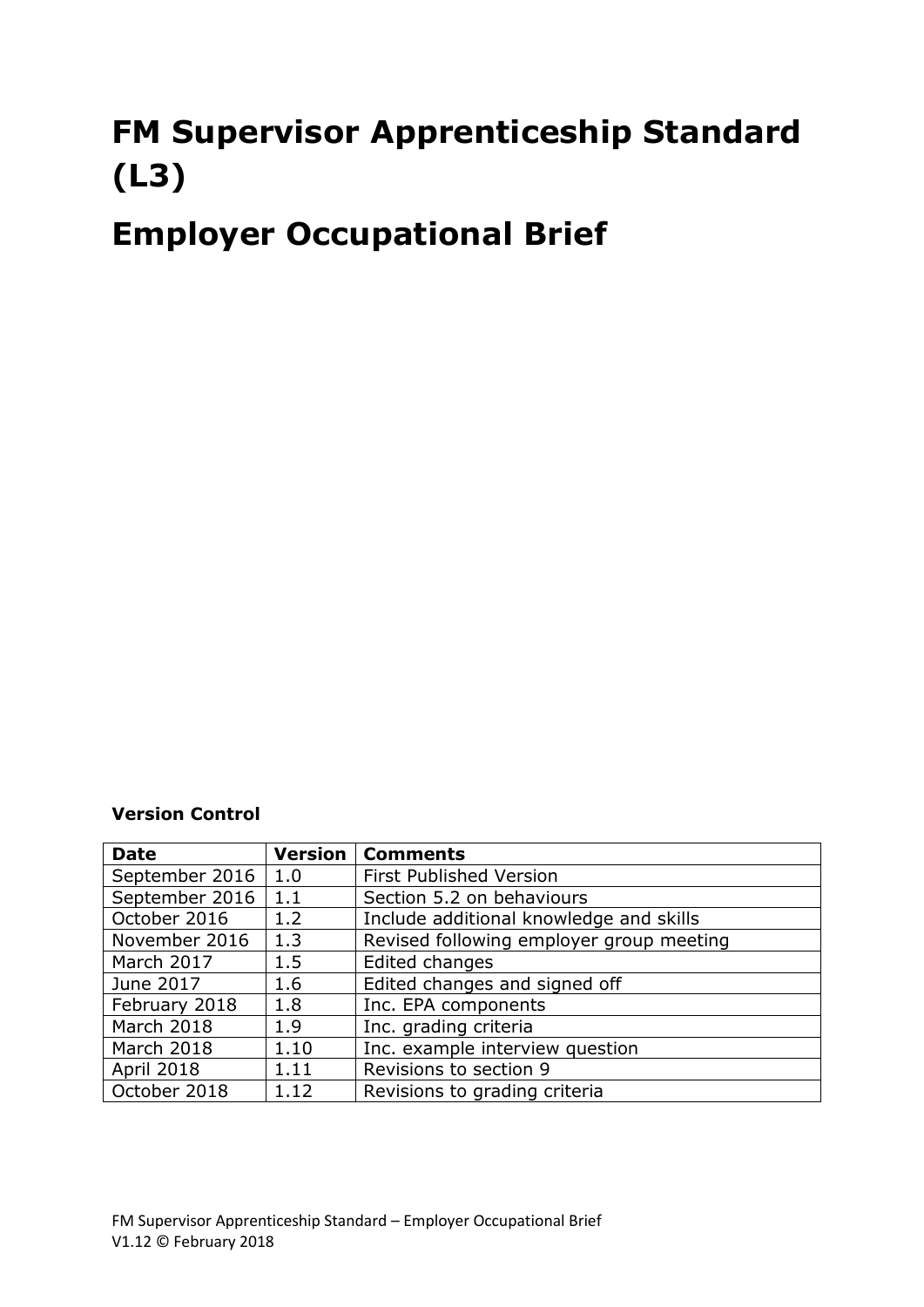| 11 Example assessor question (competency interview)  48 |  |
|---------------------------------------------------------|--|
|                                                         |  |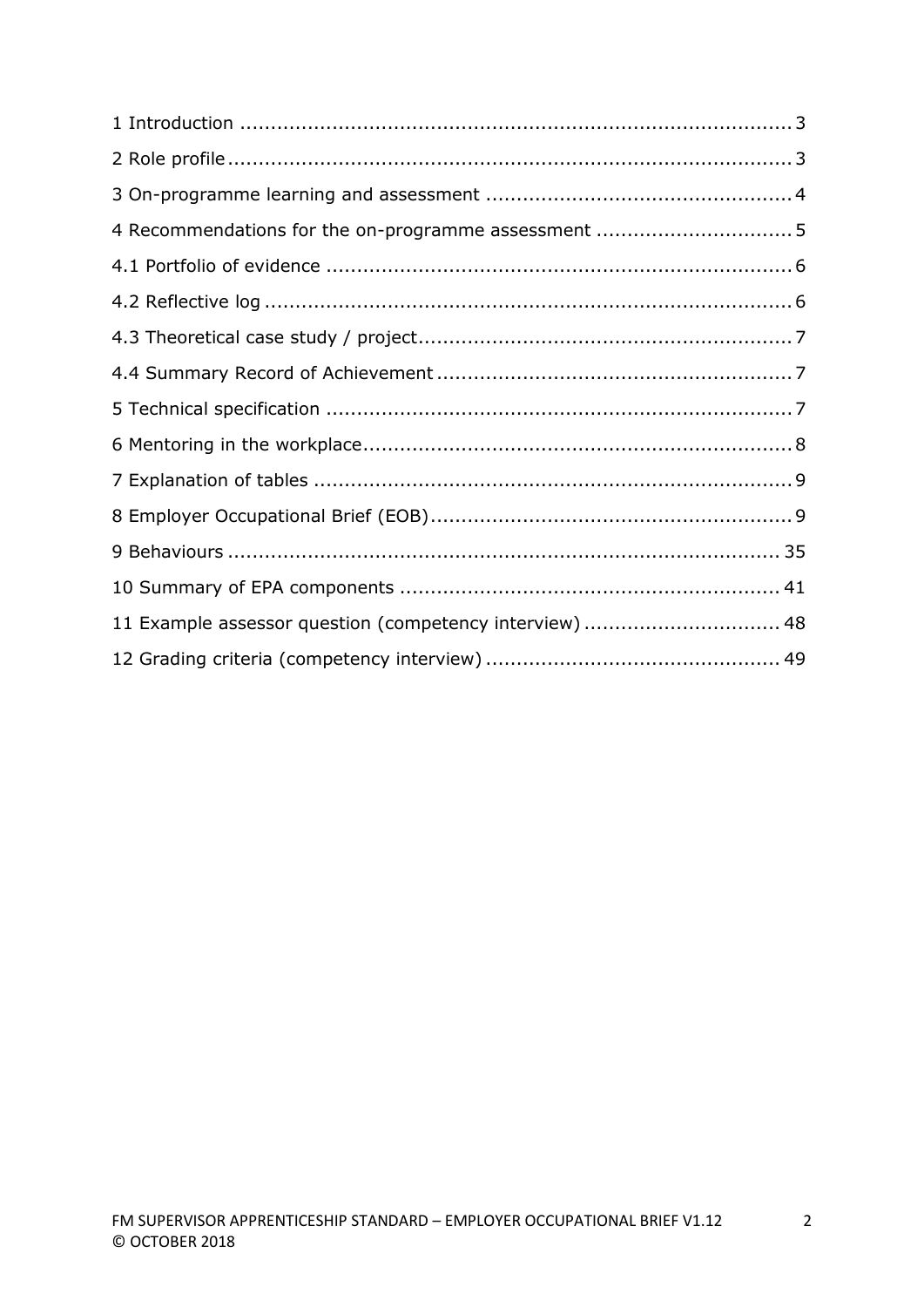# **1 Introduction**

The EOB is referred to in the Assessment Plan for this standard. Its purpose is to give details about the education and training requirements of the apprenticeship programme in order to ensure clarity about the standards of learning that are required and that there is uniformity in the implementation of the programme.

This document was produced by the employer group (Trailblazer) that was established to manage the development of this standard. The Trailblazer group retains copyright of this document and will be responsible for the periodic review and revision of the document.

# **2 Role Profile**

This apprenticeship prepares an individual for supervising/managing a facilities management service, or a group of services, which can be labelled as 'hard' (estate/building management) or soft (e.g.

catering/cleaning/administration/security). All apprentices will be required to supervise/manage others; to understand the contractual requirements and service delivery targets between their employing organisation and the client/customer in order to achieve service targets. The apprentice will need to develop customer service skills and be proactive in finding solutions to problems.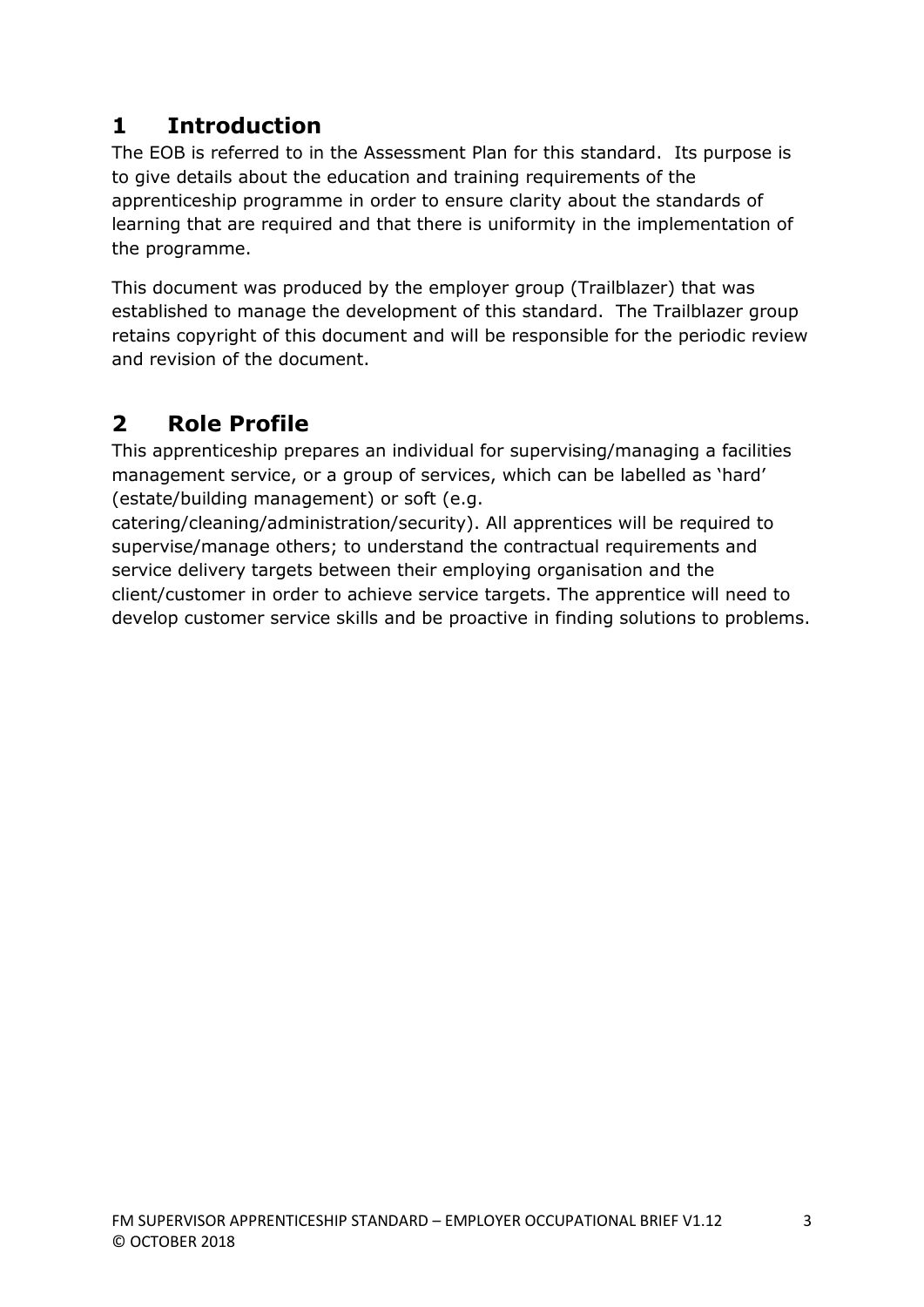

# **3 On-programme learning and assessment**

On-programme work-based learning opportunities are provided by employers to support and prepare apprentices for their careers in FM. Assessment of these practical work-based learning opportunities is formative, providing feedback to help apprentices identify the skills they have acquired and areas for future development. In tandem with this formative assessment, apprentices will develop their knowledge and a wider insight into the FM industry.

The indicative content of the standard has been translated into a Technical Specification (detailed learning content) by the Trailblazer employer group covering the skills and knowledge requirements of the role. The detailed Technical Specifications can be found in Section 5 of this document.

Employers will need to work with training providers to develop their learning programmes, mapped to the technical specification to enable apprentices to demonstrate the knowledge, skills and behaviours prior to undertaking the endpoint assessment (EPA). It is estimated that the full length of the apprenticeship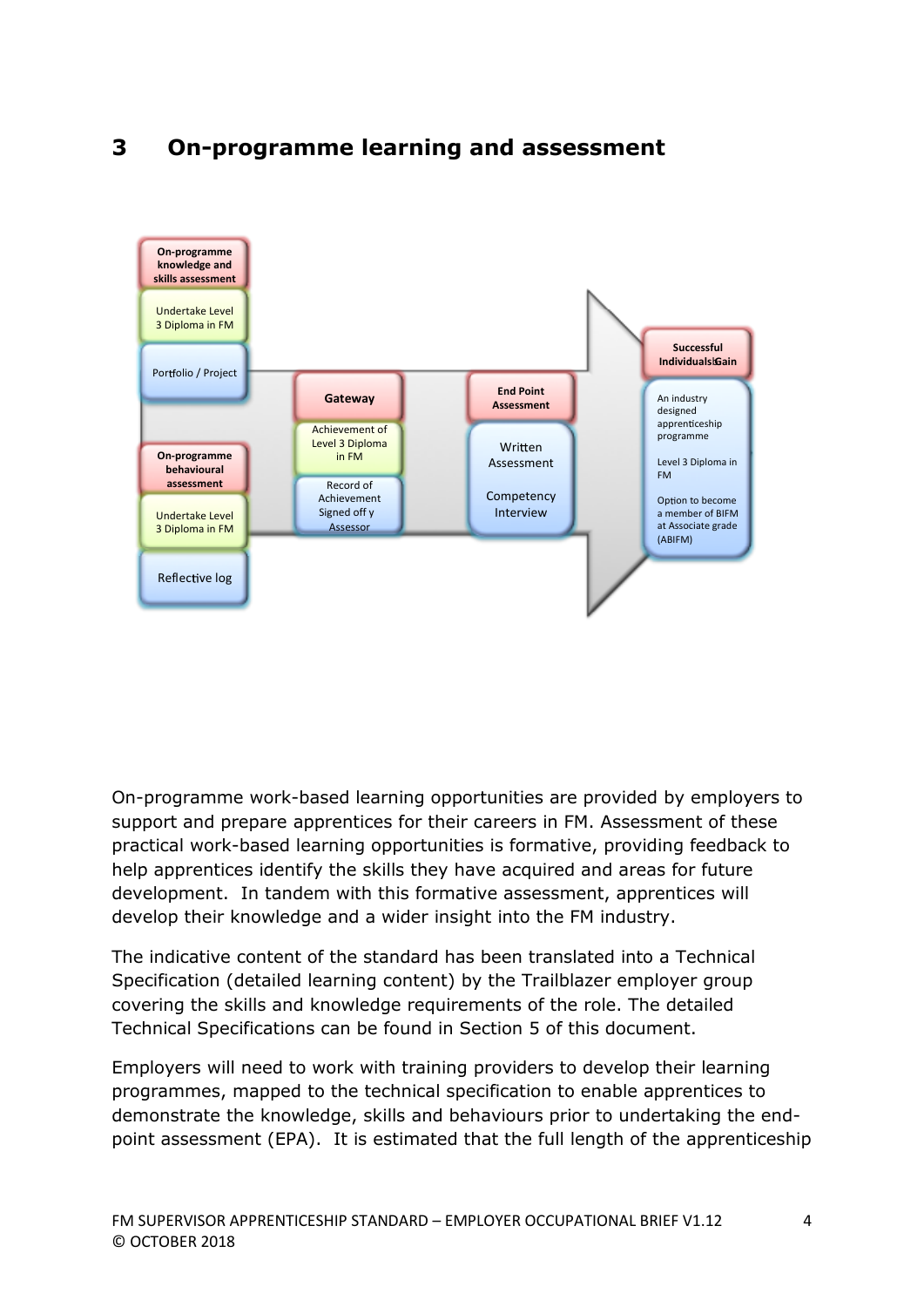will be 18 to 24 months with the EPA to take place no later than 3 months from the end of the apprenticeship.

An accredited qualification can be used to cover the required learning and assessment to prepare the apprentice for the EPA. The achievement of the BIFM L3 Diploma in Facilities Management, equating to at least 480 hours Total Qualification Time (48 credits) is recommended as the mandatory units of the qualification cover the knowledge and skills required by the standard. If a different qualification is used, this should be mapped against the technical specification. The optional units can be used to provide additional learning and assessment required for the role, depending on employers' requirements.

The inclusion of the qualification within the apprenticeship programme will provide the apprentice with a recognized and transferable qualification.

Where a qualification is not used, there should be provision of underpinning knowledge and training with regular assessments to an equivalent standard as described in this EOB.

Apprentices will receive up to two years studying membership of the British Institute of Facilities Management (BIFM) and on completion of the apprenticeship will meet the qualifying criteria for Associate Membership of the Institute. Further progress can be made post apprenticeship through the professional membership pathway which ultimately leads to recognition as a Certified Facilities Manager by the BIFM.

This membership will be free of charge if the BIFM qualification is used. However, providers will need to take BIFM membership charges into account if no qualification or a different one is used.

# **4 Recommendations for the on-programme assessment**

It is recommended that employers implement on-programme assessments, which will be formative, to enable apprentices to demonstrate they have developed the knowledge, skills and behaviours in the workplace under working conditions before being considered for the end-point assessment.

| <b>Assessment</b><br><b>Tool</b> | Coverage                             | <b>Assessed By</b>                   | Grading                         | Weighting |
|----------------------------------|--------------------------------------|--------------------------------------|---------------------------------|-----------|
| Portfolio of<br>Evidence         | Knowledge,<br>Skills &<br>behaviours | Employers /<br>Training<br>Providers | $N/A$ – formative<br>assessment | N/A       |
| Reflective log                   | <b>Behaviours</b>                    | Employers /<br>Training              |                                 |           |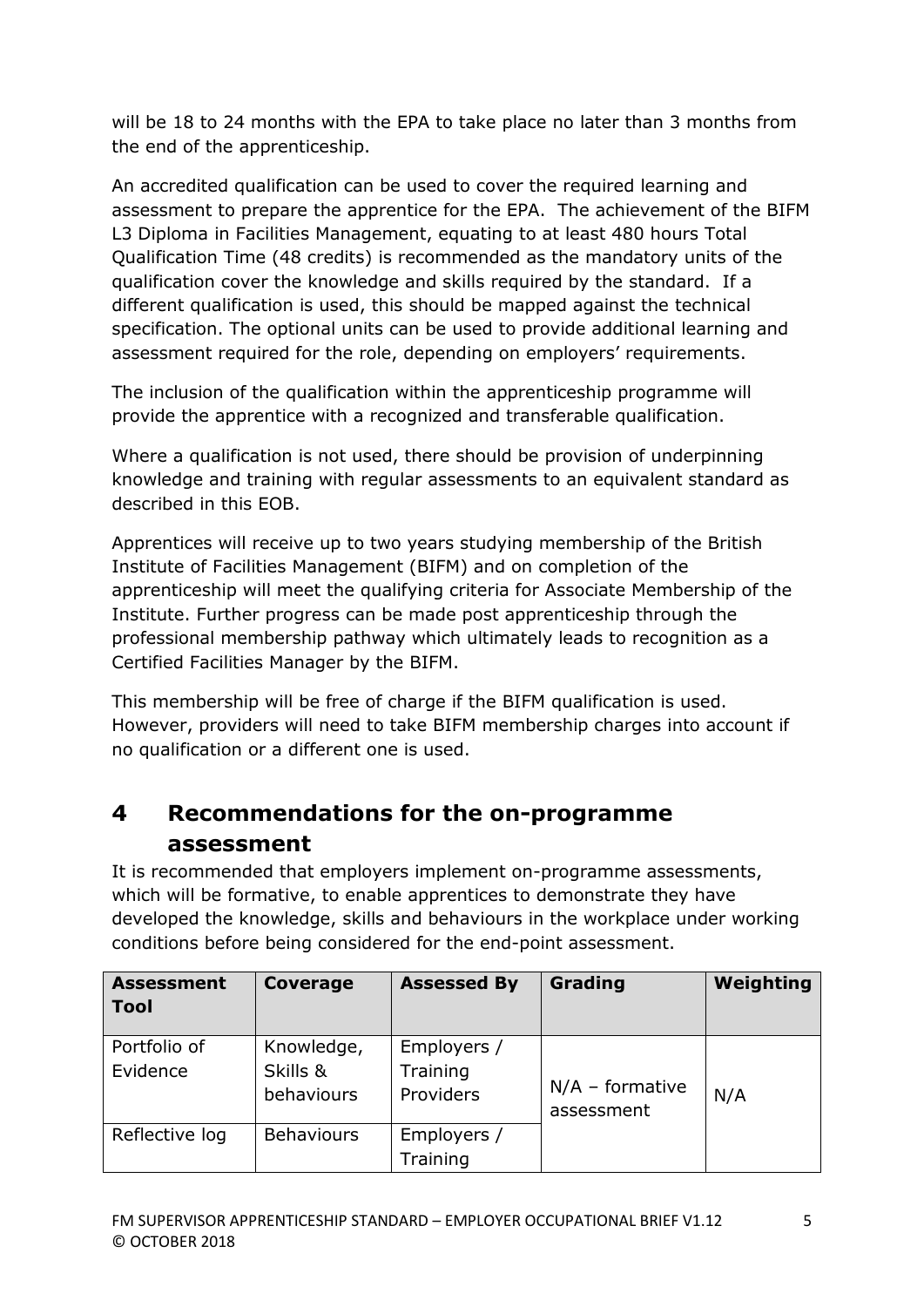|                                          |                                      | Providers                           |                   |     |
|------------------------------------------|--------------------------------------|-------------------------------------|-------------------|-----|
| Theoretical<br>case study /<br>project   | Knowledge,<br>skills &<br>behaviours | Employer /<br>Training<br>Providers |                   |     |
| Functional<br>skills English &<br>Maths* | Knowledge                            | Employer /<br>Training<br>Providers | Pass/Unclassified | N/A |

\*If required by an apprentice

# **4.1 Portfolio of evidence**

It is highly recommended that the formative assessment includes a portfolio of evidence made up of work-based products. This is to assure candidates' competence across the various tasks in the workplace that are required to undertake the role of a Facilities Management Supervisor. The evidence generated in the workplace will be verified by a qualified assessor to ensure that it is valid and sufficient. There is no requirement for the portfolio to be graded. However, feedback will be provided to the apprentice on work-based products to help them prepare for the EPA.

The portfolio of evidence will also be used as supporting evidence for the professional discussion.

# **4.2 Reflective Log**

The on-programme assessment should also include a reflective log which will enable an apprentice to reflect on their experience of generating the evidence for the portfolio. It will allow the assessment of an apprentice's behaviours and underpinning knowledge of the work activities. The reflective log will be developed by the employer and/or training provider and will be verified by a qualified assessor to ensure the validity and sufficiency of the evidence. It is recommended that the reflective log is not assessed formally or graded; however feedback is provided to the learner to help them prepare for the EPA.

The reflective log is designed to be a live record of the apprenticeship journey. It will be developmental, demonstrating the apprentices' progression in FM and their ability to reflect on their experiences, moving from basic reflection to critical self-reflection of their developing knowledge, skills and behaviour. Guidance will be provided to employers and providers to support apprentices in the development of their reflective skills. The reflective log may take the form of a paper document or it might be kept digitally e.g. using voice recordings and video diaries.

The reflective log will be used as supporting evidence for the EPA competencybased interview.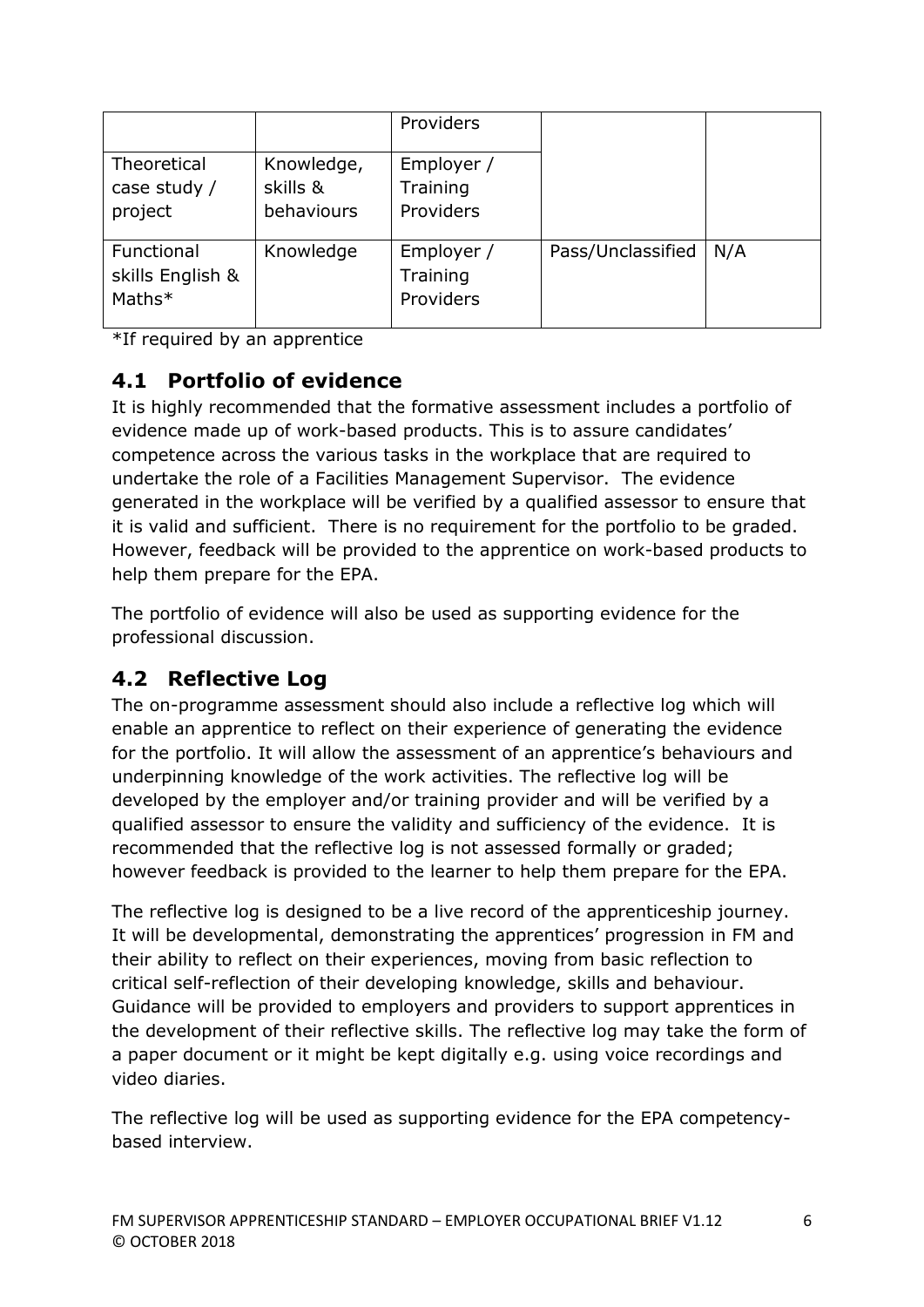# **4.3 Theoretical case study / project**

Theoretical case studies/projects may be used in instances where apprentices do not have the opportunity to demonstrate the full range of competence or knowledge through real work evidence.

# **4.4 Summary Record of Achievement**

It is recommended that a Summary Record of Achievement be implemented to record and track learners' achievements through the on-programme assessment. It should link to the reflective log and take into account feedback from all parties involved in the programme i.e. employers and providers. The Record of Achievement will be agreed and signed off by the employer and provider to provide an auditable record that the apprentice has met the requirements of the standard and technical specification (skills, knowledge and behaviours). This will record the fact that the apprentice has reached a suitable standard to take the EPA.

# **5 Technical Specification**

Full competence for a Facilities Management Supervisor, Facilities Management Administrator, Facilities Management Coordinators will be demonstrated by delivery and understanding of:

- 1. Facilities Management within the context of the employing organization (hard FM, soft FM, total or integrated FM)
- 2. Management of health and safety in accordance with employing organization and client/customer requirements for the FM service they are supervising
- 3. Developing relationships in the workplace with colleagues from own employing organization and with employees of the customer/client to achieve service targets
- 4. Develop and implement risk assessment plans in accordance with the requirements for the FM service they are supervising
- 5. Organize and delegate day-to-day activities of staff to ensure that the FM service meets contractual requirements and service targets
- 6. Monitor the costs of the FM service to ensure the budget is not exceeded
- 7. Procure supplies for the FM service and maintain relationships with suppliers
- 8. Resolve customer service queries and issues in accordance with contractual requirements; monitor customer service issues in order to prevent re-occurrence
- 9. Solve day-to-day problems to ensure the FM service meets its service targets and contractual requirements
- 10.Manage the day-to-day performance of staff and contribute to their development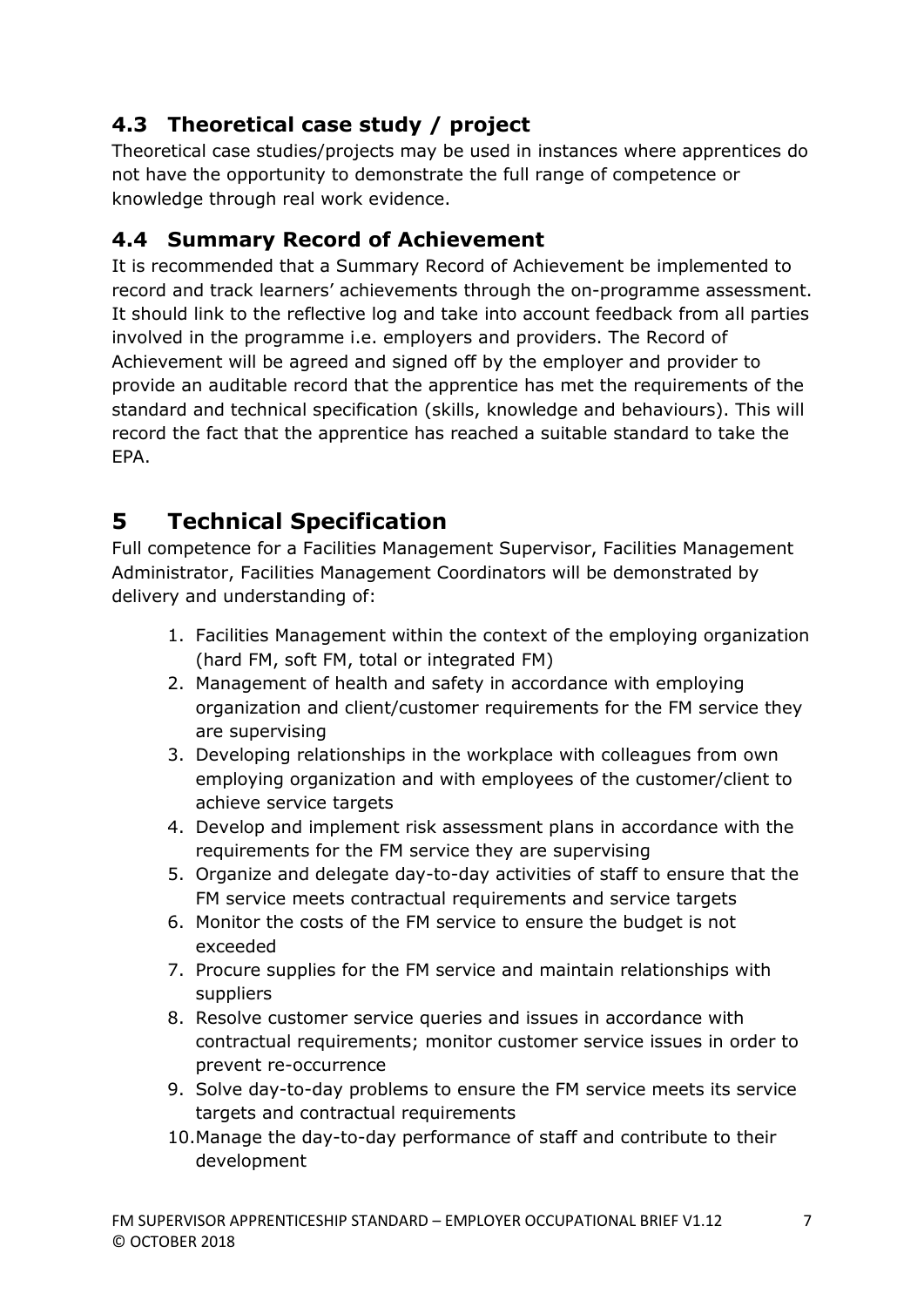- 11.Ensure that resources (materials and equipment) are used efficiently by ensuring correct use in accordance with manufacturer's instructions
- 12.Take responsibility for own development of skills and knowledge

# **6 Mentoring in the workplace**

Organizations delivering this apprenticeship should nominate suitable individuals to act as mentors to apprentices. Mentors should be:

- employed by the same organization as the apprentice (ideally) at the same or a more senior level;
- occupationally competent in FM;
- up to date with FM trends and practices.

The responsibilities of mentors is as follows:

- ensuring that the apprentice complies with organizational policies and guidelines;
- providing encouragement and constructive feedback on their performance;
- identifying and enabling access to suitable learning opportunities;
- helping apprentices to develop their skills;
- acknowledging new achievements positively;
- advising on skills development;
- liaising with other assessors and mentors (where appropriate) to discuss the apprentice's progress;
- completing any necessary documentation as agreed with the employer and/or training provider e.g. records of mentoring sessions;
- reporting on an apprentice's conduct and progress to the apprentice's line manager.

Mentors and apprentices should meet at least quarterly on a one-to-one basis to review apprentices' progress and development needs. Records of these meetings should be kept in the reflective log as they may be used as evidence of apprentices' achievements against the requirements of the knowledge, skills and behaviours of the apprenticeship standard.

Mentors should be briefed on their responsibilities and sufficient time made available to them to enable them to facilitate the development of an apprentice.

Apprentices should have a formal review of their development and progress at least annually with a nominated individual within their organization. This should include confirmation that apprentices have developed both their skills and knowledge to an appropriate standard within expected timeframes. The meeting and its outcomes should be recorded and made available to apprentices' line managers.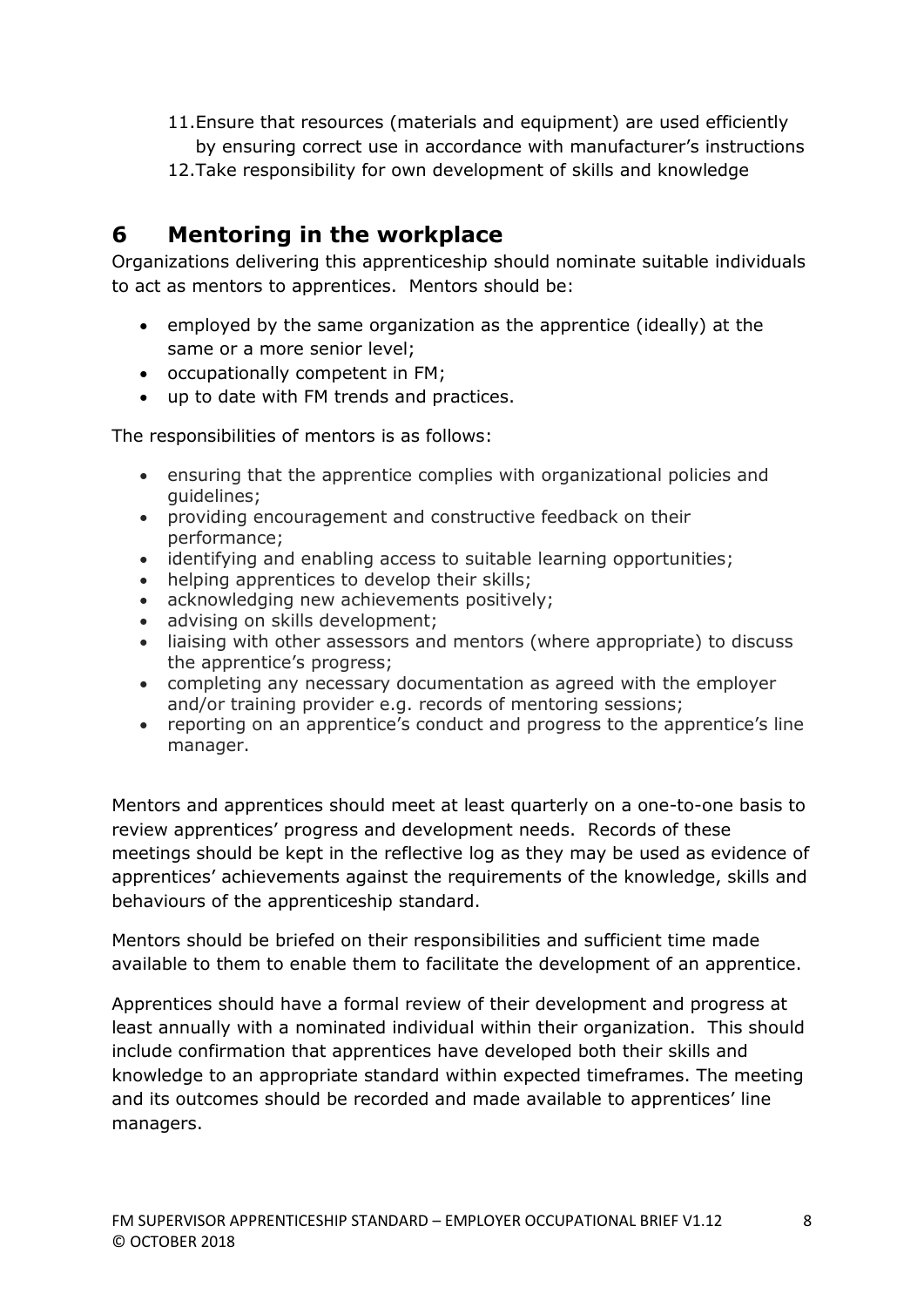# **7 Explanation of tables**

On the pages that follow, the following codes are used:

### **Key**

|            | Employer                   | P    | Provider              |
|------------|----------------------------|------|-----------------------|
| ОP         | On programme               | EPA  | End Point Assessment  |
| <b>WBP</b> | Work-based project         | Ex   | Examination           |
| <b>PD</b>  | Professional discussion    | Pres | Presentation          |
| CI         | Competence-based interview | KT   | Knowledge test        |
| <b>MCQ</b> | Multiple choice question   | SA   | Short answer question |

In the following tables, for each skill and knowledge outcome against which apprentices will be assessed, there is a column that indicates who will be responsible for delivering the outcome (either the employer (E) or a provider (P)).

The point at which the outcome is assessed is specified by either OP (On-Programme) or through the End Point Assessment (EPA).

For each outcome, a column indicates the method(s) of assessment that would be suitable i.e. work-based project (WBP), professional discussion (PD) or presentation (Pres).

# **8 Employer Occupational Brief**

The detailed requirements for each aspect of the standard (knowledge and skills) are set out on the following pages. The behaviours are set out in section 9 of this document.

The knowledge, skills and behaviours from each of the twelve areas of the standard that must be assessed during the EPA are indicated on the following tables ("EPA" in the "Method" column).

The skills must be tested through the competency-based interview and the knowledge must be assessed through the knowledge test.

Note: EPAOs must meet or align with Ofqual's regulatory requirements for sections G, H and I:

[https://www.gov.uk/government/uploads/system/uploads/attachment\\_data/file/](https://www.gov.uk/government/uploads/system/uploads/attachment_data/file/529394/general-conditions-of-recognition-june-2016.pdf) [529394/general-conditions-of-recognition-june-2016.pdf](https://www.gov.uk/government/uploads/system/uploads/attachment_data/file/529394/general-conditions-of-recognition-june-2016.pdf)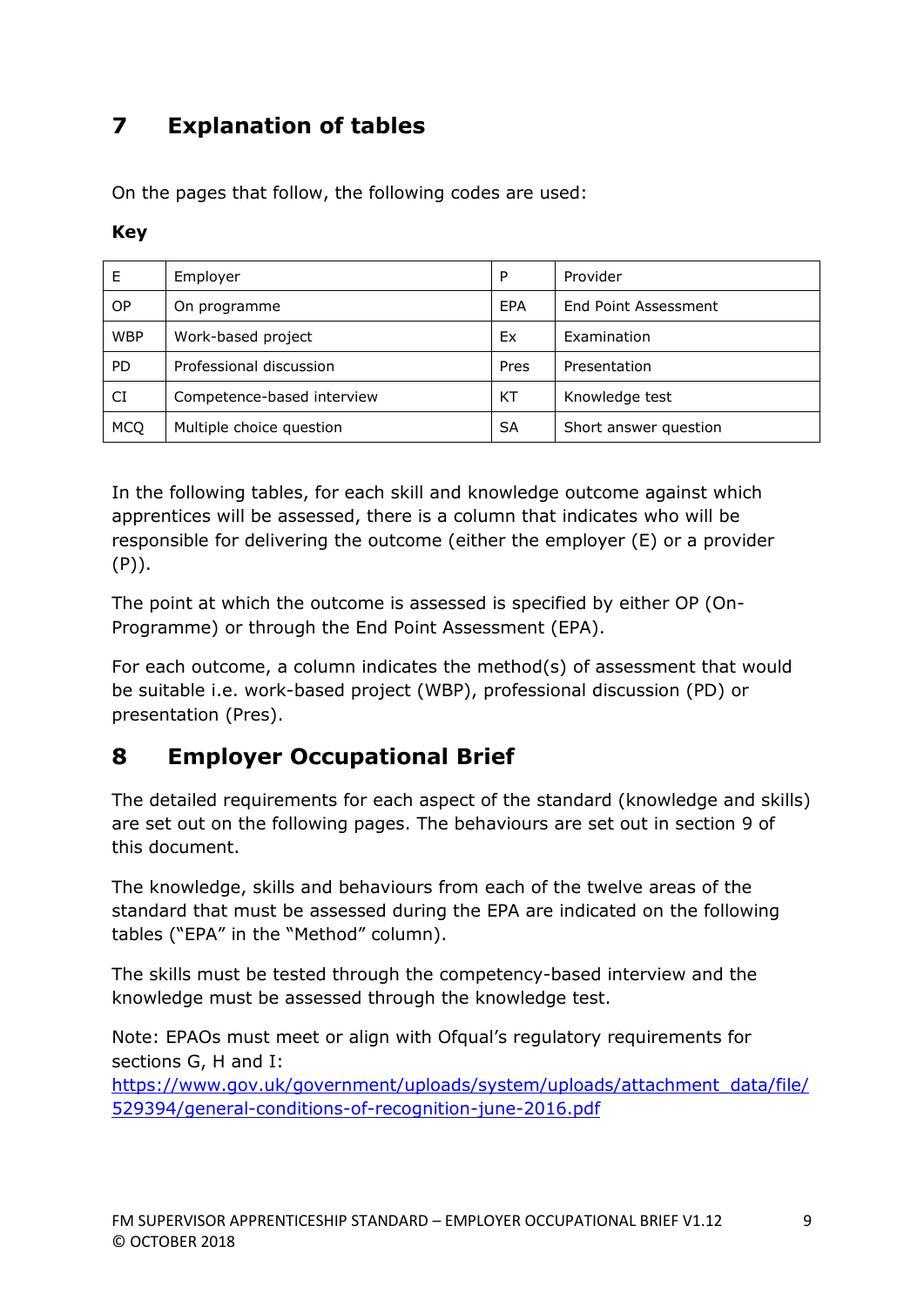# **9 Behaviours**

The behaviours that must be demonstrated through this apprenticeship are set out in section 9.

# **10 Summary of EPA components**

Throughout the body of the EOB, it is noted which aspects of the apprenticeship must be assessed on-programme and which must be assessed during the EPA. Section 10 summarizes those components that must be assessed during the EPA.

# **11 Example assessor questions (competency interview)**

Section 10 provides examples of the sort of questions that assessors will ask apprentices during the competency interview.

# **12 Grading criteria**

The grading criteria for the competency interview are set out in section 11.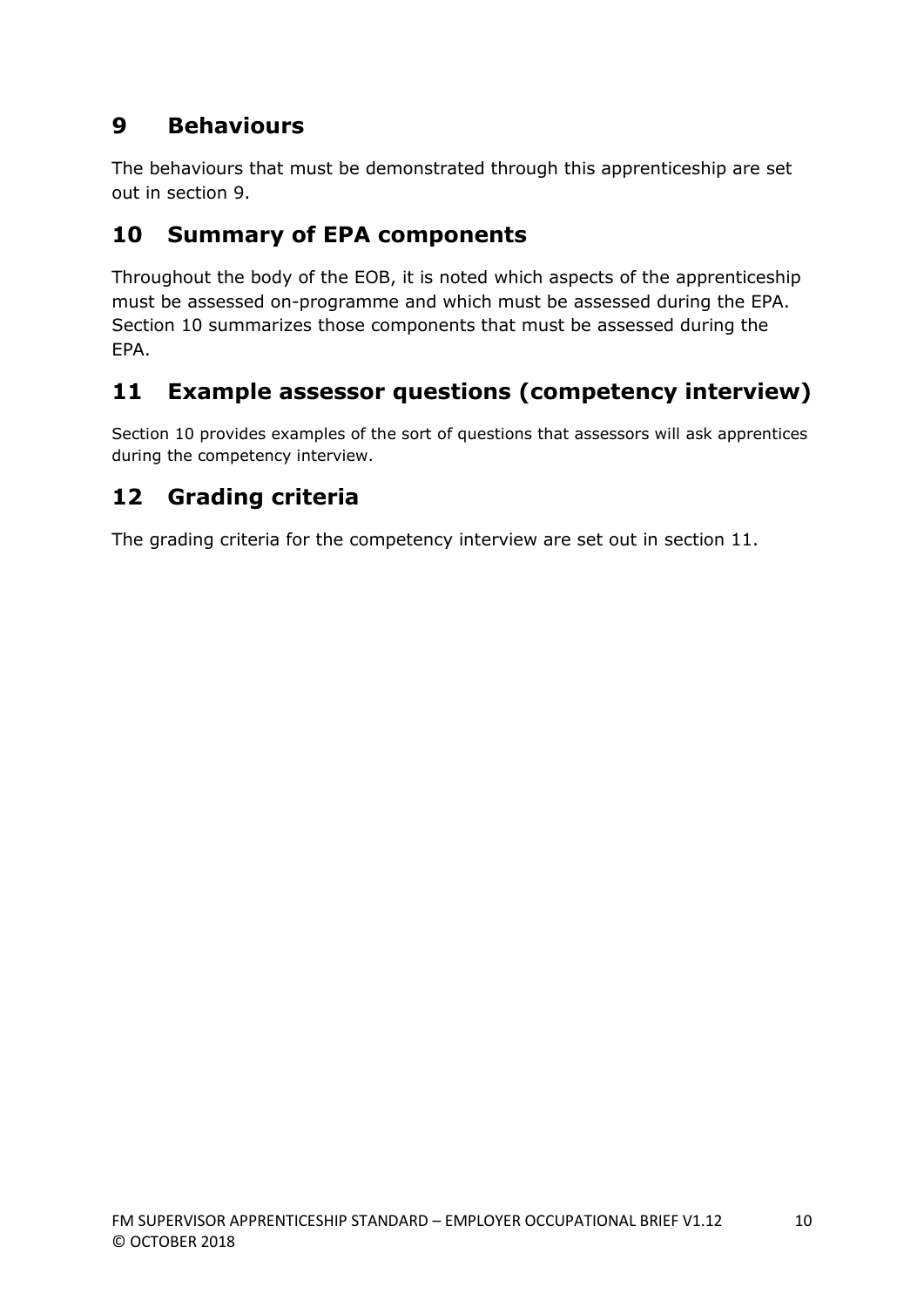# **1 Facilities Management within the context of the employing organization (hard FM, soft FM, total or integrated FM)**

Apprentices will develop their knowledge and understanding of the different ways that business organizations are structured and how their functions, culture and processes affect FM. The apprentice will also gain knowledge of the definition of corporate social responsibility and sustainability and the contribution that can be made by FM. They will develop their knowledge of the potential impact of an organization's arrangements for FM on the organization's external environment

| Skills: the apprentice will be able to: |                                                                |                 |           |               | Knowledge: the apprentice will need to know and understand: |                                                                                                                           |                 |                   |                                  |
|-----------------------------------------|----------------------------------------------------------------|-----------------|-----------|---------------|-------------------------------------------------------------|---------------------------------------------------------------------------------------------------------------------------|-----------------|-------------------|----------------------------------|
|                                         |                                                                | <b>Delivery</b> | Asst      | <b>Method</b> |                                                             |                                                                                                                           | <b>Delivery</b> | Asst              | Method                           |
|                                         | Developed and evidenced through<br>other areas of the standard | F.              | <b>OP</b> | <b>WBP</b>    |                                                             | The different ways that FM<br>organizations are structured                                                                | P               | OP.               | <b>WBP</b>                       |
| $\overline{2}$                          |                                                                | F               | OP.       | <b>WBP</b>    | $\overline{2}$                                              | How organizations' functions,<br>culture and processes affect FM                                                          | P               | OP.<br><b>EPA</b> | <b>WBP</b><br>CI                 |
| 3                                       |                                                                | Е               | OP.       | <b>WBP</b>    | 3                                                           | The definition of corporate social<br>responsibility and sustainability<br>and the contribution that can be<br>made by FM | P               | OP.               | <b>WBP</b>                       |
| 4                                       |                                                                | E               | <b>OP</b> | <b>WBP</b>    | $\overline{4}$                                              | The potential impact of an<br>organization's arrangements for<br>FM on the organization's external<br>environment         | P               | OP.               | <b>WBP</b>                       |
| 5                                       |                                                                | E               | OP.       | <b>WBP</b>    | 5                                                           | Current trends in FM                                                                                                      | P               | <b>OP</b>         | <b>WBP</b>                       |
| 6                                       |                                                                | F.              | <b>OP</b> | <b>WBP</b>    | 6                                                           | Legislation affecting FM                                                                                                  | P               | OP.<br><b>EPA</b> | <b>WBP</b><br><b>KT</b><br>(MCQ) |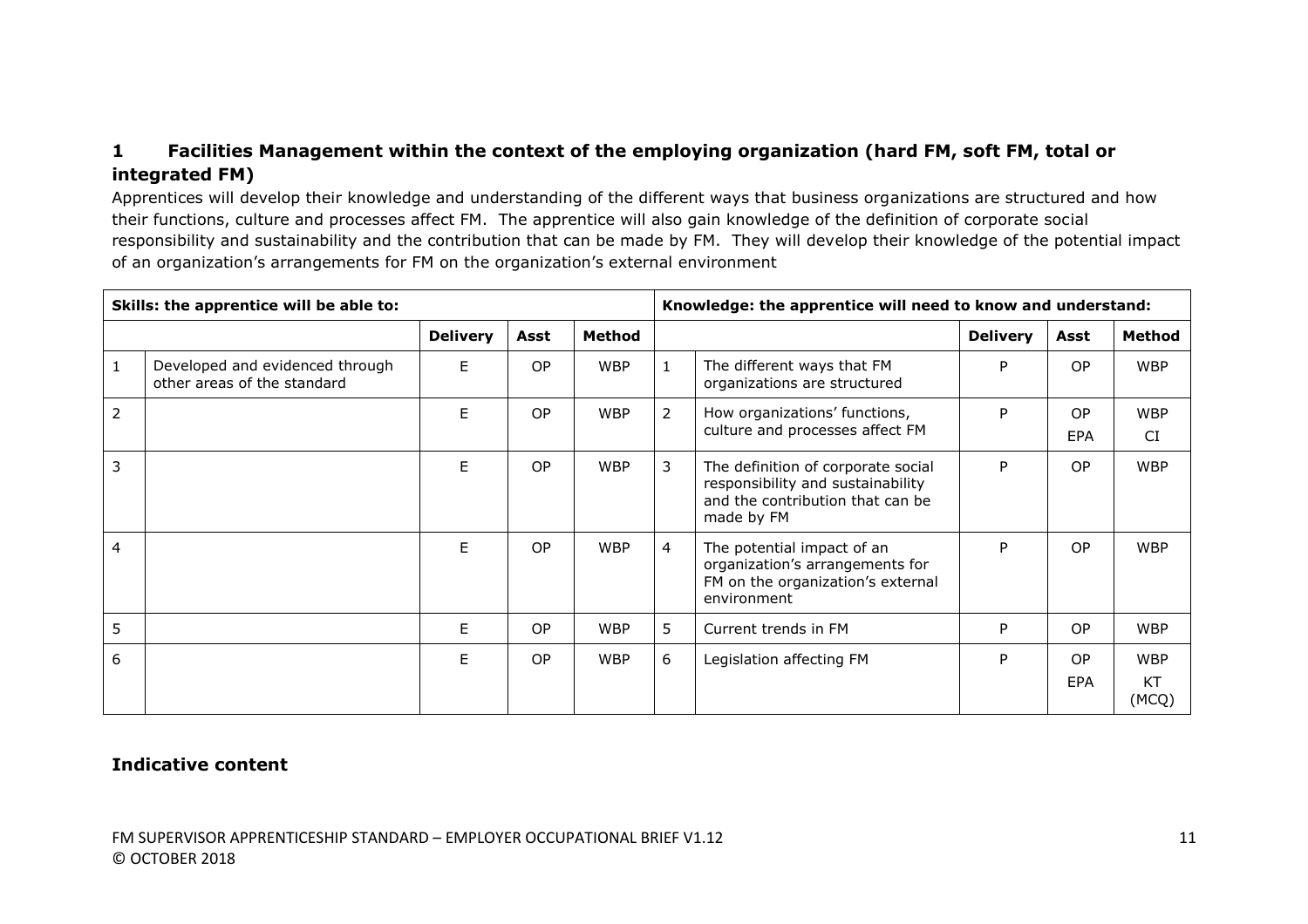|              | <b>Skills</b> |              | Knowledge                                                                                                     |
|--------------|---------------|--------------|---------------------------------------------------------------------------------------------------------------|
| $\mathbf{1}$ |               | $\mathbf{1}$ | The purpose, uses and users of the building                                                                   |
|              |               |              | The range of support services that are required by own<br>organisation                                        |
|              |               |              | How facilities management can assist the organization in<br>achieving its purpose                             |
|              |               |              | Typical support services for which FM is responsible                                                          |
|              |               |              | Definition of FM and the differences between FM, other support<br>services and other core business activities |
|              |               |              | Structure: e.g. in-house and outsourced; multi-tenanted                                                       |
| 2            |               | 2            | The role of FM in:                                                                                            |
|              |               |              | meeting end-user requirements                                                                                 |
|              |               |              | reducing costs                                                                                                |
|              |               |              | maintaining business continuity                                                                               |
|              |               |              | ensuring legal and regulatory compliance                                                                      |
|              |               |              | supporting corporate social responsibility                                                                    |
|              |               |              | The management of FM assets i.e. what they are (equipment,<br>people, buildings etc) and their requirements   |
|              |               |              | Key management functions within FM                                                                            |
|              |               |              | A typical FM organization's purpose, culture, performance goals<br>and objectives                             |
|              |               |              | The possible consequences of poor and ineffective FM                                                          |
| 3            |               | 3            | The nature of corporate social responsibility                                                                 |
|              |               |              | Typical relationships between FM organizations and the local<br>community                                     |
|              |               |              | How the standing of an organization could be enhanced with<br>stakeholders                                    |
| 4            |               | 4            | Examples of external factors that may affect FM internally e.g.                                               |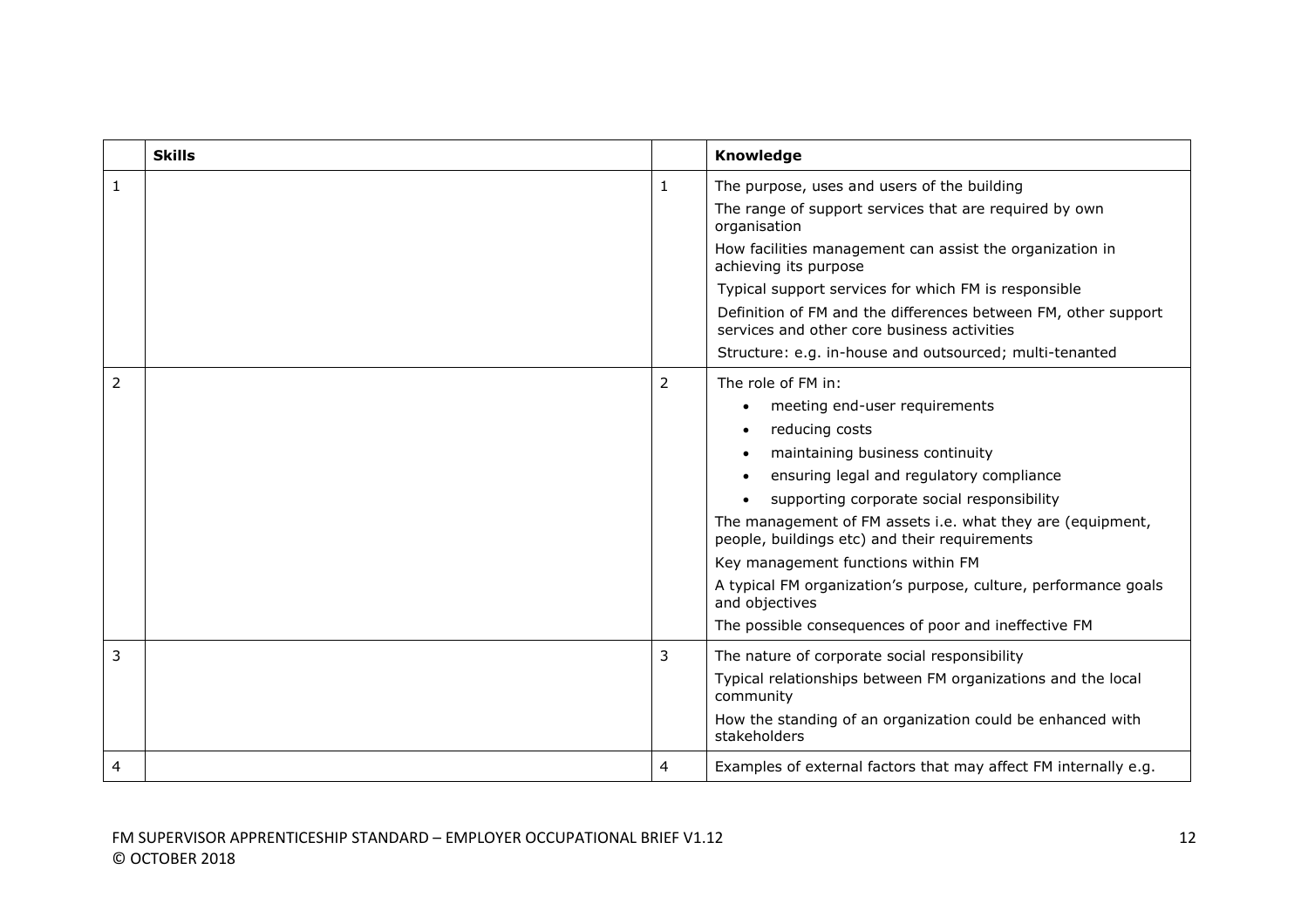|   |   | culture, types of business, location (e.g. on an estate or near a<br>tourist attraction etc)                                                                                                                                       |
|---|---|------------------------------------------------------------------------------------------------------------------------------------------------------------------------------------------------------------------------------------|
|   | ל | Potential FM trends that may benefit an organization<br>Organizations that are considered to be FM market leaders and<br>the reasons for this reputation<br>Benchmarking<br>Ways in which the profile of FM within an organization |
| 6 | 6 | The legislation that has an impact on FM<br>The difference between reactive and anticipatory legal<br>requirements                                                                                                                 |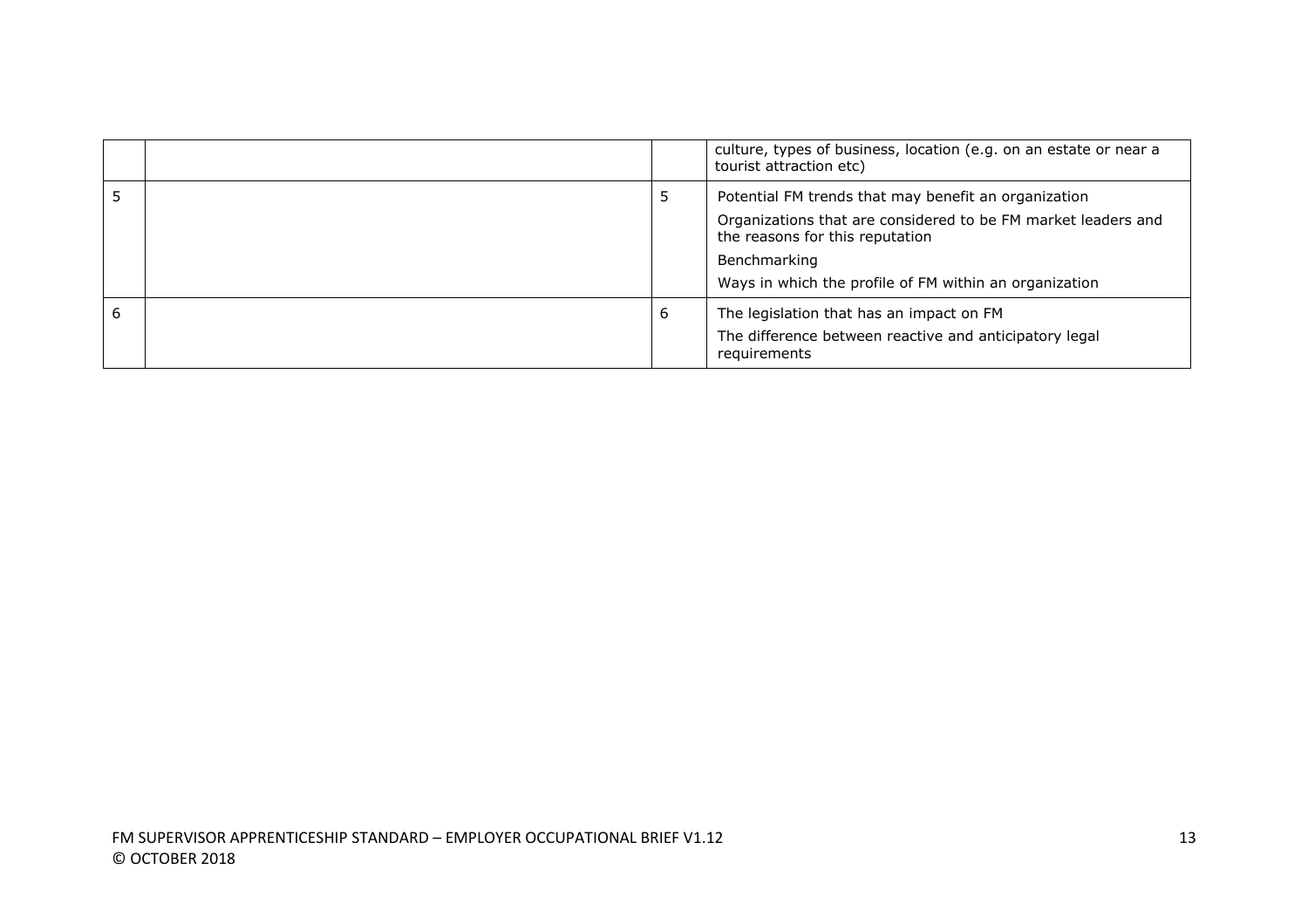# **2 Management of health and safety in accordance with employing organization and client/customer requirements for the FM service they are supervising**

Apprentices will develop their understanding of the lines of responsibility for health and safety in facilities management, and how those responsibilities can be discharged.

| Skills: the apprentice will be able to: |                                                                                                                                                               |                 |           |                  | Knowledge: the apprentice will need to know and understand: |                                                                                                                                |                 |                         |                                   |
|-----------------------------------------|---------------------------------------------------------------------------------------------------------------------------------------------------------------|-----------------|-----------|------------------|-------------------------------------------------------------|--------------------------------------------------------------------------------------------------------------------------------|-----------------|-------------------------|-----------------------------------|
|                                         |                                                                                                                                                               | <b>Delivery</b> | Asst      | <b>Method</b>    |                                                             |                                                                                                                                | <b>Delivery</b> | Asst                    | <b>Method</b>                     |
| 1                                       | Maintain healthy and safe working<br>environments, procedures, policies<br>and working practices                                                              | F.              | OP<br>EPA | <b>WBP</b><br>CI | $\mathbf{1}$                                                | Organizational liabilities and<br>responsibilities and the<br>implications of legislative<br>requirements on health and safety | P               | <b>OP</b><br><b>FPA</b> | <b>WBP</b><br>KT<br>(MCQ &<br>SA) |
| 2                                       | Carry out continuous reviews of the<br>efficiency of health and safety<br>policies and practices                                                              | F.              | OP        | <b>WBP</b>       | $\overline{2}$                                              | The purpose, role and methods of<br>communicating with building users<br>and staff on health and safety<br>matters             | P               | <b>OP</b>               | <b>WBP</b>                        |
| 3                                       | Recommend and present evidence<br>to justify changes to facilities,<br>procedures and the written health<br>and safety policy to reduce or<br>eliminate risks | F.              | OP        | <b>WBP</b>       | 3                                                           | Specialist sources of expertise on<br>health and safety                                                                        | P               | <b>OP</b>               | <b>WBP</b>                        |
| 4                                       | Identify the nature, location and<br>scope of an incident                                                                                                     | F.              | OP        | <b>WBP</b>       | $\overline{4}$                                              | The characteristics of effective<br>systems to monitor, measure and<br>report on health and safety<br>performance              | P               | <b>OP</b><br><b>FPA</b> | <b>WBP</b><br>CI.                 |
| 5                                       | Take action that is appropriate to<br>the incident                                                                                                            | F               | OP        | <b>WBP</b>       | 5                                                           | Incident management and<br>reporting techniques and<br>processes                                                               | P               | <b>OP</b>               | <b>WBP</b>                        |
| 6                                       | Report the incident in accordance<br>with organizational requirements                                                                                         | F.              | OP        | <b>WBP</b>       |                                                             |                                                                                                                                |                 |                         |                                   |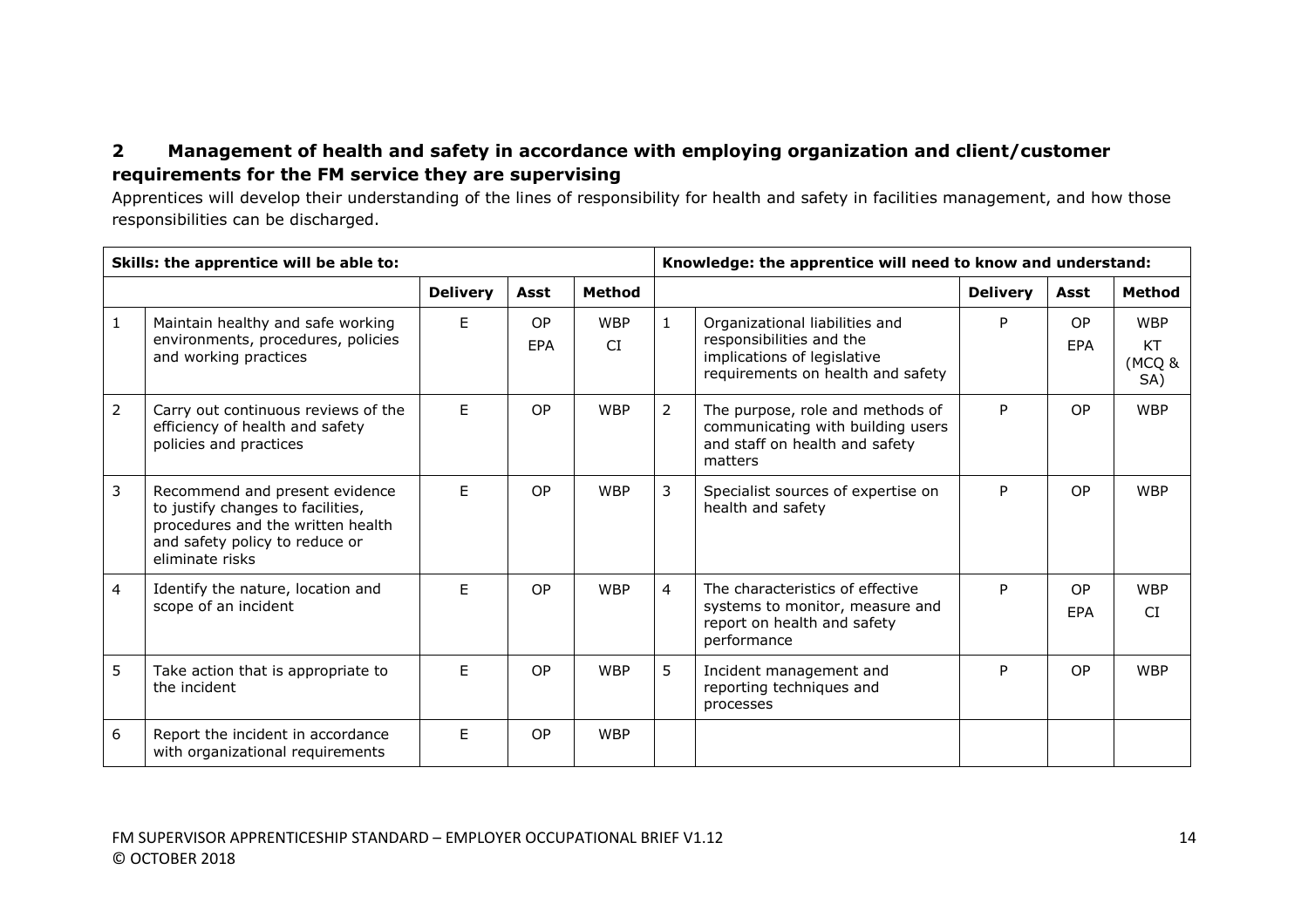|             | <b>Skills</b>                                                                                                                                                                                                                                                                                                                                                                                                                                             |             | Knowledge                                                                                                                                                                                                                                                                                                                                                                                                                                                                                                                                                                                                                                                                             |
|-------------|-----------------------------------------------------------------------------------------------------------------------------------------------------------------------------------------------------------------------------------------------------------------------------------------------------------------------------------------------------------------------------------------------------------------------------------------------------------|-------------|---------------------------------------------------------------------------------------------------------------------------------------------------------------------------------------------------------------------------------------------------------------------------------------------------------------------------------------------------------------------------------------------------------------------------------------------------------------------------------------------------------------------------------------------------------------------------------------------------------------------------------------------------------------------------------------|
|             | Including use of systems that monitor, measure and report on health<br>and safety performance and assess, reduce or eliminate risks<br>Including personal behaviours that set a good example to others in<br>relation to health and safety<br>Ensuring that health and safety factors are not compromised by a<br>lack of supplies or services<br>Ensuring that other staff are made aware of their health and safety<br>responsibilities and liabilities | 1           | Legislation: including access management and inclusion<br>Liabilities and responsibilities under health and safety legislation<br>(self, team members and management and other staff)<br>The purpose of access audits, access statements and access<br>plans<br>The way in which the design of services can affect their access to<br>and use by people with different needs<br>How to ensure that events and meetings are accessible to all<br>Analysis the meaning of "access management and inclusion" and<br>their implications for facilities design, procurement and the<br>management of buildings and services<br>The impact of FM service design delivery on disabled people |
| 2<br>3<br>4 | Identification of new risks and hazards to health and safety as they<br>arise and taking appropriate action to reduce or eliminate the risks                                                                                                                                                                                                                                                                                                              | 2<br>3<br>4 | The importance of suitable emergency evacuation plans<br>Building users: flexibility of procedures e.g. evacuation<br>procedures for those who are mobility-impaired<br>Specialist sources of expertise: e.g. asbestos                                                                                                                                                                                                                                                                                                                                                                                                                                                                |
| 5           | e.g raising alarms, evacuation                                                                                                                                                                                                                                                                                                                                                                                                                            | 5           |                                                                                                                                                                                                                                                                                                                                                                                                                                                                                                                                                                                                                                                                                       |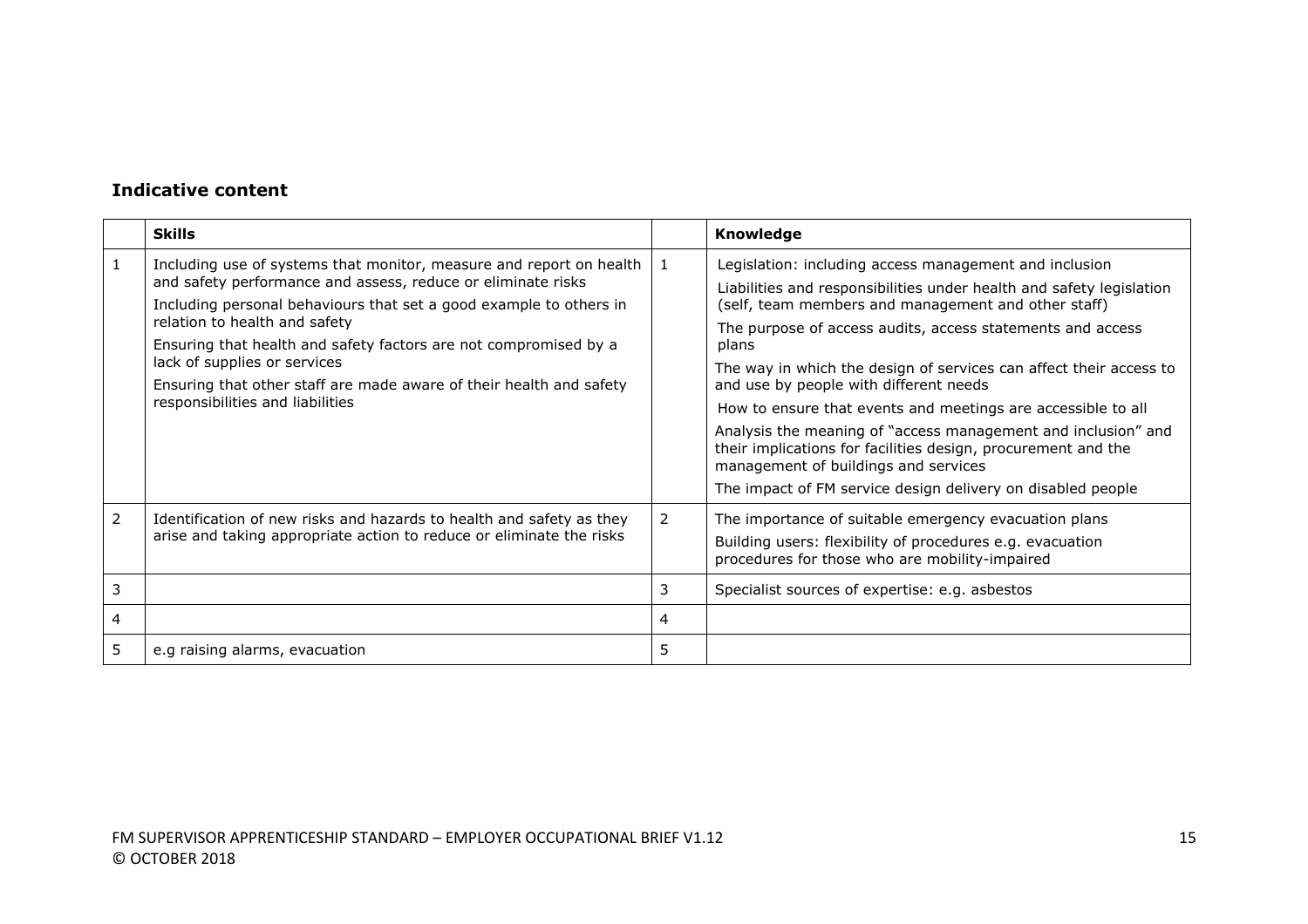# **3 Developing relationships in the workplace with colleagues from own employing organization and with employees of the customer/client to achieve service targets**

The apprentice will develop their understating of the methods to ensure that customers and other stakeholders contribute to the maintenance, and evaluation of facilities supplies and services.

|                | Skills: the apprentice will be able to:                                                                                                                                                       |                 |      |               | Knowledge: the apprentice will need to know and understand: |                                                                                                                                   |                 |                  |                                         |
|----------------|-----------------------------------------------------------------------------------------------------------------------------------------------------------------------------------------------|-----------------|------|---------------|-------------------------------------------------------------|-----------------------------------------------------------------------------------------------------------------------------------|-----------------|------------------|-----------------------------------------|
|                |                                                                                                                                                                                               | <b>Delivery</b> | Asst | <b>Method</b> |                                                             |                                                                                                                                   | <b>Delivery</b> | Asst             | <b>Method</b>                           |
|                | Manage stakeholder relationships to<br>deliver agreed levels of service and<br>meet expectations                                                                                              | F.              | OP   | <b>WBP</b>    | 1                                                           | The nature and needs of different<br>stakeholders                                                                                 | P               | OP.              | <b>WBP</b>                              |
| $\overline{2}$ | Use FM data management<br>information systems to provide<br>required information to stakeholders<br>in order to inform Service Level<br>Agreement (SLAs) Key Performance<br>Indicators (KPIs) | F.              | OP   | <b>WBP</b>    | $\overline{2}$                                              | Different forms of levels of service<br>e.g. Service Level Agreements<br>(SLAs), specifications, formal and<br>informal contracts | P.              | <b>OP</b>        | <b>WBP</b>                              |
| 3              | Identify levels of customer<br>satisfaction and opportunities for<br>improvement through analysis of<br>stakeholder feedback                                                                  | F               | OP   | <b>WBP</b>    | 3                                                           | The principles of effective<br>communication                                                                                      | P               | <b>OP</b><br>EPA | <b>WBP</b><br>KT<br>(MCQ)               |
| 4              | Agree KPIs with stakeholders based<br>on the information provided to them                                                                                                                     | F.              | OP   | <b>WBP</b>    | $\overline{4}$                                              | The uses, benefits and<br>disadvantages of different<br>methods and channels of<br>communication                                  | P               | <b>OP</b>        | <b>WBP</b>                              |
| 5              | Agree and implement actions that<br>provide added value to stakeholders<br>in accordance with the continuous<br>improvement plan                                                              | E               | OP   | <b>WBP</b>    | 5                                                           | The characteristics of effective<br>Service Level Agreements (SLAs)<br>Key Performance Indicators (KPIs)                          | P               | <b>OP</b><br>EPA | <b>WBP</b><br>KT<br>$(MCQ -$<br>$2$ ?s) |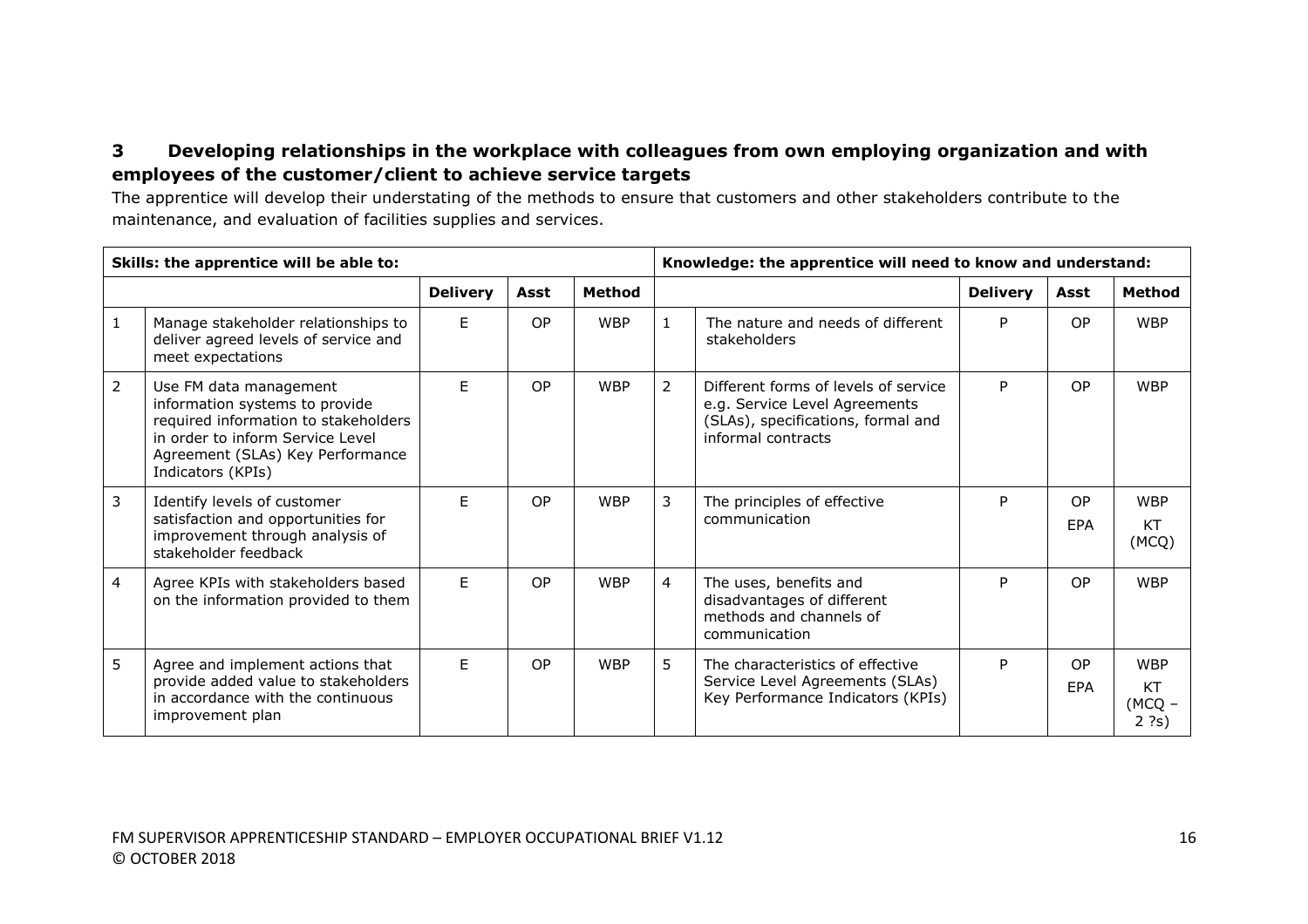|   | <b>Skills</b>                                                                                                                                                                                                 |   | Knowledge                                                                                                                                                                                                                                                                                                                          |
|---|---------------------------------------------------------------------------------------------------------------------------------------------------------------------------------------------------------------|---|------------------------------------------------------------------------------------------------------------------------------------------------------------------------------------------------------------------------------------------------------------------------------------------------------------------------------------|
| 1 | Who are the stakeholders and the nature of their needs<br>Reporting to stakeholders: recognizing their different information<br>and reporting requirements e.g. volume, type, format and timing of<br>reports |   | The different nature and needs of stakeholders i.e.:<br>clients responsible for commissioning a facilities supply or<br>service<br>users of the supply or service<br>other stakeholders who will be affected by the way in<br>which the supply or service is delivered<br>Needs: e.g. information and documentation and the agreed |
|   |                                                                                                                                                                                                               |   | timetable for providing this                                                                                                                                                                                                                                                                                                       |
| 2 |                                                                                                                                                                                                               | 2 |                                                                                                                                                                                                                                                                                                                                    |
| 3 |                                                                                                                                                                                                               | 3 | e.g. structure, clarity of expression, suitable for reader/audience<br>etc<br>The nature and benefits of active listening                                                                                                                                                                                                          |
| 4 |                                                                                                                                                                                                               | 4 | Methods and channels of communication: e.g. email, letter,<br>telephone, text etc<br>Including stakeholder feedback (direct and indirect)                                                                                                                                                                                          |
|   |                                                                                                                                                                                                               | 5 |                                                                                                                                                                                                                                                                                                                                    |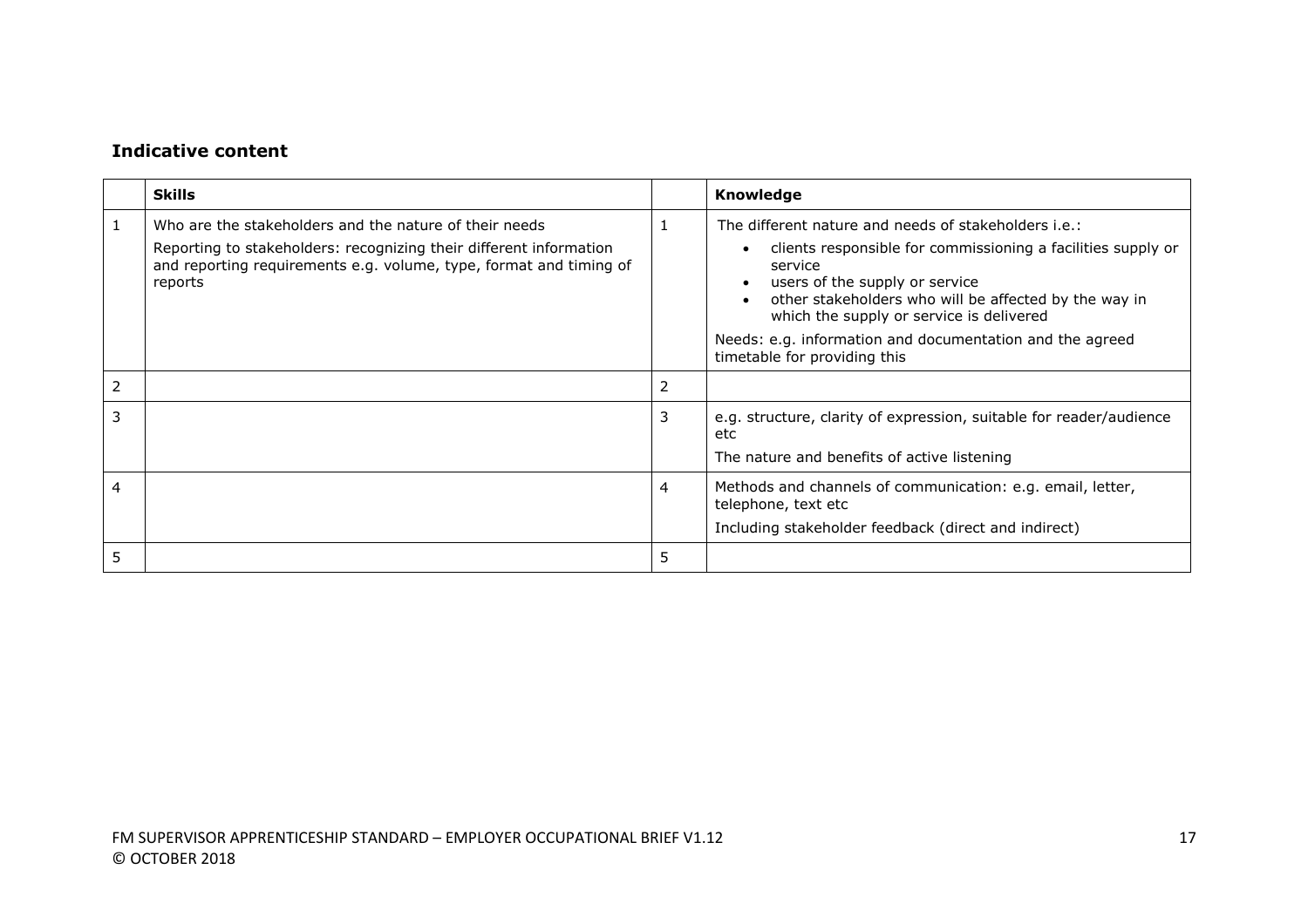# **4 Develop and implement risk assessment plans in accordance with the requirements for the FM service they are supervising**

Apprentices will develop their skills, knowledge and understanding of risk analysis and management

|                | Skills: the apprentice will be able to:                                                                       |                 |                  |                         |                | Knowledge: the apprentice will need to know and understand:                                      |                 |                         |                                   |  |
|----------------|---------------------------------------------------------------------------------------------------------------|-----------------|------------------|-------------------------|----------------|--------------------------------------------------------------------------------------------------|-----------------|-------------------------|-----------------------------------|--|
|                |                                                                                                               | <b>Delivery</b> | Asst             | Method                  |                |                                                                                                  | <b>Delivery</b> | Asst                    | Method                            |  |
| 1              | Identify ways in which barriers and<br>risks may be eliminated or<br>mitigated in the delivery of services    | F.              | OP               | <b>WBP</b>              | $\mathbf{1}$   | The principles of business risk<br>management                                                    | P               | <b>OP</b><br><b>EPA</b> | <b>WBP</b><br>KT<br>(MCQ &<br>SA) |  |
| $\overline{2}$ | Identify the potential impact of a<br>risk and the likelihood of their<br>reoccurrence                        | F.              | OP               | <b>WBP</b>              | 2              | The suitability of different methods<br>of risk management for different<br>risks                | P               | <b>OP</b><br><b>EPA</b> | <b>WBP</b><br>KT<br>(MCQ &<br>SA) |  |
| 3              | Carry out risk assessments in<br>accordance with organizational<br>requirements                               | F.              | OP               | <b>WBP</b>              | 3              | The principles of business<br>continuity planning and disaster<br>recovery and FM's role in this | P               | <b>OP</b>               | <b>WBP</b>                        |  |
| 4              | Evaluate the impact of an<br>organization's Business Continuity<br>Plan (BCP) in an area of<br>responsibility | F.              | OP<br><b>EPA</b> | <b>WBP</b><br><b>CI</b> | $\overline{4}$ |                                                                                                  |                 |                         |                                   |  |
| 5              | Take action that is appropriate for<br>and proportionate to the nature of<br>the risk                         | F               | OP               | <b>WBP</b>              | 5              |                                                                                                  |                 |                         |                                   |  |

### **Indicative content**

**Skills Knowledge**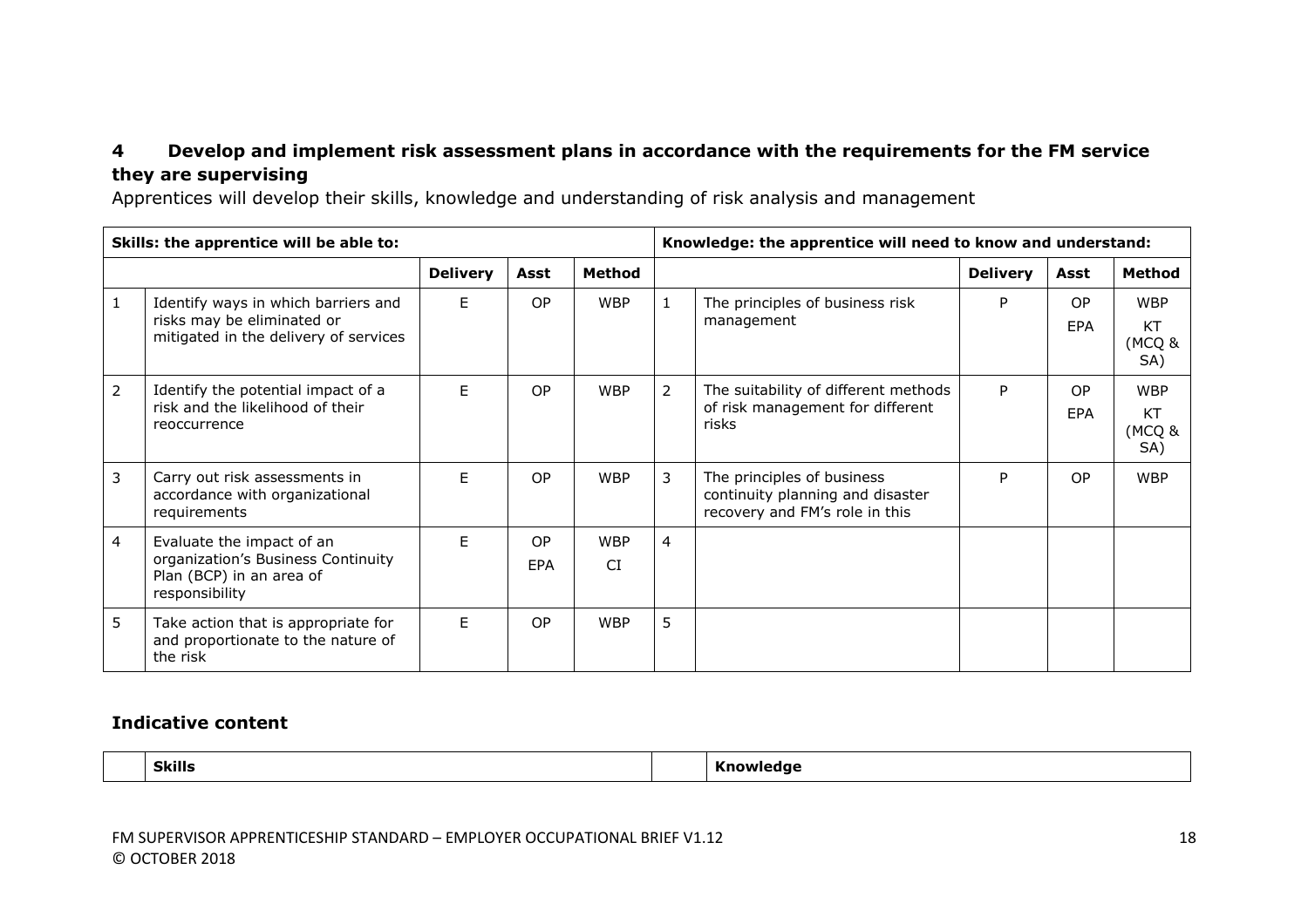|                |                                                                                                                        |   | All aspects of risk i.e. business, security, health and safety,<br>business continuity etc                                 |
|----------------|------------------------------------------------------------------------------------------------------------------------|---|----------------------------------------------------------------------------------------------------------------------------|
|                |                                                                                                                        |   | Risk identification, assessment, treatment and evaluation e.g. the<br>Five Steps to Risk Assessment                        |
|                |                                                                                                                        |   | Typical risks to the provision of facilities, and outline<br>arrangements that can be made to maintain business continuity |
| $\overline{2}$ |                                                                                                                        | 2 | The scope of risk management e.g. security, catering, access,<br>health and safety, potential for disruptions to services  |
| 3              |                                                                                                                        | 3 | How services can be restored to ensure business can continue to<br>operate                                                 |
|                |                                                                                                                        |   | The methodology to monitor and update the effectiveness of the<br>business continuity plan                                 |
|                |                                                                                                                        |   | The systems and processes that need to be in place to manage<br>incidents, emergencies and disasters                       |
|                |                                                                                                                        |   | How incidents are managed and the principles of disaster<br>recovery                                                       |
| $\overline{4}$ | Carry out a review of the coverage and effectiveness of a BCP<br>Impact should include impact on services and manpower | 4 |                                                                                                                            |
| 5              |                                                                                                                        | 5 |                                                                                                                            |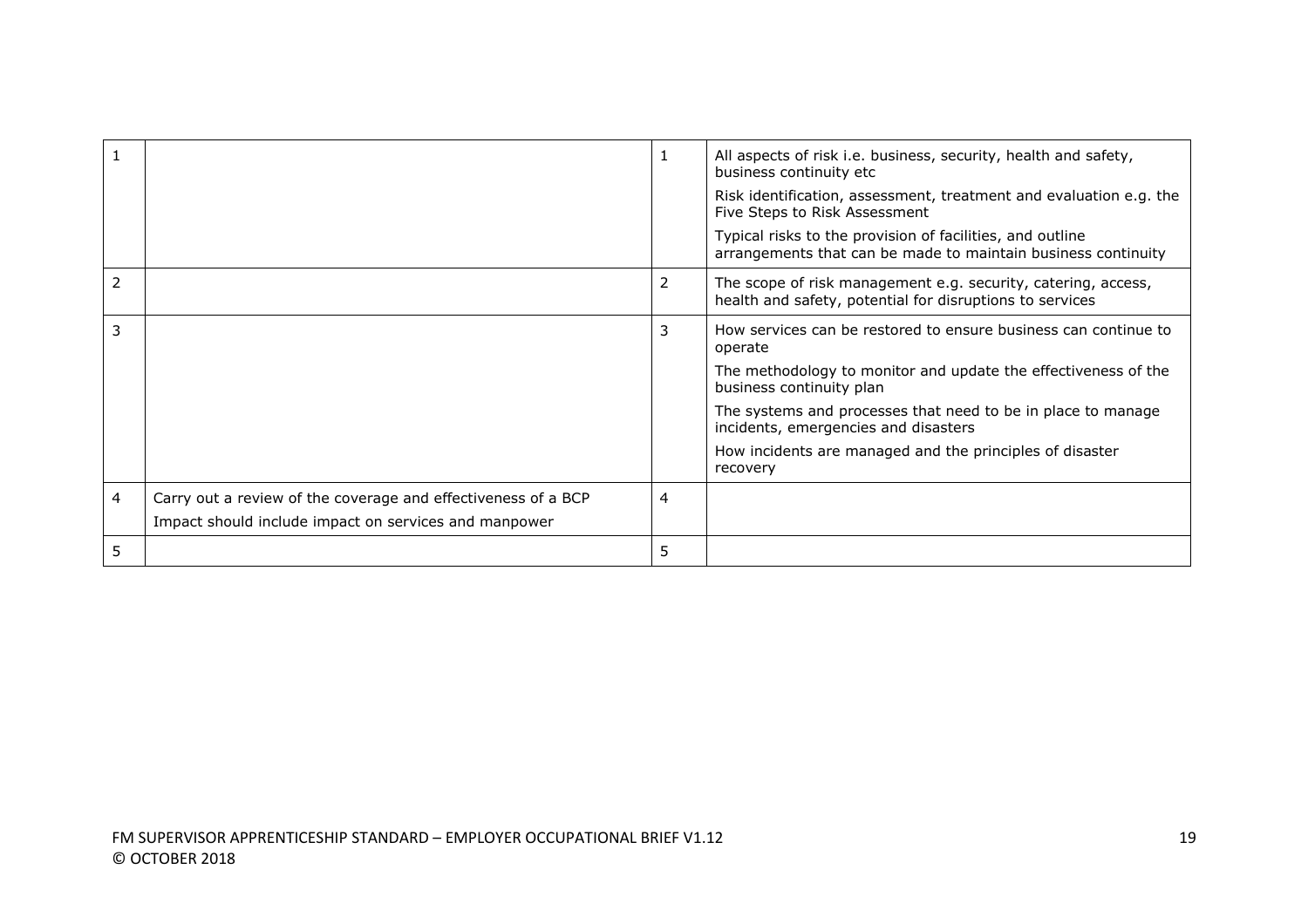# **5 Organize and delegate day-to-day activities of staff to ensure that the facilities management service meets contractual requirements and service targets**

Apprentices will develop their skills, knowledge and understanding of operational planning, the allocation and management of staff to deliver it

| Skills: the apprentice will be able to: |                                                                                                                                                     |                 |                  |                         | Knowledge: the apprentice will need to know and understand: |                                                                                                                                                              |                 |           |                                          |
|-----------------------------------------|-----------------------------------------------------------------------------------------------------------------------------------------------------|-----------------|------------------|-------------------------|-------------------------------------------------------------|--------------------------------------------------------------------------------------------------------------------------------------------------------------|-----------------|-----------|------------------------------------------|
|                                         |                                                                                                                                                     | <b>Delivery</b> | Asst             | <b>Method</b>           |                                                             |                                                                                                                                                              | <b>Delivery</b> | Asst      | <b>Method</b>                            |
| $\mathbf{1}$                            | Prepare an operational plan for their<br>area of responsibility that aligns<br>with the service specification                                       | E               | OP               | <b>WBP</b>              |                                                             | The role of service level<br>agreements (SLAs), their typical<br>structure and content and how<br>SLAs are used within different<br>organizations            | P               | <b>OP</b> | <b>WBP</b>                               |
| $\overline{2}$                          | Allocate resources to meet the<br>service specification and operational<br>requirements                                                             | F.              | OP               | <b>WBP</b>              | $\overline{2}$                                              | Support services provided by the<br>FM function within their own<br>organization and how these are<br>delivered                                              | P               | <b>OP</b> | <b>WBP</b>                               |
| 3                                       | Evaluate the effectiveness of the<br>operational plan against agreed<br>Service Level Agreements (SLAs)<br>and Key Performance Indicators<br>(KPIs) | F               | OP<br><b>EPA</b> | <b>WBP</b><br><b>CI</b> | 3                                                           | Various ways of providing support<br>services to meet organizational<br>requirements and how the quality<br>of support services is measured<br>and monitored | P               | OP<br>EPA | <b>WBP</b><br><b>KT</b><br>(MCQ &<br>SA) |
| $\overline{4}$                          | Make recommendations for<br>improvement that align with<br>continuous improvement goals and<br>which add value to the operational<br>plan           | F.              | <b>OP</b>        | <b>WBP</b>              | $\overline{4}$                                              | Differentiate between providing<br>information a variety of alternative<br>formats                                                                           | P               | <b>OP</b> | <b>WBP</b>                               |
|                                         |                                                                                                                                                     |                 |                  |                         | 5                                                           | The delivery requirements of the<br>FM services being provided to the<br>client                                                                              | P               | <b>OP</b> | <b>WBP</b>                               |
|                                         |                                                                                                                                                     |                 |                  |                         | 6                                                           | The requirements of the                                                                                                                                      |                 |           |                                          |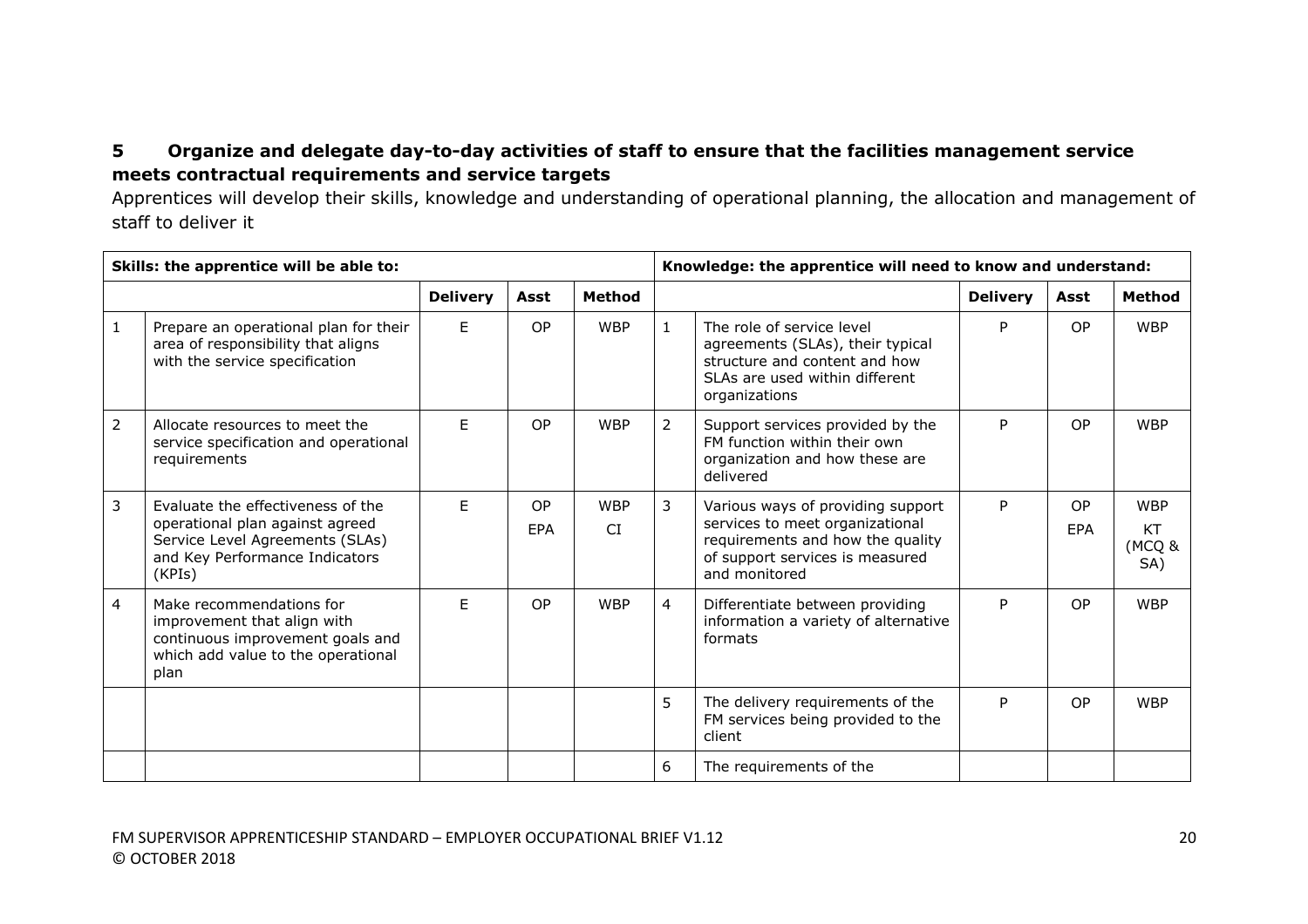|  |  |  | and its<br>olan.<br>паг |  |  |
|--|--|--|-------------------------|--|--|
|  |  |  | mentatior<br>۱۱۱e۳<br>ш |  |  |

|                | <b>Skills</b>                                                                                                             |   | Knowledge                                                                                              |
|----------------|---------------------------------------------------------------------------------------------------------------------------|---|--------------------------------------------------------------------------------------------------------|
|                |                                                                                                                           |   | Used within different organizations: apprentice's own;<br>customers'; suppliers'                       |
| $\overline{2}$ |                                                                                                                           | 2 | The organizational context that affects their area of responsibility                                   |
|                |                                                                                                                           |   | Typical service delivery models for FM along with the advantages<br>and disadvantages of each of these |
| 3              | Use of FM management information systems e.g. footfall, security,<br>incident response, hard copy registers, feedback etc | 3 |                                                                                                        |
| 4              |                                                                                                                           | 4 |                                                                                                        |
| 5              |                                                                                                                           | 5 |                                                                                                        |
| 6              |                                                                                                                           | 6 | Characteristics of the continuous improvement cycle                                                    |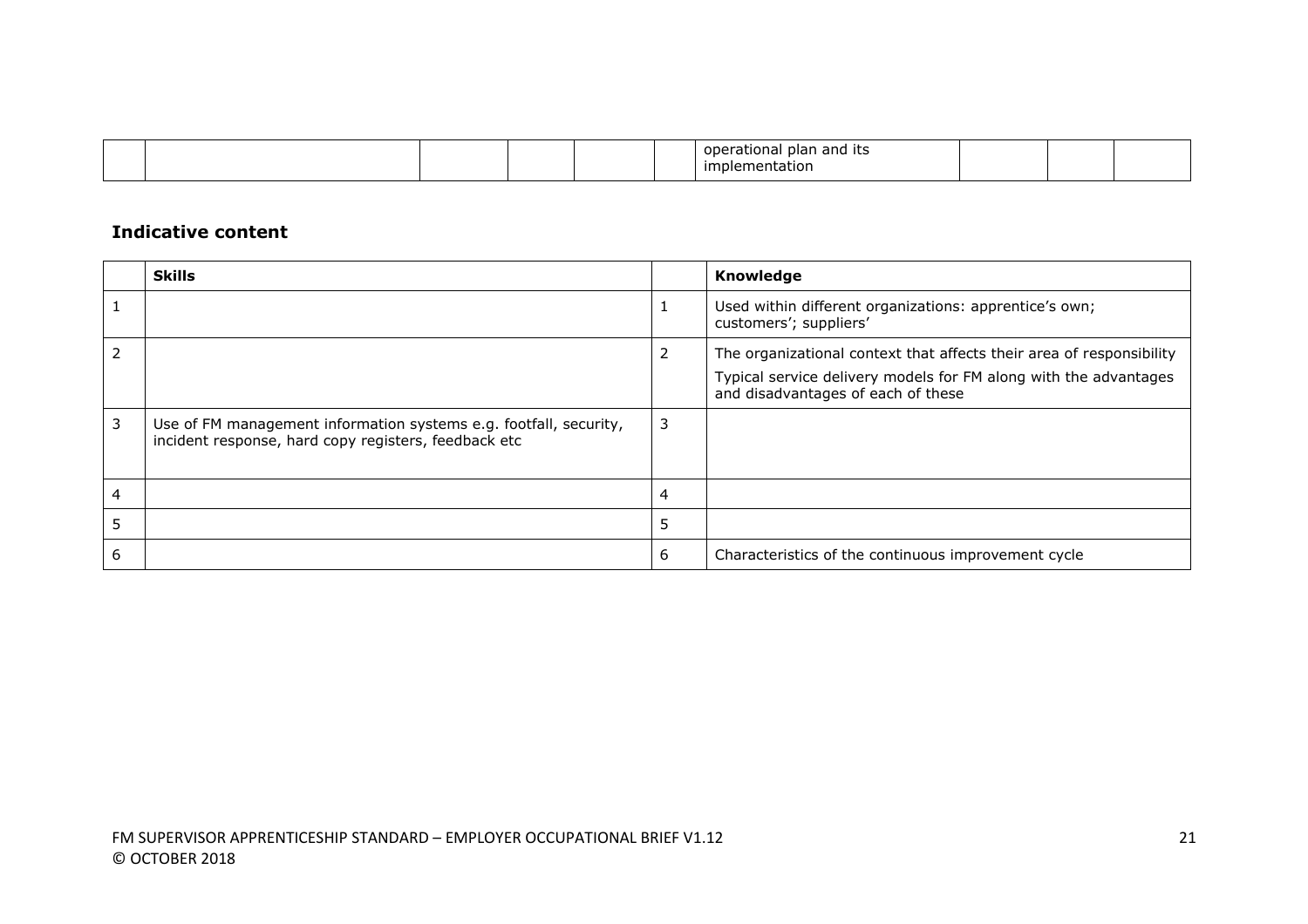# **6 Monitor the costs of the facilities management service to ensure the budget is not exceeded**

Apprentices will develop their skills, knowledge and understanding of the responsibilities for the budget management of operational functions

|                | Skills: the apprentice will be able to:                                                                                                           |                 |                  |                         |                | Knowledge: the apprentice will need to know and understand:                                   |                 |                              |                                   |  |
|----------------|---------------------------------------------------------------------------------------------------------------------------------------------------|-----------------|------------------|-------------------------|----------------|-----------------------------------------------------------------------------------------------|-----------------|------------------------------|-----------------------------------|--|
|                |                                                                                                                                                   | <b>Delivery</b> | Asst             | Method                  |                |                                                                                               | <b>Delivery</b> | Asst                         | Method                            |  |
|                | Monitor FM expenditure, taking<br>action to avoid overspends                                                                                      | F.              | OP               | <b>WBP</b>              |                | The role of budgets and their<br>contribution to the financial<br>management of FM operations | P               | O <sub>P</sub><br><b>EPA</b> | <b>WBP</b><br>KT<br>(MCQ &<br>SA) |  |
| $\overline{2}$ | Identify the causes of budget<br>variances                                                                                                        | F.              | 0P               | <b>WBP</b>              | $\overline{2}$ | The principles and processes of<br>budget management                                          | P               | OP.                          | <b>WBP</b>                        |  |
| 3              | Recommend ways in which service<br>delivery and/or budgets could be<br>adapted to address variances<br>between actual and budgeted<br>expenditure | F.              | OP<br><b>EPA</b> | <b>WBP</b><br><b>CI</b> | 3              | The construction and use of<br>standard financial reports                                     | P               | <b>OP</b><br>EPA             | <b>WBP</b><br>KT<br>(MCQ &<br>SA) |  |

| <b>Skills</b>                                                                                                                                    |   | Knowledge                                                                        |
|--------------------------------------------------------------------------------------------------------------------------------------------------|---|----------------------------------------------------------------------------------|
| Use of FM management information systems e.g. payroll systems,<br>order sheets, purchase orders and invoices etc to investigate<br>discrepancies | ᆠ |                                                                                  |
| Action e.g. re-allocation of resources and manpower, deferment of<br>purchases and its cost-effectiveness                                        |   |                                                                                  |
| Sources of information, reports and records that enable investigation $\vert$ 2<br>of budget variances e.g. purchase orders, invoices, manpower  |   | The use, advantages and disadvantages of zero-based and<br>incremental budgeting |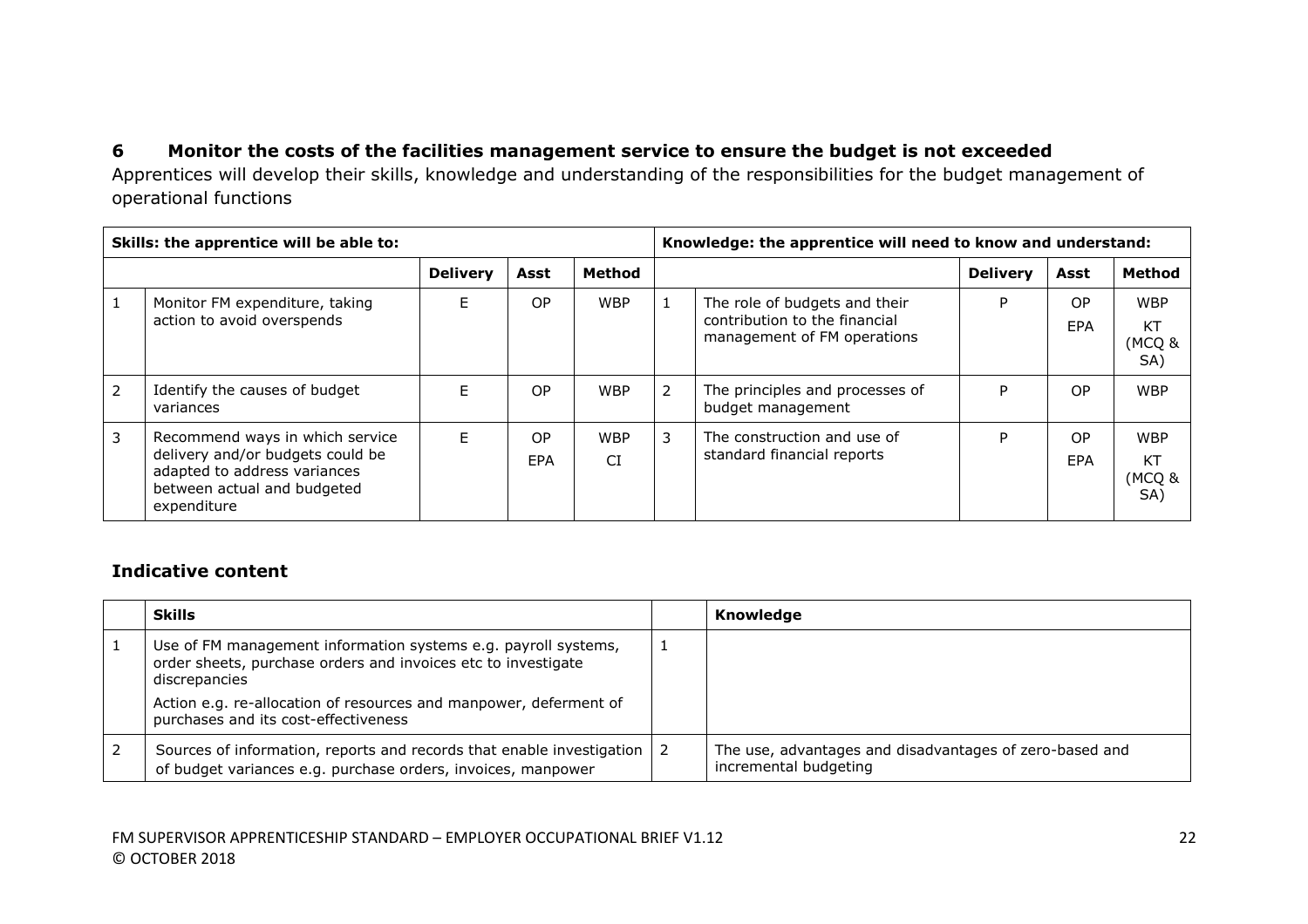| provision (rosters), stock control etc                                                                                                                                                                                                                        | Different sources of information used to inform the preparation of<br>fixed asset and revenue budgets relevant to FM operations<br>How data on income and expenditure is captured to enable timely<br>analysis                                                               |
|---------------------------------------------------------------------------------------------------------------------------------------------------------------------------------------------------------------------------------------------------------------|------------------------------------------------------------------------------------------------------------------------------------------------------------------------------------------------------------------------------------------------------------------------------|
| Appropriate options to address the variances and their costs and<br>benefits, based on:<br>Possible changes to service delivery<br>$\bullet$<br>Reallocation of budgets so that under-spends fund over-<br>spends<br>Increasing the overall budget allocation | Profit and Loss, cash flow statement, balance sheets<br>When variances can be attributed to changes in demand<br>How to investigate variances that cannot be explained by changes<br>in demand, including variances that could have resulted from the<br>misuse of resources |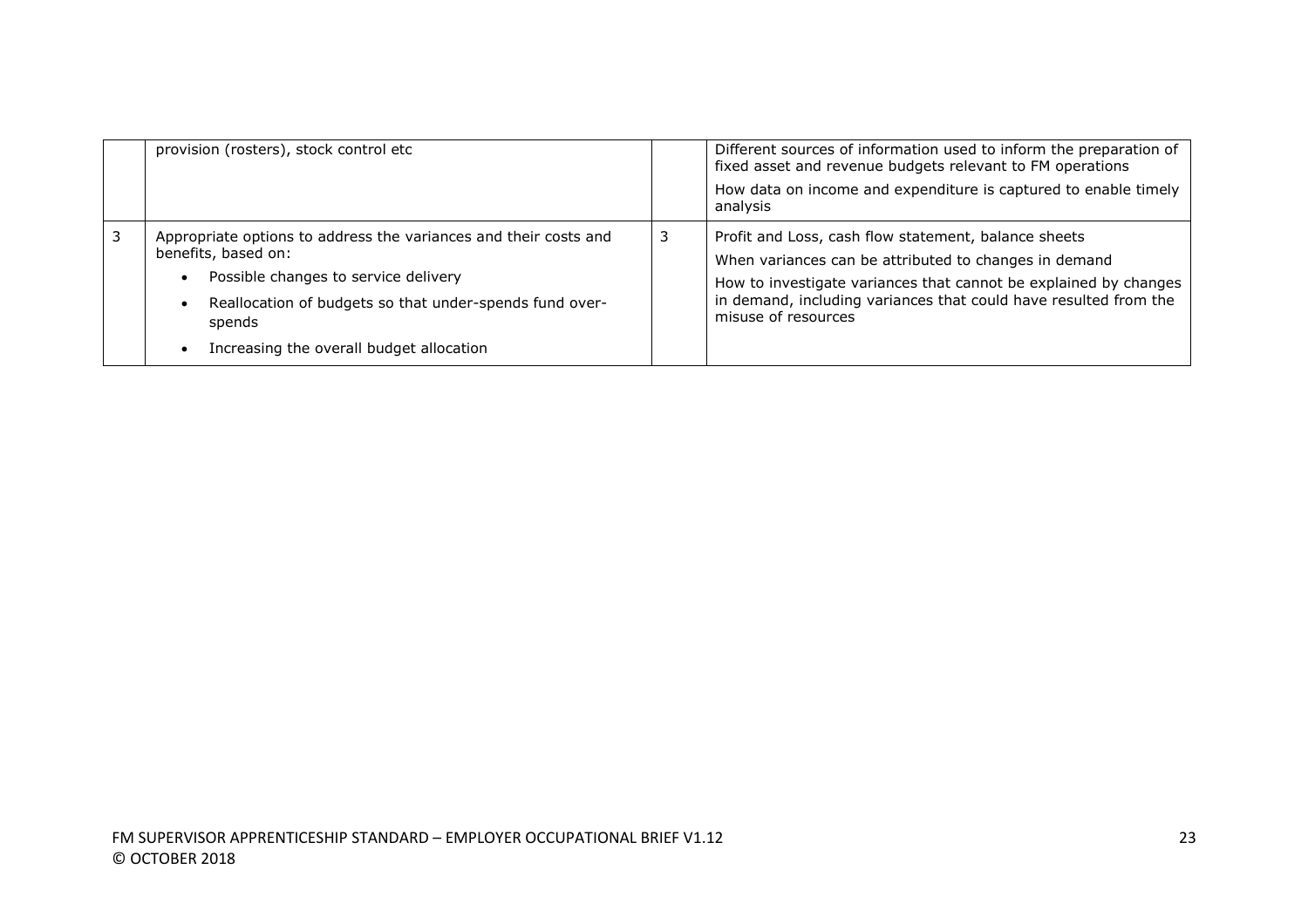# **7 Procure supplies for the FM service and maintain relationships with suppliers**

Apprentices will develop their skills, knowledge and understanding of the stages of procurement and agreement of contracts for FM services or supplies.

|                | Skills: the apprentice will be able to:                                                                                                             |                 |                         |                         |                | Knowledge: the apprentice will need to know and understand:                                                                                                         |                 |                         |                                   |  |
|----------------|-----------------------------------------------------------------------------------------------------------------------------------------------------|-----------------|-------------------------|-------------------------|----------------|---------------------------------------------------------------------------------------------------------------------------------------------------------------------|-----------------|-------------------------|-----------------------------------|--|
|                |                                                                                                                                                     | <b>Delivery</b> | Asst                    | Method                  |                |                                                                                                                                                                     | <b>Delivery</b> | Asst                    | <b>Method</b>                     |  |
| $\mathbf{1}$   | Prepare a procurement plan for a<br>service in your area of responsibility<br>in accordance with organizational<br>procurement policy and practices | F.              | OP                      | <b>WBP</b>              | $\mathbf{1}$   | The characteristics, purpose and<br>benefits of a procurement process<br>and their relationship with<br>Corporate Social Responsibility<br>(CSR) and sustainability | P               | OP.                     | <b>WBP</b>                        |  |
| $\overline{2}$ | Draft a specification for a service or<br>supply that meets organizational<br>standards and requirements                                            | E               | OP                      | <b>WBP</b>              | $\overline{2}$ | The features and uses of different<br>types of contract                                                                                                             | P.              | <b>OP</b><br>EPA        | <b>WBP</b><br>KT<br>(MCQ &<br>SA) |  |
| 3              | Draft a contract for the provision of<br>a service or supply in accordance<br>with organizational requirements                                      | F.              | OP                      | <b>WBP</b>              | 3              | The difference between the<br>procurement of supplies and the<br>procurement of services and their<br>implications                                                  | P               | <b>OP</b>               | <b>WBP</b>                        |  |
| 4              | Provide technical FM input to the<br>procurement process in accordance<br>with their role and organizational<br>procurement policy and practices    | F.              | <b>OP</b><br><b>EPA</b> | <b>WBP</b><br><b>CI</b> | $\overline{4}$ | The benefits and limitations of<br>involving users and potential users<br>in FM design and management<br>decisions                                                  | P.              | <b>OP</b>               | <b>WBP</b>                        |  |
| 5              |                                                                                                                                                     |                 |                         |                         | 5              | Good practice in ethical<br>procurement of services and<br>supplies                                                                                                 | P               | <b>OP</b><br><b>FPA</b> | <b>WBP</b><br>KT<br>(MCQ &<br>SA) |  |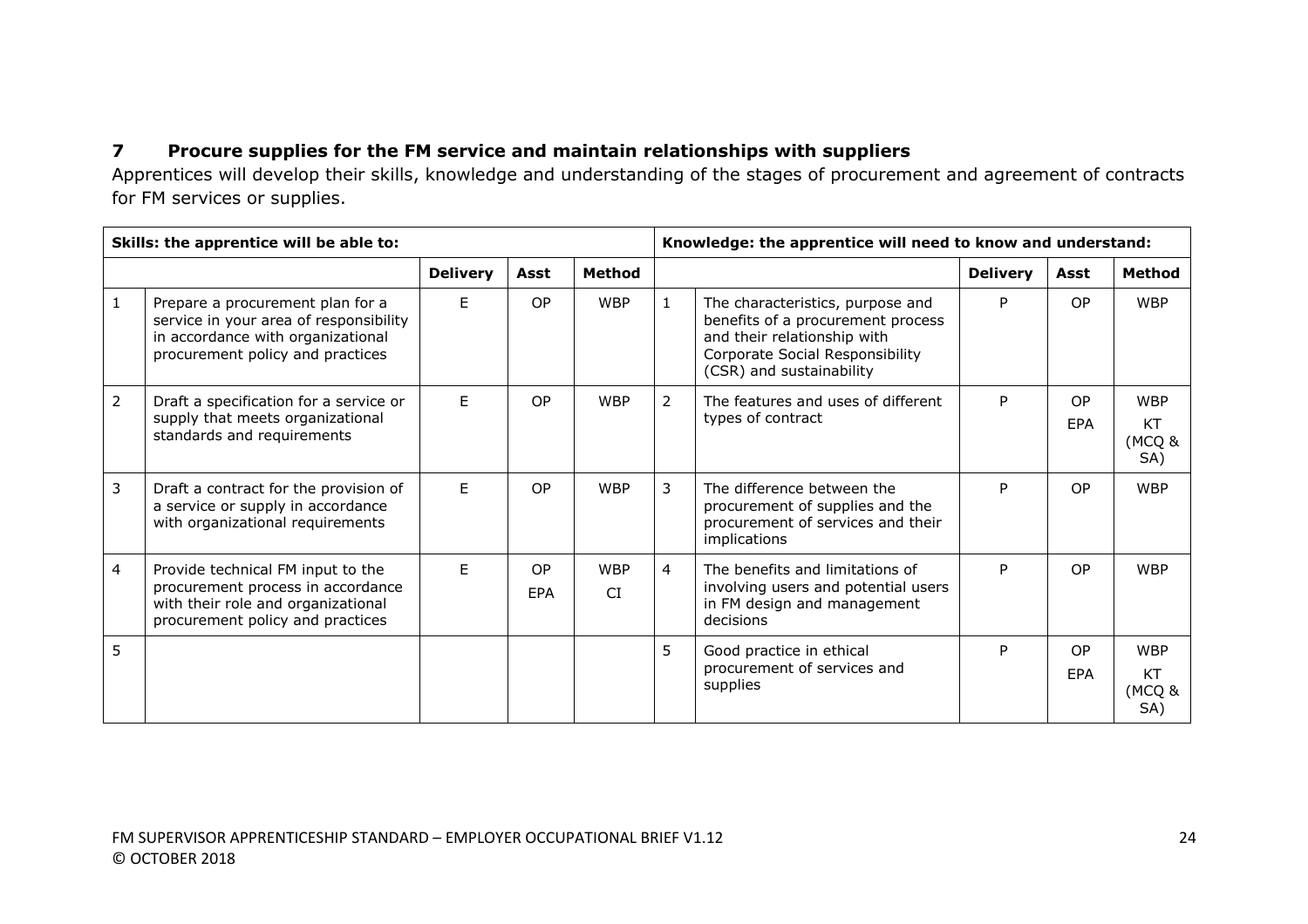|   | <b>Skills</b>                                                                                                                                                                           |   | Knowledge                                                                                                                                                                |
|---|-----------------------------------------------------------------------------------------------------------------------------------------------------------------------------------------|---|--------------------------------------------------------------------------------------------------------------------------------------------------------------------------|
|   |                                                                                                                                                                                         |   | The tender process e.g. service specifications, site visits,<br>Requests for Information (RFI), sifts, presentations, selection<br>criteria, basis of contract award etc |
|   |                                                                                                                                                                                         |   | The measurement and management of contract performance -<br>how agreed, SLAs, set reviews                                                                                |
|   |                                                                                                                                                                                         |   | The limits of their authority in procurement matters                                                                                                                     |
|   |                                                                                                                                                                                         |   | CSR: consequences of inefficient energy, alternative energy<br>sources, use of energy data for efficiency gains                                                          |
|   |                                                                                                                                                                                         |   | Trends in sustainability e.g. green walls and rooves                                                                                                                     |
|   |                                                                                                                                                                                         | 2 | Types of contract e.g. TFM, single service, bundled services and<br>their suitability in different circumstances<br>Contract invalidations, terminations and penalties   |
| 3 | Identification of Corporate Social Responsibility (CSR) issues relating<br>to the:<br>procurement of facilities supplies and services<br>management of facilities supplies and services | 3 | Cost - e.g. service usually includes manpower and a reasonable<br>notice period for improvement plans, TUPE considerations v.<br>supplies - fit for purpose or not       |
| 4 | Contributing to the identification of potential suppliers and sifting of<br>tenders                                                                                                     | 4 |                                                                                                                                                                          |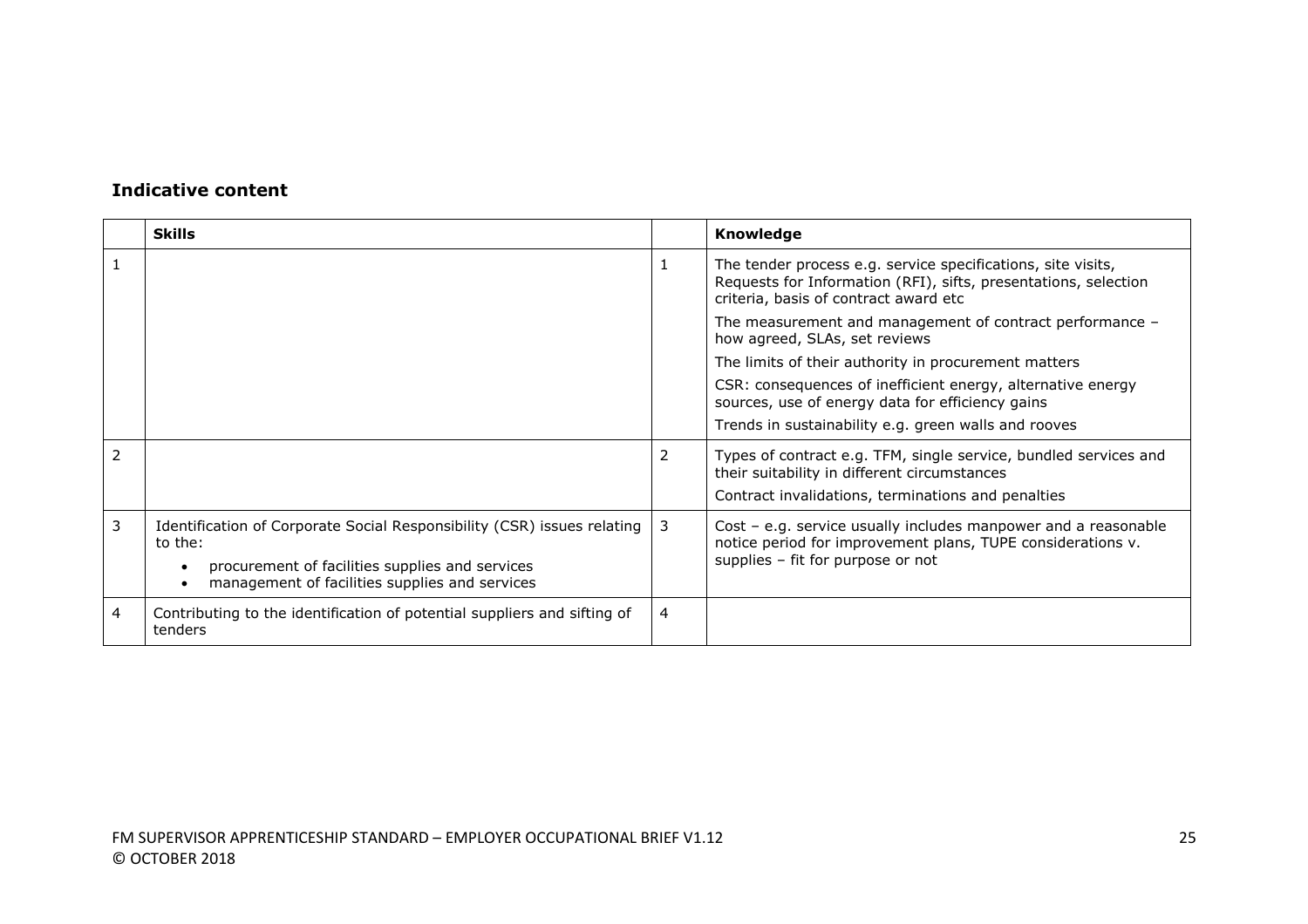## **8 Resolve customer service queries and issues in accordance with contractual requirements; monitor customer service issues in order to prevent re-occurrence**

Apprentices will develop their skills, knowledge and understanding of ensuring that customers and other stakeholders contribute to the maintenance, and evaluation of facilities supplies and services

|   | Skills: the apprentice will be able to:                                                                                                                                       |                 |      |               |                | Knowledge: the apprentice will need to know and understand:                                                       |                 |                         |                                          |  |
|---|-------------------------------------------------------------------------------------------------------------------------------------------------------------------------------|-----------------|------|---------------|----------------|-------------------------------------------------------------------------------------------------------------------|-----------------|-------------------------|------------------------------------------|--|
|   |                                                                                                                                                                               | <b>Delivery</b> | Asst | <b>Method</b> |                |                                                                                                                   | <b>Delivery</b> | Asst                    | <b>Method</b>                            |  |
|   | Identify the causes of issues<br>affecting customer satisfaction                                                                                                              | F.              | OP   | <b>WBP</b>    | $\mathbf{1}$   | The stages of the continuous<br>improvement cycle and their<br>requirements                                       | P               | OP.                     | <b>WBP</b>                               |  |
| 2 | Develop an action plan that<br>addresses the cause(s) of customer<br>dissatisfaction and which is<br>consistent with organizational<br>continuous improvement<br>requirements | F.              | OP   | <b>WBP</b>    | $\overline{2}$ | Techniques to identify and<br>diagnose problems                                                                   | P               | <b>OP</b><br><b>EPA</b> | <b>WBP</b><br>KT<br>(MCQ &<br>SA)        |  |
| 3 | Agree the action plan with the<br>customer                                                                                                                                    | Е               | OP   | <b>WBP</b>    | $\mathbf{3}$   | Principles of customer service                                                                                    | P               | <b>OP</b><br><b>FPA</b> | <b>WBP</b><br><b>KT</b><br>(MCQ &<br>SA) |  |
| 4 | Implement an action plan that<br>addresses the causes within agreed<br>budget and timescale                                                                                   | F.              | OP   | <b>WBP</b>    | $\overline{4}$ | The features of an effective action<br>plan                                                                       | P               | <b>OP</b><br>EPA        | <b>WBP</b><br><b>KT</b><br>(MCQ &<br>SA) |  |
| 5 |                                                                                                                                                                               | F.              | OP   | <b>WBP</b>    | 5              | The potential impact of the<br>implementation of the action plan<br>on the delivery of the FM<br>operational plan | P               | <b>OP</b>               | <b>WBP</b>                               |  |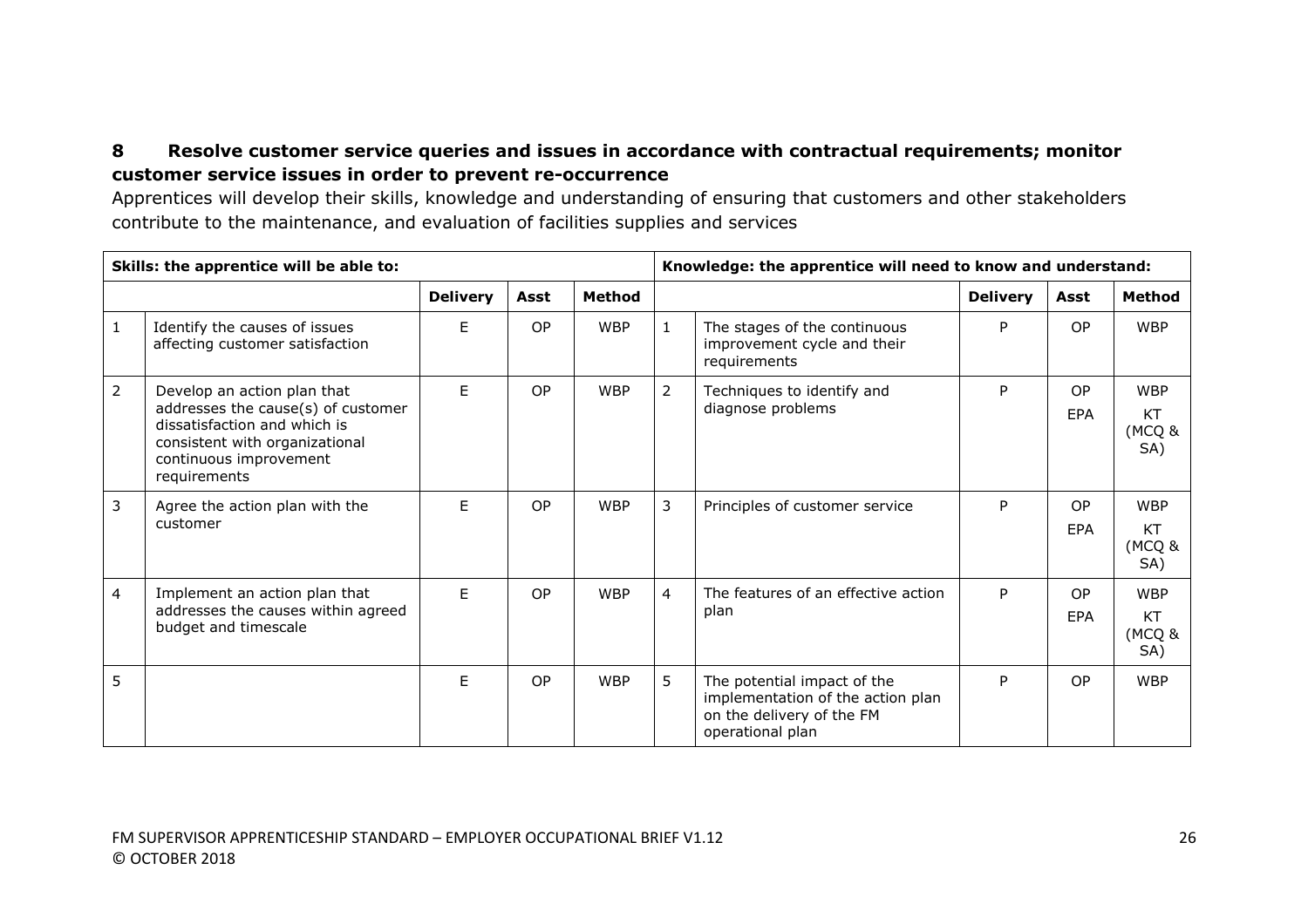|   | <b>Skills</b>                                                                                                                                      |   | Knowledge                                                                                                                                                                      |
|---|----------------------------------------------------------------------------------------------------------------------------------------------------|---|--------------------------------------------------------------------------------------------------------------------------------------------------------------------------------|
|   |                                                                                                                                                    |   | e.g. Deming, Kaizen                                                                                                                                                            |
|   |                                                                                                                                                    | 2 | e.g. fishbones, 5 Ws                                                                                                                                                           |
| 3 | Making any necessary adaptations within the limits of their<br>responsibility, authority and budget<br>Negotiation skills<br>Managing expectations |   | e.g. the customer is always right, going the "extra mile", under-<br>promising and over-delivering<br>Differentiating needs and expectations and techniques to manage<br>these |
| 4 |                                                                                                                                                    | 4 | Coverage, resources, budget, timescales, SMART objective<br>setting, KPIs, briefing those involved etc                                                                         |
|   |                                                                                                                                                    | 5 | e.g. possible conflicts of interest/activity, clashing commitments<br>and/or priorities                                                                                        |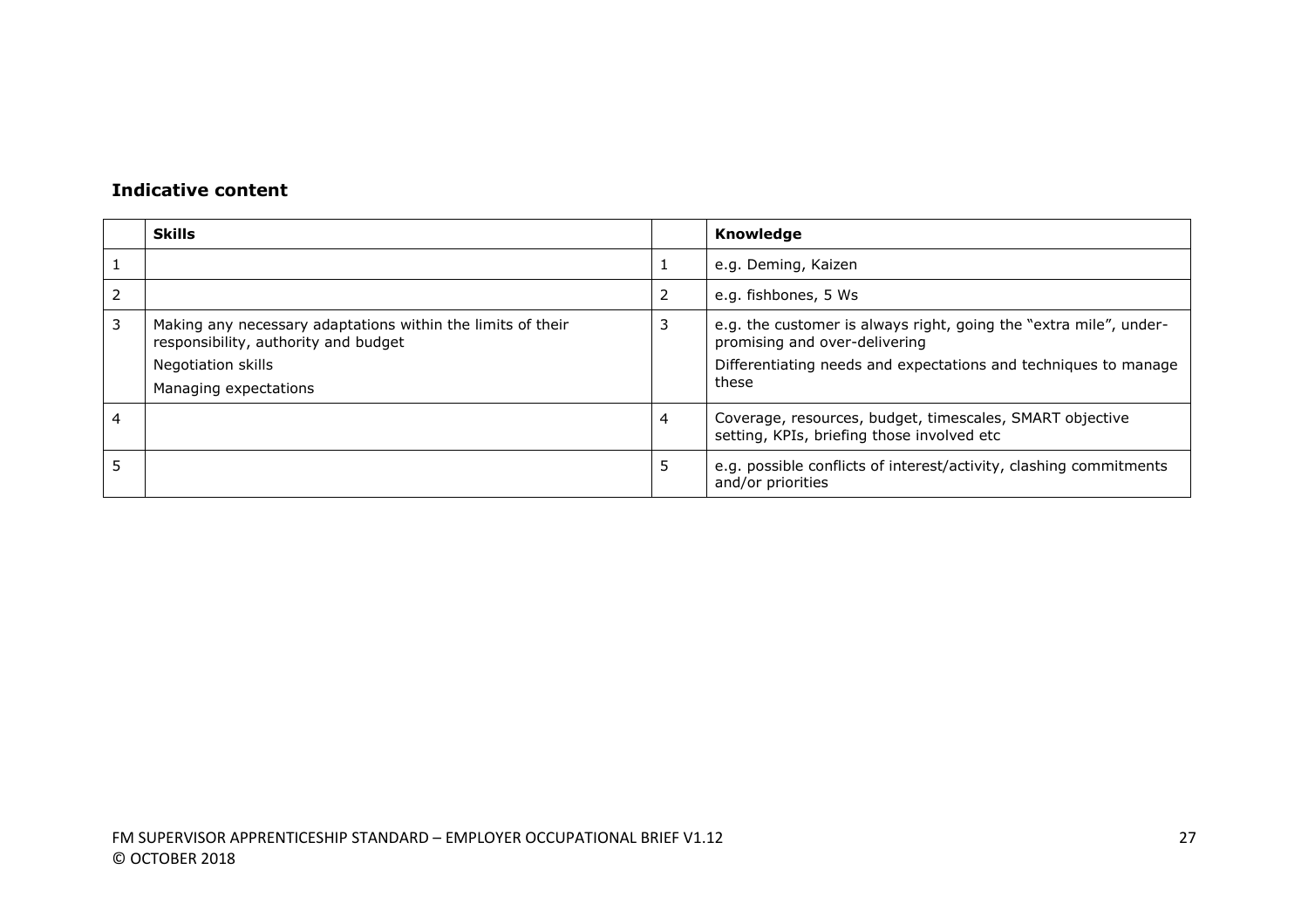# **9 Solve day-to-day problems to ensure the FM service meets its service targets and contractual requirements**

Apprentices will develop their skills, knowledge and understanding of solving day-to-day problems in individual service areas.

|   | Skills: the apprentice will be able to:                                                   |                 |           |                         |                | Knowledge: the apprentice will need to know and understand:                                                                                             |                 |                |            |
|---|-------------------------------------------------------------------------------------------|-----------------|-----------|-------------------------|----------------|---------------------------------------------------------------------------------------------------------------------------------------------------------|-----------------|----------------|------------|
|   |                                                                                           | <b>Delivery</b> | Asst      | <b>Method</b>           |                |                                                                                                                                                         | <b>Delivery</b> | Asst           | Method     |
|   | Identify the cause(s) of problems                                                         | F               | OP        | <b>WBP</b>              |                | The applicable specification,<br>agreed levels of service and<br>targets                                                                                | P               | <b>OP</b>      | <b>WBP</b> |
| 2 | Take immediate action that<br>addresses the cause(s)                                      | F               | OP<br>EPA | <b>WBP</b><br><b>CI</b> | 2              | The typical processes for individual<br>FM services (e.g. cleaning,<br>catering, security, maintenance,<br>porterage, fleet management,<br>parking etc) | P               | O <sub>P</sub> | <b>WBP</b> |
| 3 | Report to the right person those<br>problems beyond their ability to<br>solve immediately | F               | OP        | <b>WBP</b>              | 3              | Typical problems that arise in<br>different areas of FM                                                                                                 | P               | OP             | <b>WBP</b> |
| 4 | Keep customers up to date with<br>actions taken and developments                          | E               | OP        | <b>WBP</b>              | $\overline{4}$ | Why it is important to keep<br>customers informed and up to<br>date                                                                                     | P               | <b>OP</b>      | <b>WBP</b> |

| <b>Skills</b> | Knowledge                                                                                    |
|---------------|----------------------------------------------------------------------------------------------|
|               |                                                                                              |
|               | e.g. access control, record-keeping, energy efficiency, legislation,<br>access and inclusion |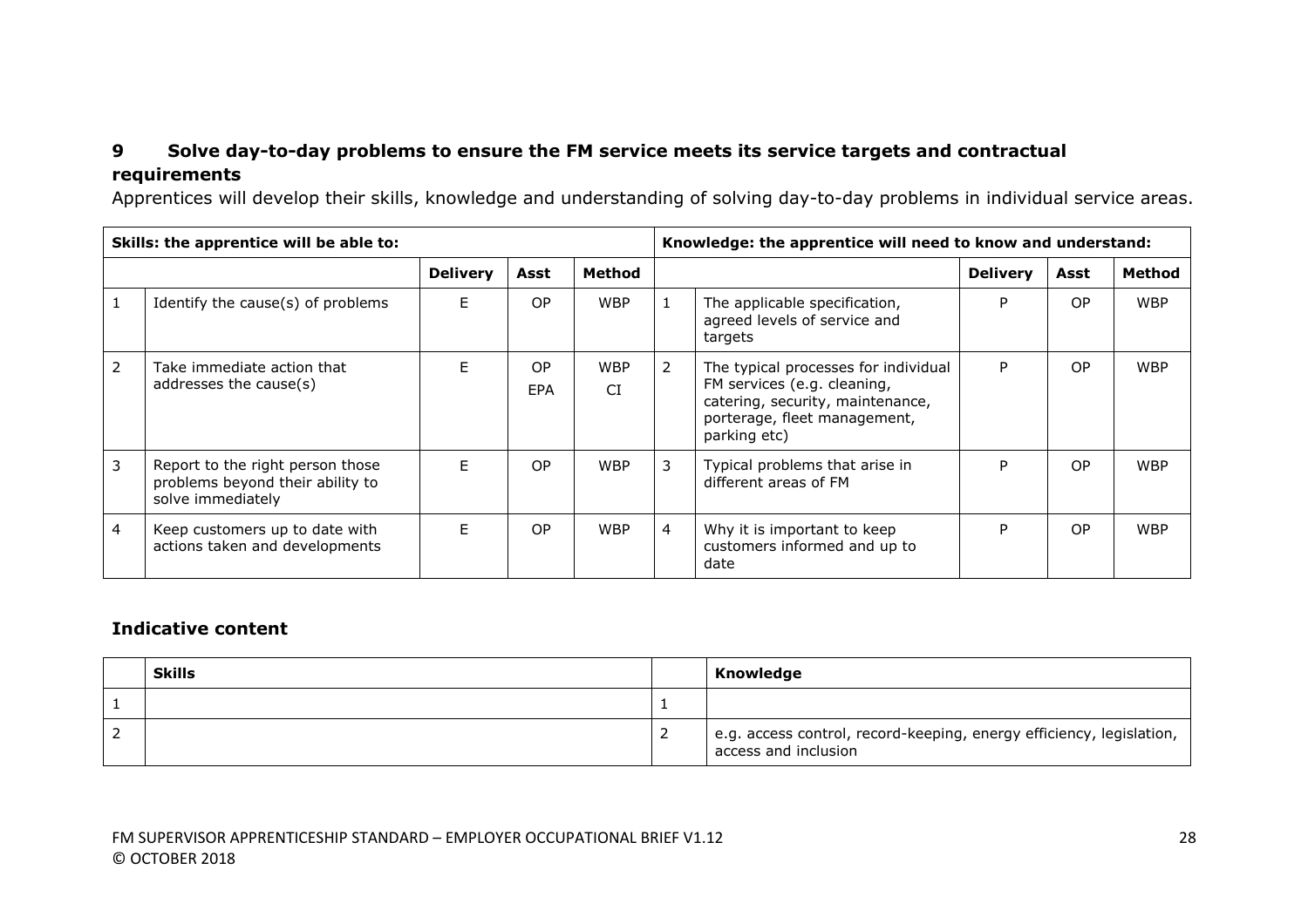| Reporting or escalating                                                                |   | e.g. food hygiene, lack of resources, manpower issues, unlicensed<br>officers, budget limitations, cross-contamination, balancing<br>security requirements with practical considerations, lack of<br>access, insurance etc |
|----------------------------------------------------------------------------------------|---|----------------------------------------------------------------------------------------------------------------------------------------------------------------------------------------------------------------------------|
| Inc. daily/weekly reports, incident report, accident books, verbally<br>and in writing | 4 |                                                                                                                                                                                                                            |
|                                                                                        | c |                                                                                                                                                                                                                            |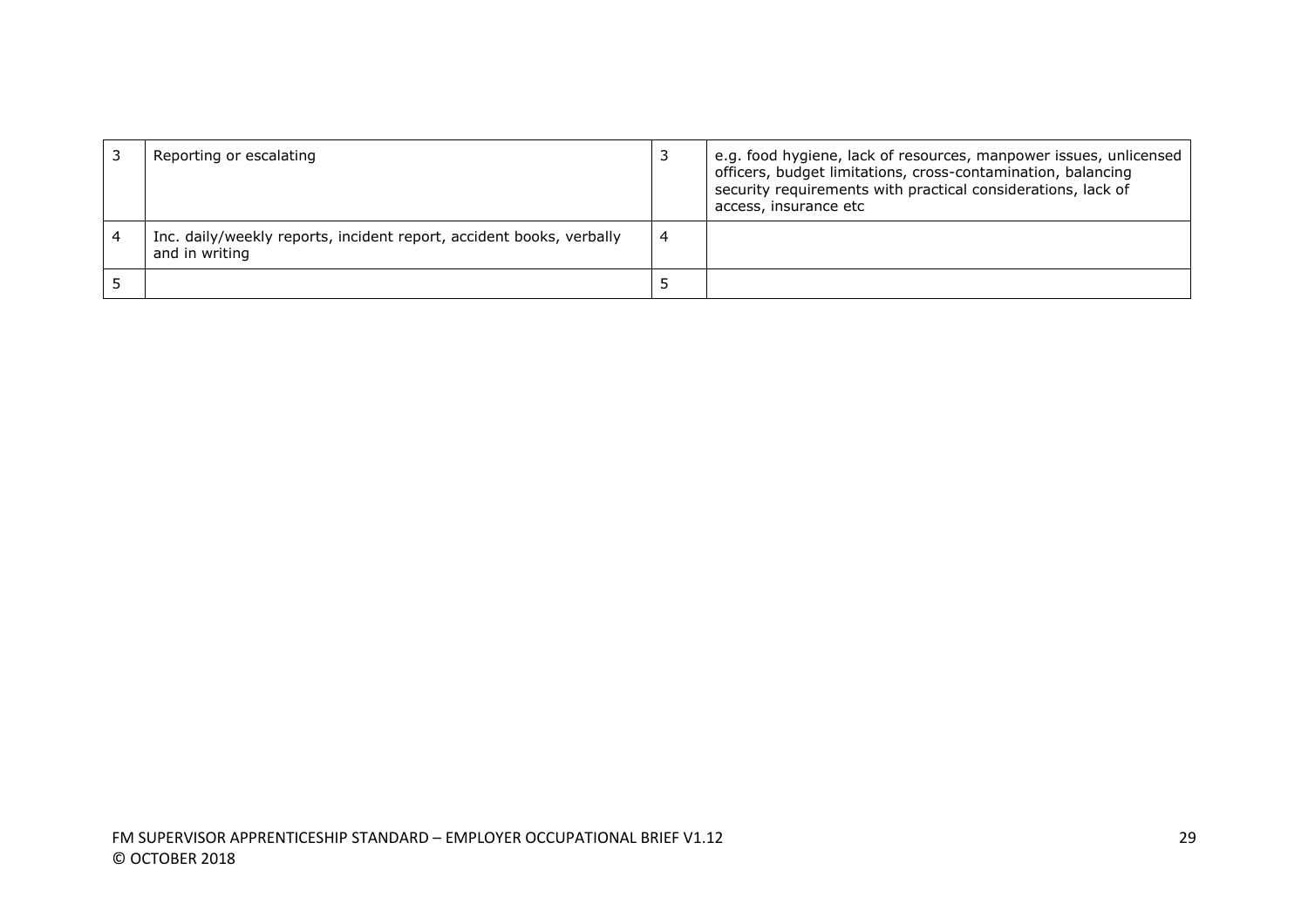# **10 Manage the day-to-day performance of staff and contribute to their development**

Apprentices will develop their skills, knowledge and understanding of the motivation and management of staff

|                | Skills: the apprentice will be able to:                                                                        |                 |                         |                  |                | Knowledge: the apprentice will need to know and understand:                                     |                 |                              |                                   |
|----------------|----------------------------------------------------------------------------------------------------------------|-----------------|-------------------------|------------------|----------------|-------------------------------------------------------------------------------------------------|-----------------|------------------------------|-----------------------------------|
|                |                                                                                                                | <b>Delivery</b> | Asst                    | <b>Method</b>    |                |                                                                                                 | <b>Delivery</b> | Asst                         | <b>Method</b>                     |
| $\mathbf{1}$   | Monitor the extent to which<br>individuals meet organizational<br>expectations in performance and<br>behaviour | F.              | <b>OP</b>               | <b>WBP</b>       | $\mathbf{1}$   | The HR cycle and the processes<br>that support it                                               | P               | OP.                          | <b>WBP</b>                        |
| $\overline{2}$ | Identify individuals' training and<br>development needs                                                        | F.              | OP                      | <b>WBP</b>       | 2              | HR-related legislation, codes of<br>conduct and best practice                                   | P               | OP.<br><b>FPA</b>            | <b>WBP</b><br>KT<br>(MCQ &<br>SA) |
| 3              | Agree personal development plans<br>with individuals                                                           | F.              | OP                      | <b>WBP</b>       | 3              | The principles of team building<br>and team dynamics                                            | P               | OP.                          | <b>WBP</b>                        |
| 4              | Provide agreed support and<br>resources that is consistent with<br>agreed development plans                    | F.              | <b>OP</b><br><b>EPA</b> | <b>WBP</b><br>CI | $\overline{4}$ | The principles of team<br>development                                                           | P               | O <sub>P</sub><br><b>FPA</b> | <b>WBP</b><br>KT<br>(MCQ &<br>SA) |
| 5              | Treat people fairly and with respect,<br>in compliance with legislation and<br>good practice                   | F.              | OP                      | <b>WBP</b>       | 5              | How to set team and individual<br>objectives to ensure the delivery<br>of effective FM services | P               | OP.                          | <b>WBP</b>                        |
| 6              | Keep team members up to date with<br>changes and developments                                                  | E               | OP                      | <b>WBP</b>       | 6              | Theories of leadership,<br>management and motivation                                            | P               | <b>OP</b><br><b>FPA</b>      | <b>WBP</b><br>KT<br>(MCQ &<br>SA) |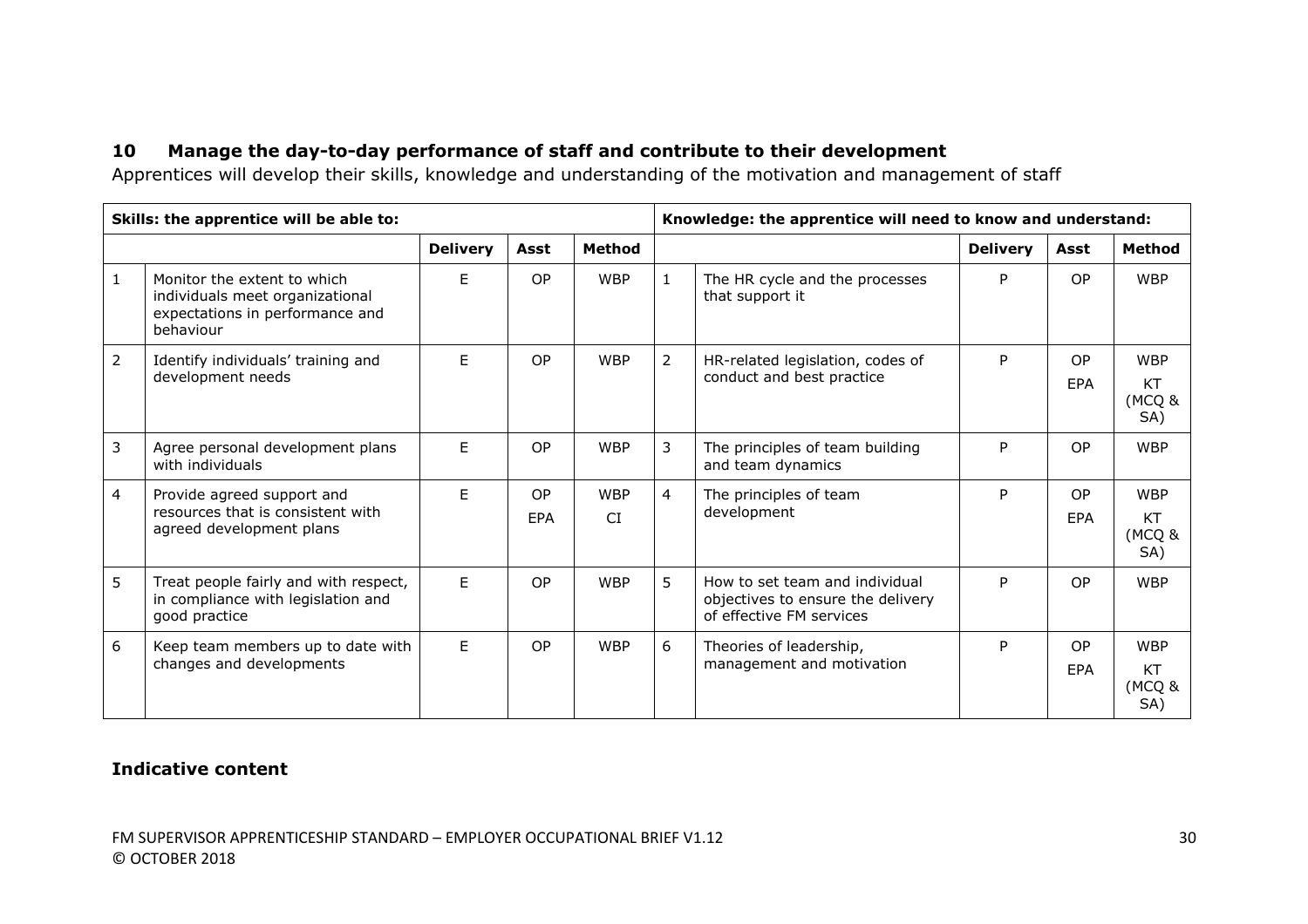|                | <b>Skills</b>                                                                                                 |                | Knowledge                                                                                                                            |
|----------------|---------------------------------------------------------------------------------------------------------------|----------------|--------------------------------------------------------------------------------------------------------------------------------------|
|                |                                                                                                               | 1              | i.e. recruitment and selection; training and development;<br>performance management (inc. appraisals); career management,<br>release |
|                |                                                                                                               |                | inc. discipline and grievance, welfare etc.                                                                                          |
|                |                                                                                                               |                | Organizational requirements for each process                                                                                         |
|                |                                                                                                               |                | Managing change (e.g. re-structuring and communication<br>requirements)                                                              |
| $\overline{2}$ | Use of performance improvement plans                                                                          | 2              | Inc. ethical requirements, H&S, Equality and Diversity, inclusion,<br>Data Protection, CSR and sustainability                        |
|                |                                                                                                               |                | Licences to practice, mandatory qualifications, other mandatory<br>site training                                                     |
| 3              | Inc. what the individual will do and management responsibilities in<br>the provision of support and resources | 3              | Tuckman, Belbin etc                                                                                                                  |
|                | Use of constructive feedback                                                                                  |                |                                                                                                                                      |
|                | Inc. coaching, mentoring, further training, e-learning, shadowing,<br>projects and assignments etc            |                |                                                                                                                                      |
| 4              | Complying with equal opportunities and diversity principles,<br>legislation and their implications            | $\overline{4}$ | Skills gap analysis, personal development plans, appraisals,<br>SWOT, 360 degree feedback, performance monitoring                    |
| 5              |                                                                                                               | 5              |                                                                                                                                      |
| 6              | Communicating change positively                                                                               | 6              | Inc. Herzberg                                                                                                                        |
|                |                                                                                                               |                | Ways to motivate people e.g. recognizing achievements publicly                                                                       |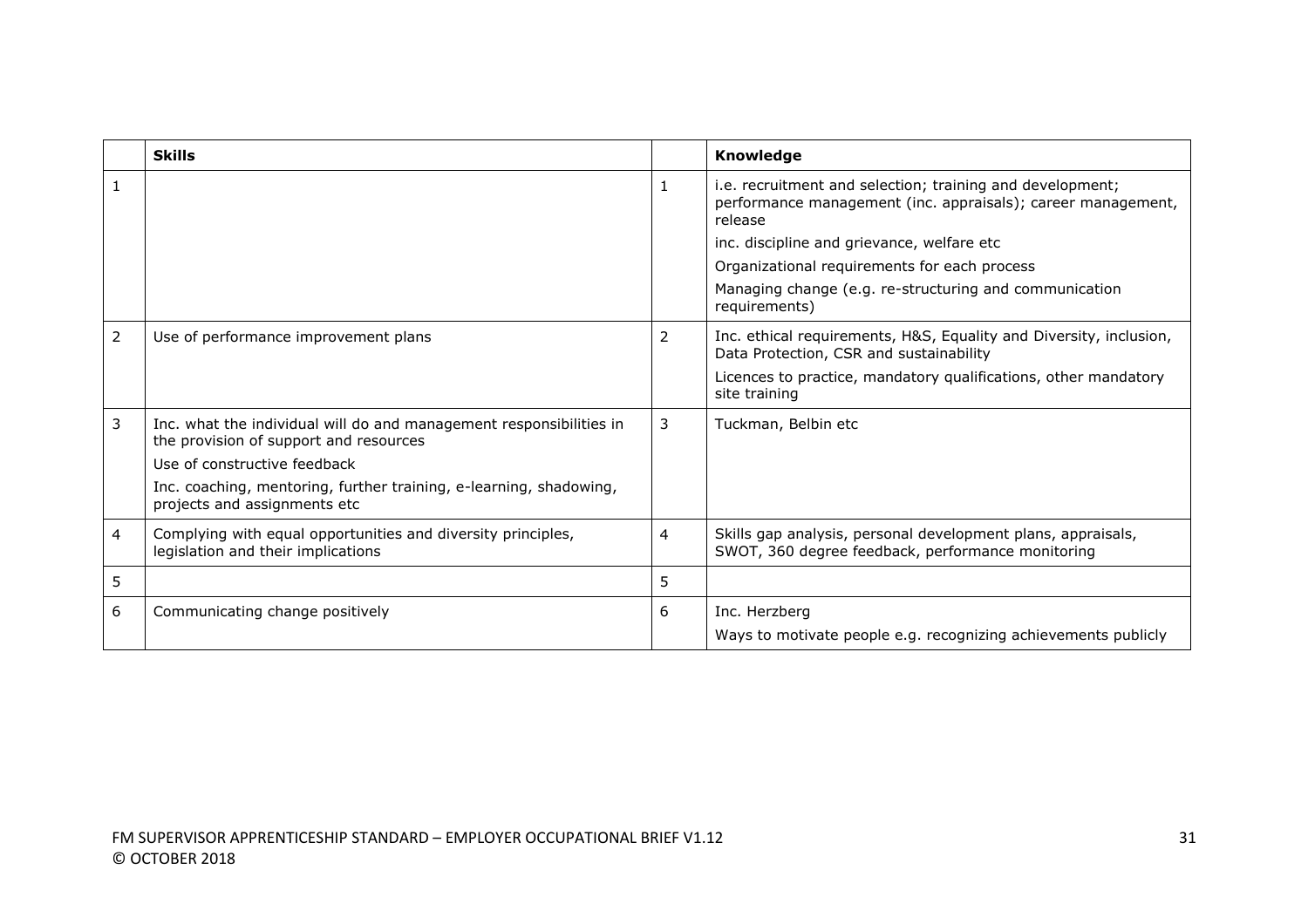# **11 Ensure that resources (materials and equipment) are used efficiently by ensuring correct use in accordance with manufacturer's instructions**

Apprentices will develop their skills, knowledge and understanding of the management of FM assets and maintenance in a sustainable way

| Skills: the apprentice will be able to: |                                                                                                                                                 |                 |           |                         | Knowledge: the apprentice will need to know and understand: |                                                                          |                 |                       |                                          |
|-----------------------------------------|-------------------------------------------------------------------------------------------------------------------------------------------------|-----------------|-----------|-------------------------|-------------------------------------------------------------|--------------------------------------------------------------------------|-----------------|-----------------------|------------------------------------------|
|                                         |                                                                                                                                                 | <b>Delivery</b> | Asst      | Method                  |                                                             |                                                                          | <b>Delivery</b> | Asst                  | <b>Method</b>                            |
|                                         | Ensure that maintenance checks are<br>carried out in accordance with the<br>manufacturer's instructions and<br>organizational maintenance plans | E               | <b>OP</b> | <b>WBP</b>              | 1                                                           | The typical assets for which an FM<br>supervisor may be responsible      | P               | <b>OP</b>             | <b>WBP</b>                               |
| $\overline{2}$                          | Arrange for the repair of equipment<br>in accordance with the<br>manufacturer's instructions and<br>organizational maintenance plans            | F.              | OP        | <b>WBP</b>              | 2                                                           | The maintenance requirements of<br>different FM assets                   | P               | <b>OP</b><br>EPA      | <b>WBP</b><br><b>KT</b><br>(MCQ &<br>SA) |
| 3                                       | Provide instructions on the correct<br>use of materials and equipment                                                                           | F.              | OP        | <b>WBP</b>              | 3                                                           | The potential consequences of<br>inefficient energy use                  | P               | <b>OP</b><br>EPA      | <b>WBP</b><br>KT (SA)                    |
| 4                                       | Confirm that people use materials<br>and equipment correctly                                                                                    | F.              | OP        | <b>WBP</b>              | $\overline{4}$                                              | Sources of energy and their<br>suitability for use by an<br>organization | P               | <b>OP</b>             | <b>WBP</b>                               |
| 5                                       | Evaluate the effects of external<br>trends and internal initiatives to<br>improve efficiency in FM                                              | F.              | OP        | <b>WBP</b>              | 5                                                           | Trends and practices that support<br>sustainability in FM                | P               | O <sub>P</sub><br>EPA | <b>WBP</b><br>CI.                        |
| 6                                       | Adopt sustainable practices in<br>accordance with organizational<br>policy and practices                                                        | F               | OP<br>EPA | <b>WBP</b><br><b>CI</b> |                                                             |                                                                          |                 |                       |                                          |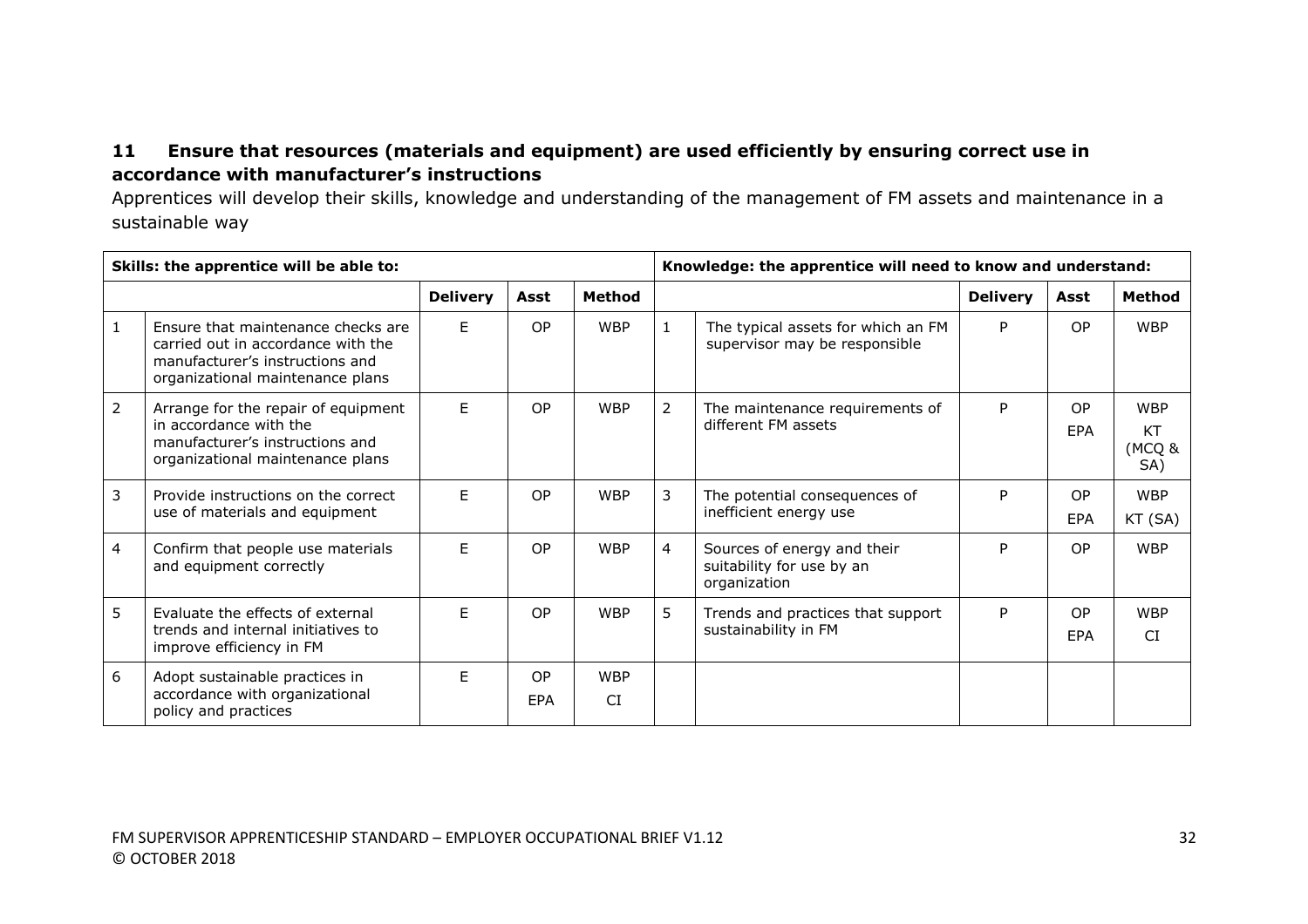|   | <b>Skills</b>                                                                                                                      |   | Knowledge                                                                                                                                                                                                                                    |
|---|------------------------------------------------------------------------------------------------------------------------------------|---|----------------------------------------------------------------------------------------------------------------------------------------------------------------------------------------------------------------------------------------------|
|   | Preventative, reactive and condition-based                                                                                         |   | e.g. mechanical or electrical plant, buildings, building fabric, car<br>parks, landscapes etc                                                                                                                                                |
|   |                                                                                                                                    | 2 | The use of condition surveys<br>Inc. building fabric, mechanical and electrical plant                                                                                                                                                        |
|   |                                                                                                                                    | 3 | Implications for cost-effectiveness and sustainability                                                                                                                                                                                       |
| 4 | e.g. electrical equipment, use of PPE, adherence to risk assessments<br>Audits, training matrices, publication of notices, signage | 4 | Energy sources: e.g. gas, electricity, water, wind, solar power,<br>natural gas and others and their associated sustainability issues<br>Common terms associated with sustainability e.g. carbon<br>footprint, 'going green', recycling, etc |
|   | e.g. CSR and sustainability                                                                                                        | 5 | e.g. utilities, fuel, equipment, consumables, procurement<br>practices (e.g. buying locally), living walls and rooves                                                                                                                        |
| 6 | e.g. use of sensor lighting, taps, use of water etc                                                                                | 6 |                                                                                                                                                                                                                                              |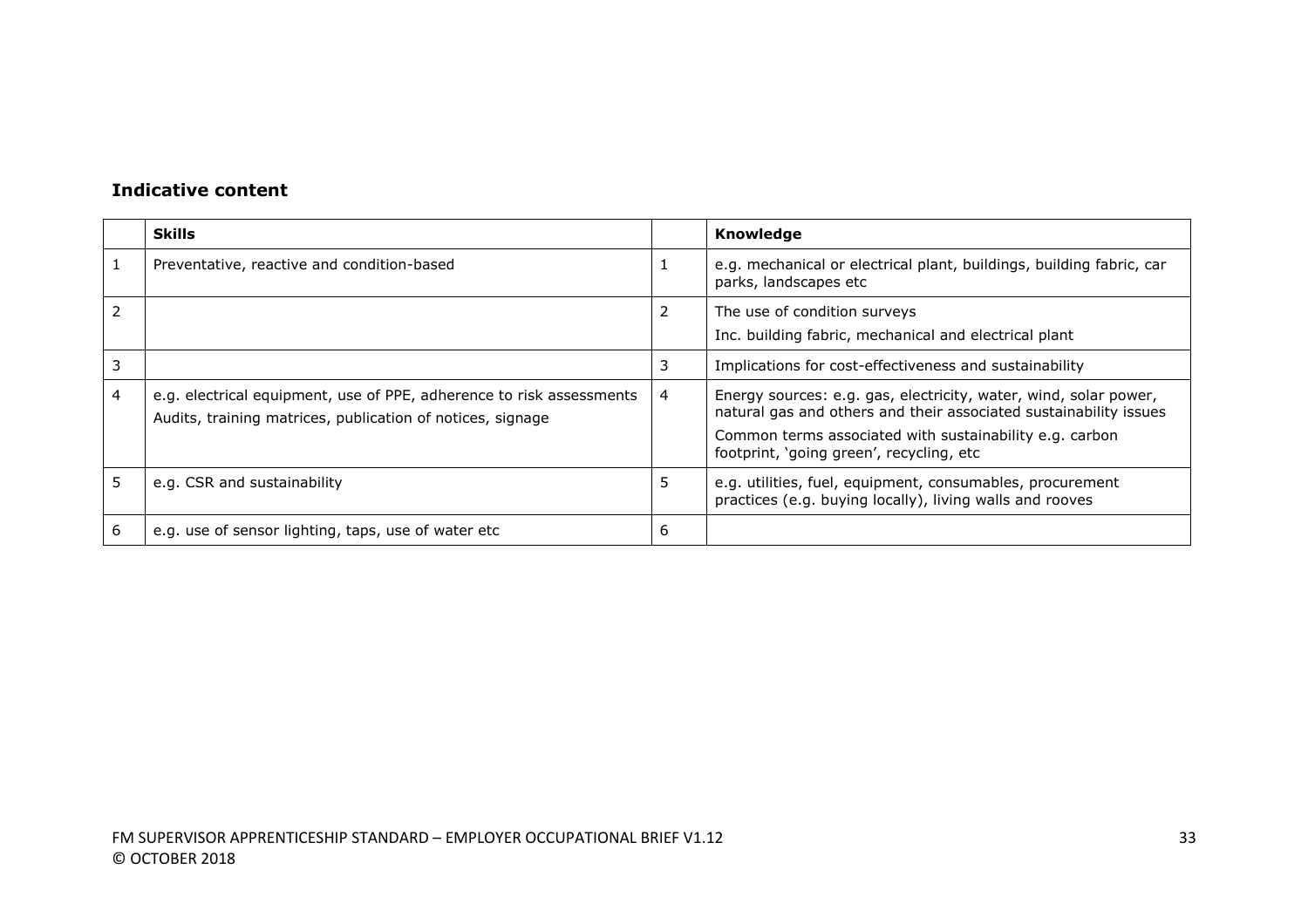# **12 Take responsibility for own development of skills and knowledge**

Apprentices will develop their skills, knowledge and understanding of continuous professional development

|                | Skills: the apprentice will be able to:                                                                    |                 |                  |                         |                | Knowledge: the apprentice will need to know and understand:                                                           |                 |                  |                   |
|----------------|------------------------------------------------------------------------------------------------------------|-----------------|------------------|-------------------------|----------------|-----------------------------------------------------------------------------------------------------------------------|-----------------|------------------|-------------------|
|                |                                                                                                            | <b>Delivery</b> | Asst             | Method                  |                |                                                                                                                       | <b>Delivery</b> | Asst             | Method            |
| $\mathbf{1}$   | Monitor the extent to which they<br>meet organizational expectations in<br>performance and behaviour       | E               | OP               | <b>WBP</b>              | $\mathbf{1}$   | Personal responsibility for their<br>own development                                                                  | P               | <b>OP</b>        | <b>WBP</b>        |
| $\overline{2}$ | Identify their own personal and<br>professional development needs,<br>using a range of information sources | F               | OP               | <b>WBP</b>              | 2              | The role of feedback to determine<br>development needs                                                                | P               | <b>OP</b>        | <b>WBP</b>        |
| $\overline{3}$ | Agree a Personal Development Plan<br>(PDP) that sets out SMART<br>objectives, timescales and resources     | F.              | OP<br><b>EPA</b> | <b>WBP</b><br><b>CI</b> | 3              | The impact of personal behaviour<br>on performance, communication,<br>working relationships and career<br>progression | P               | <b>OP</b><br>EPA | <b>WBP</b><br>CI. |
| 4              | Implement the PDP in accordance<br>with the agreed process                                                 | F               | OP               | <b>WBP</b>              | $\overline{4}$ | The suitability of different forms of<br>intervention for different types of<br>development needs                     | P               | <b>OP</b>        | <b>WBP</b>        |
| 5              | Use professional networks to further<br>their personal and professional<br>development                     | E               | OP               | <b>WBP</b>              | 5.             |                                                                                                                       | P               | <b>OP</b>        | <b>WBP</b>        |
| 6              | Maintain the currency of their<br>knowledge and skills                                                     | E               | OP               | <b>WBP</b>              | 6              |                                                                                                                       |                 |                  |                   |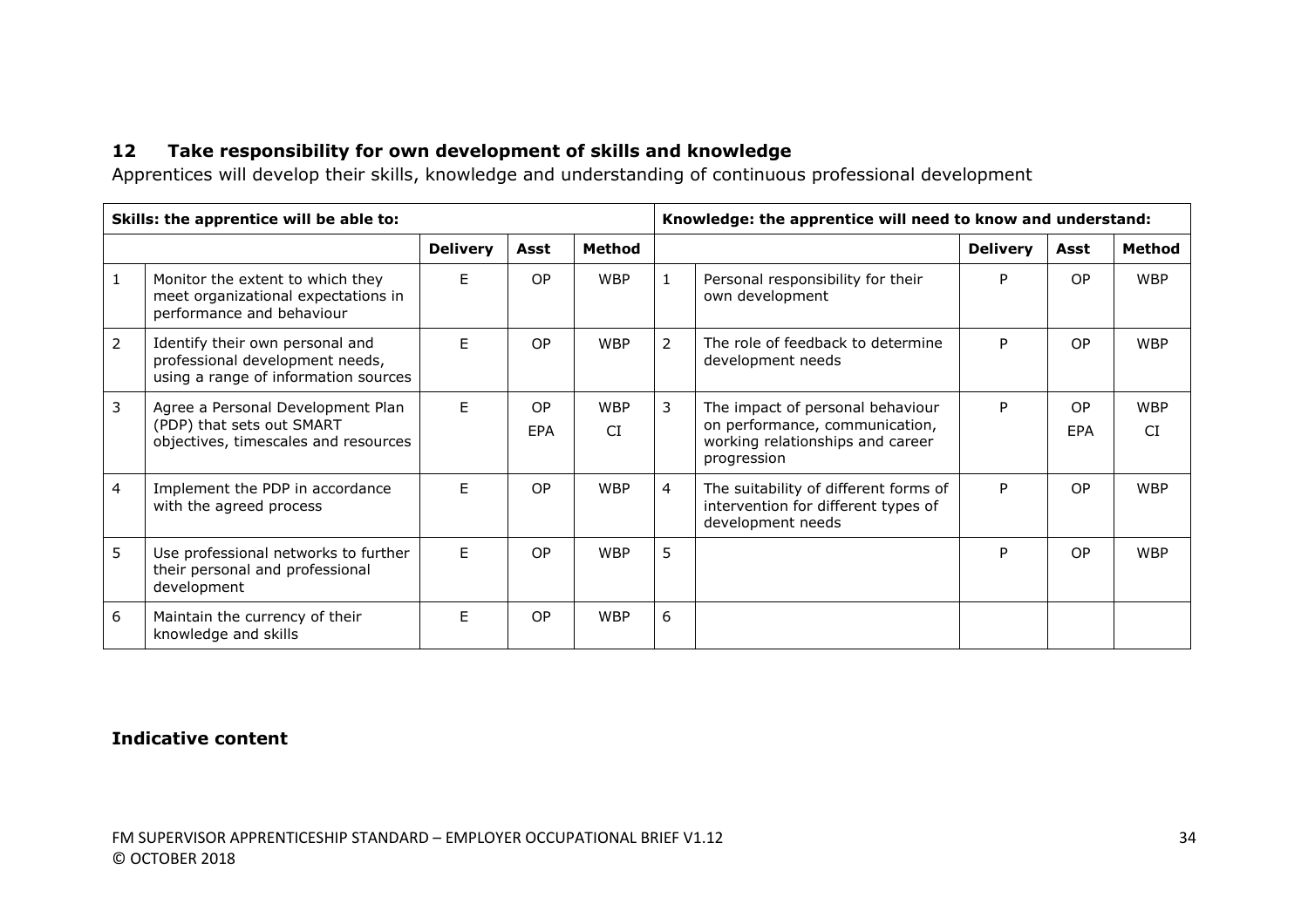|                | <b>Skills</b>                                                                                                                                                                                                                                            |   | Knowledge                                                                                   |
|----------------|----------------------------------------------------------------------------------------------------------------------------------------------------------------------------------------------------------------------------------------------------------|---|---------------------------------------------------------------------------------------------|
|                |                                                                                                                                                                                                                                                          |   |                                                                                             |
| $\overline{2}$ | e.g. skills gap analysis, self-assessment against standards, role<br>requirements, behavioural competency frameworks, qualifications<br>specifications, appraisal discussions, third party feedback, personal<br>SWOT analysis, self-reflection, CPD etc |   | Sources of feedback inc. customers/clients, colleagues, line<br>manager, other stakeholders |
| 3              | Role of the line manager in agreeing and committing to an<br>individual's PDP, investment/resources, review processes etc                                                                                                                                |   | The impact of your actions on others<br>Unconscious bias / E&D                              |
|                |                                                                                                                                                                                                                                                          | 4 | e.g. training, coaching, practice, mentoring, job swaps, projects,<br>reading etc           |
|                | e.g. membership of professional bodies, conferences, seminars etc                                                                                                                                                                                        |   |                                                                                             |
| 6              | e.g. reading professional journals, research, attending conferences,<br>undertaking training, webinars etc                                                                                                                                               | 6 |                                                                                             |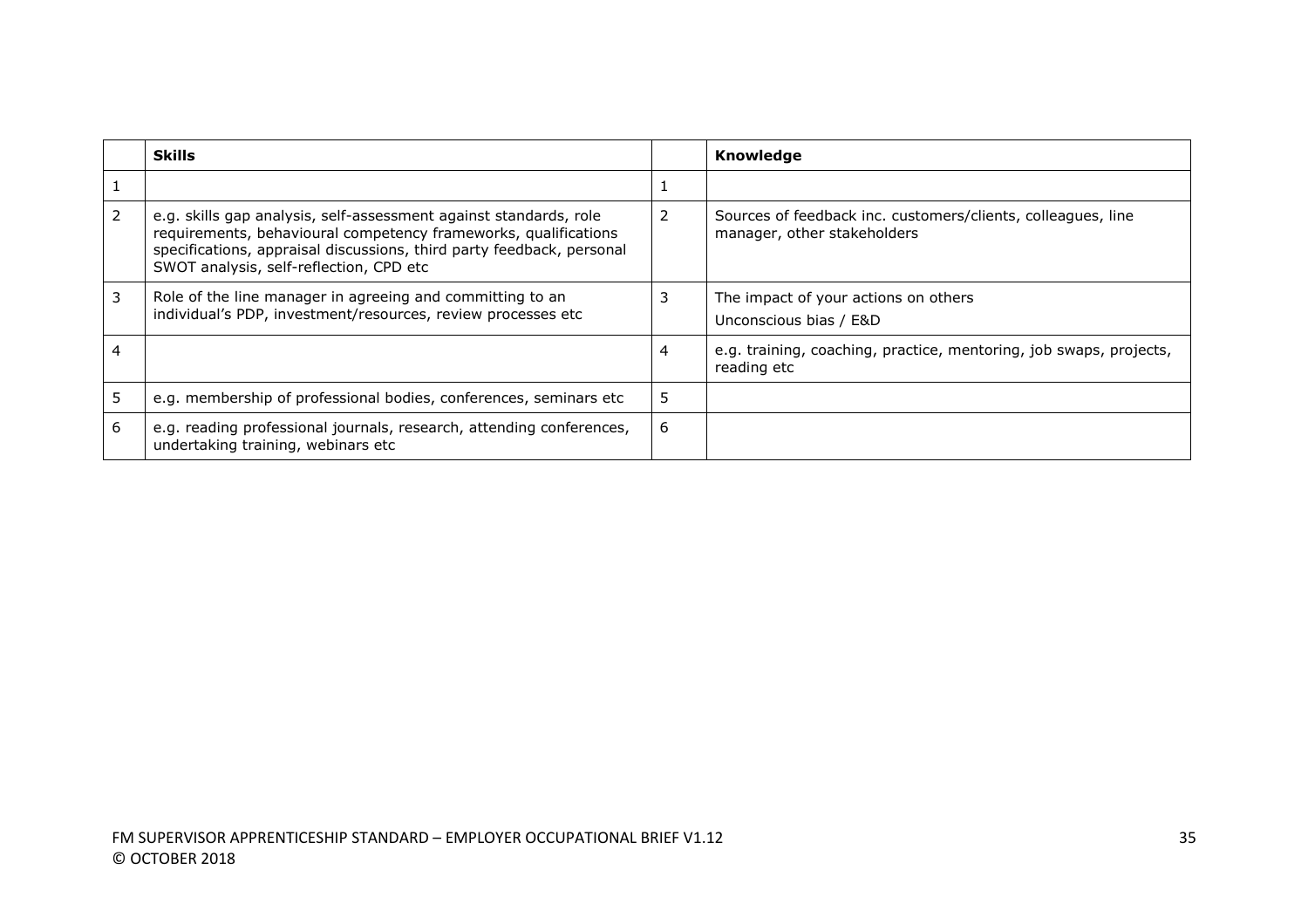# **9 Behaviours**

#### **Core Behavioural Competencies**

The standard also defines the core behavioural competencies.

**Analytical**: Systematic in their approach to understanding a problem

#### **A person with these qualities …**

- takes time to examine a problem or issue
- considers a problem from all angles
- identifies the root cause of a problem
- breaks down a problem into its constituent parts
- applies tools and techniques that are appropriate to the problem
- develops a range of possible solutions that address the problem and its likely consequences
- identifies the advantages, disadvantages and requirements of each solution, recommending the most practical one
- acknowledges when further information or advice is needed

#### **A person without these qualities …**

- rushes into it without due consideration
- takes a limited, incomplete view of the issue
- does not disaggregate the different aspects of a problem
- chooses tools and techniques that are inappropriate to the nature of the problem
- develops incomplete, inappropriate, unworkable or unviable solutions
- fails to address the broader implications and possible consequences of a problem
- fails to ask for further information or expert advice when needed

**Customer Focused**: Considerate of the needs of users and stakeholders

#### **A person with this quality …**

- takes trouble to find out customers' needs, expectations and motivations and to discover what the organization could provide
- identifies current needs and anticipates the changing needs of different kinds of internal and external customers
- devises solutions that demonstrably meet customers' needs
- makes every effort to ensure that customers receive a quality service
- establishes a rapport with customers by adopting a professional and knowledgeable attitude
- does not promise what they cannot deliver
- manages customers' expectations positively and quickly by providing alternative solutions
- follows up to ensure that customers receive what they need
- keeps customers informed of progress and developments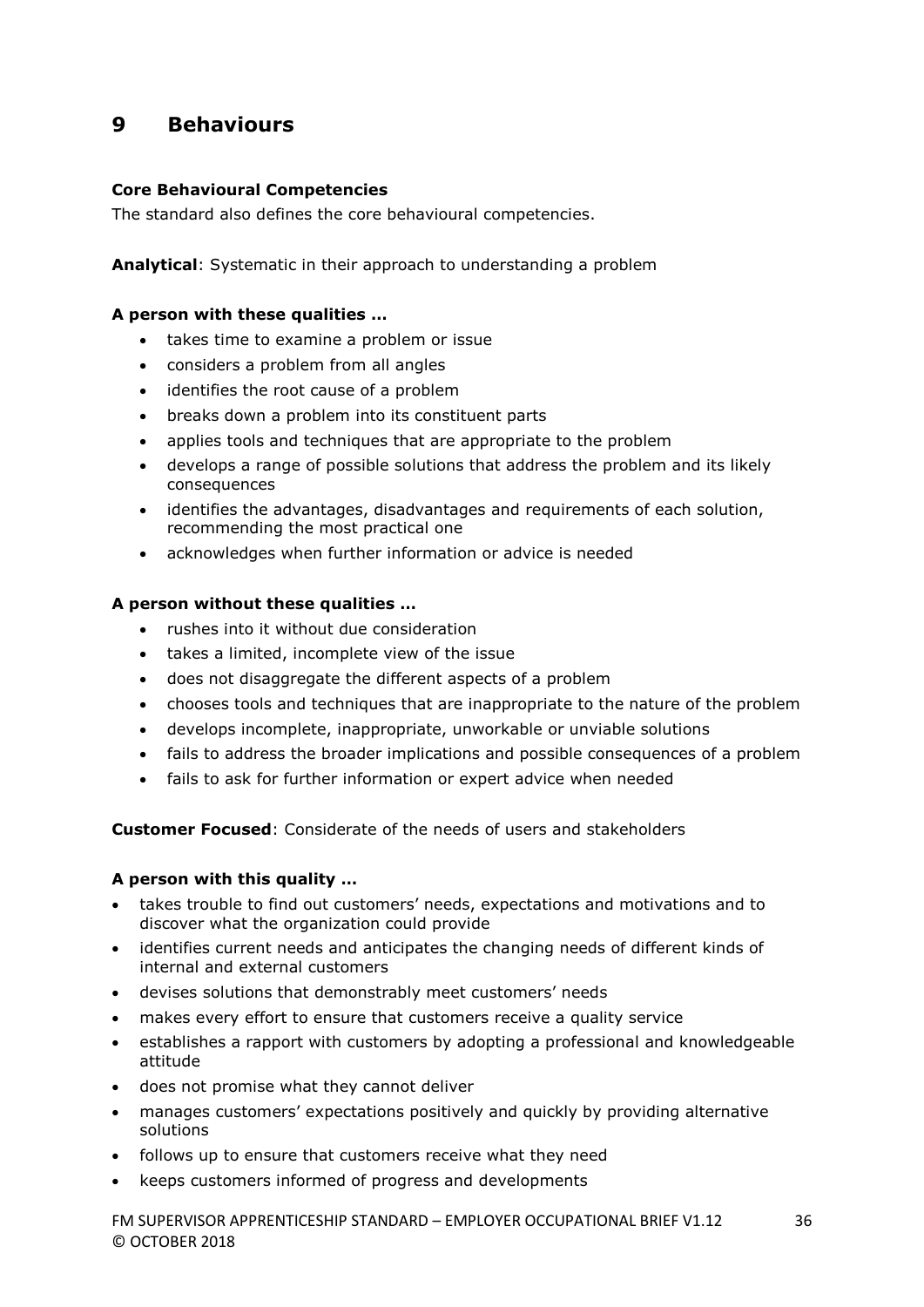### **A person without this quality …**

- does not take the trouble to identify the customer's needs accurately
- misunderstands or misinterprets customer needs
- does not put themselves in the customer's place and describes features instead of benefits
- makes minimum effort to meet customers' stated needs or gives wrong or inappropriate information
- ignores customer complaints and does not act on customer feedback
- raises false expectations or gives inappropriate advice
- does not understand the need to make every effort possible to help customers

**Collaborative**: Able to work as part of a team and with a wide variety of stakeholders

### **A person with this quality …**

- contributes actively to meetings and group activities
- takes others' opinions and advice into account when making decisions
- seeks to understand people's agenda, interests and concerns
- encourages a culture of collective responsibility and shares resources, ideas and experiences
- forges internal and external partnerships likely to lead to business improvements
- builds consensus and seeks to find common ground
- negotiates compromises and takes action to reduce friction and conflict
- acts as a diplomatic ambassador of their organization

#### **A person without this quality …**

- is openly hostile or inconsiderate of others' position and/or ideas
- is not "present in the moment"
- fails to consult others
- approaches work in isolation
- proposes solutions that would benefit themselves only
- is unwilling to reach agreement and make commitments to joint endeavours
- fails to share information and does not respond to others' communications
- causes ambiguity and leaves people wondering

**Effective communicator**: Ability to build relationships based on common understanding

#### **A person with these qualities …**

- listens to all stakeholders and interprets messages accurately
- confirms their understanding of speakers' meaning
- plans what they will say before speaking or writing
- provides timely and constructive feedback to stakeholders
- chooses words and expressions that are appropriate to the audience/readership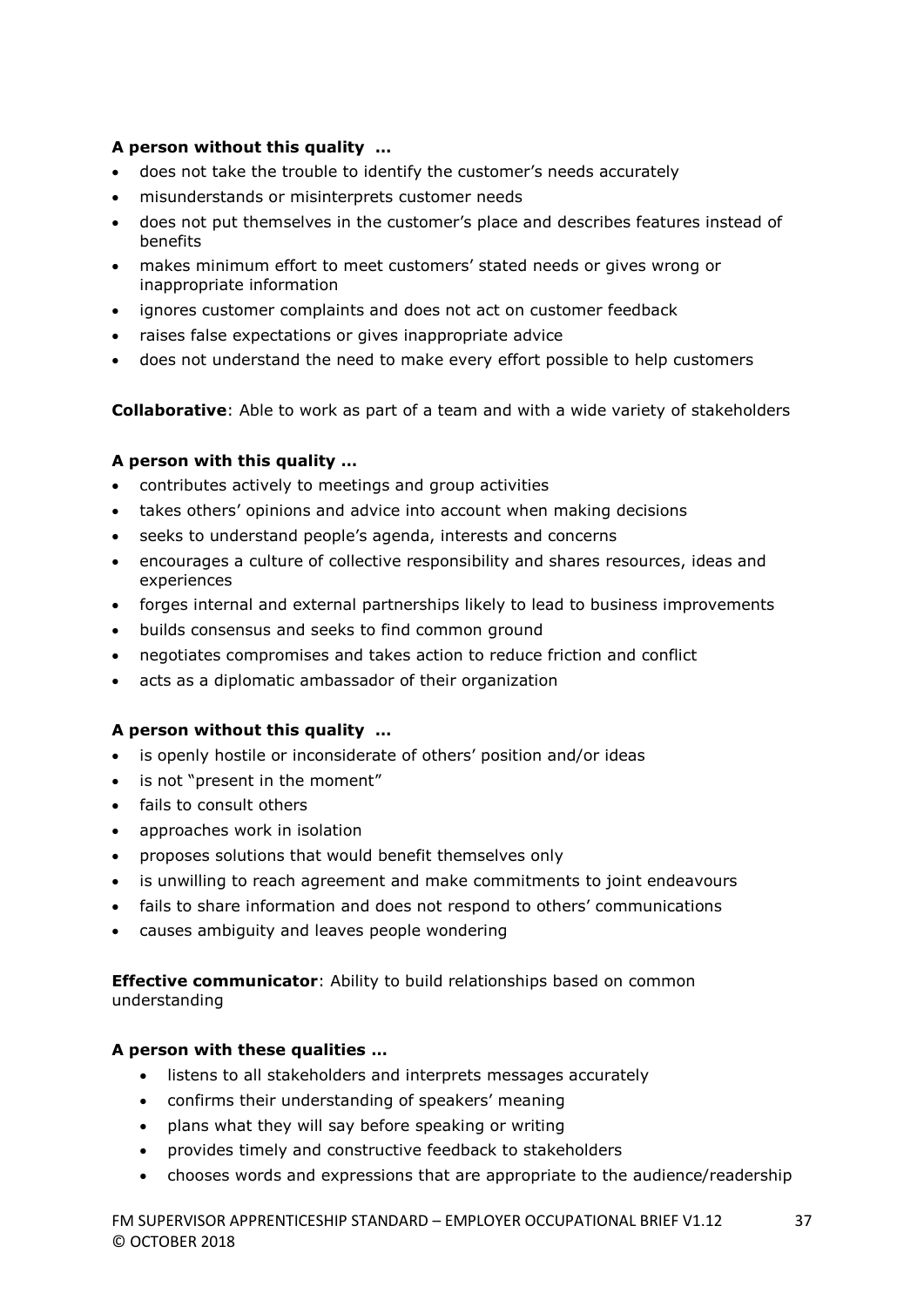- uses communication channels that are appropriate to the situation
- uses correct grammar and syntax
- uses their understanding of others to enhance their style of communication
- captures others' interest and influences them by using tone, pitch, a convincing, persuasive style and body language to enhance their message

#### **A person without these qualities …**

- does not pick up on or ignores speakers'/readers' cues, verbal or non-verbal signals
- engages their mouth before their brain
- confuses people by using jargon or slang, giving too much or too little information or communicates in a way that others cannot readily understand
- uses inappropriate or condescending language
- fails to provide timely or constructive feedback
- keeps information to themselves
- bores people with a flat, uninspiring delivery
- produces informal, muddled or rambling written work
- does not make their meaning crystal clear

**Flexible**: Capable of adapting to changing circumstances and expectations

#### **A person with this quality …**

- sees problems and challenges as opportunities
- takes a holistic view continuously to business improvement
- seeks inspiration for improvement from strengths and weaknesses alike
- adopts an agile approach to adapting to changing environments
- responds positively to imposed change
- is willing to listen to and try out new ideas
- challenges the status quo and does not accept mediocrity

#### **A person without this quality …**

- is inflexible, unwilling to take risks, accept faults or learn lessons
- focuses on individual aspects of work on an intermittent basis
- says "no" without looking at the options
- resists change and denigrates or discourages others' suggestions
- sees problems as insurmountable obstacles
- attempts to maintain the status quo
- accepts the "good enough"
- fails to analyse lessons to be learned from successes and failures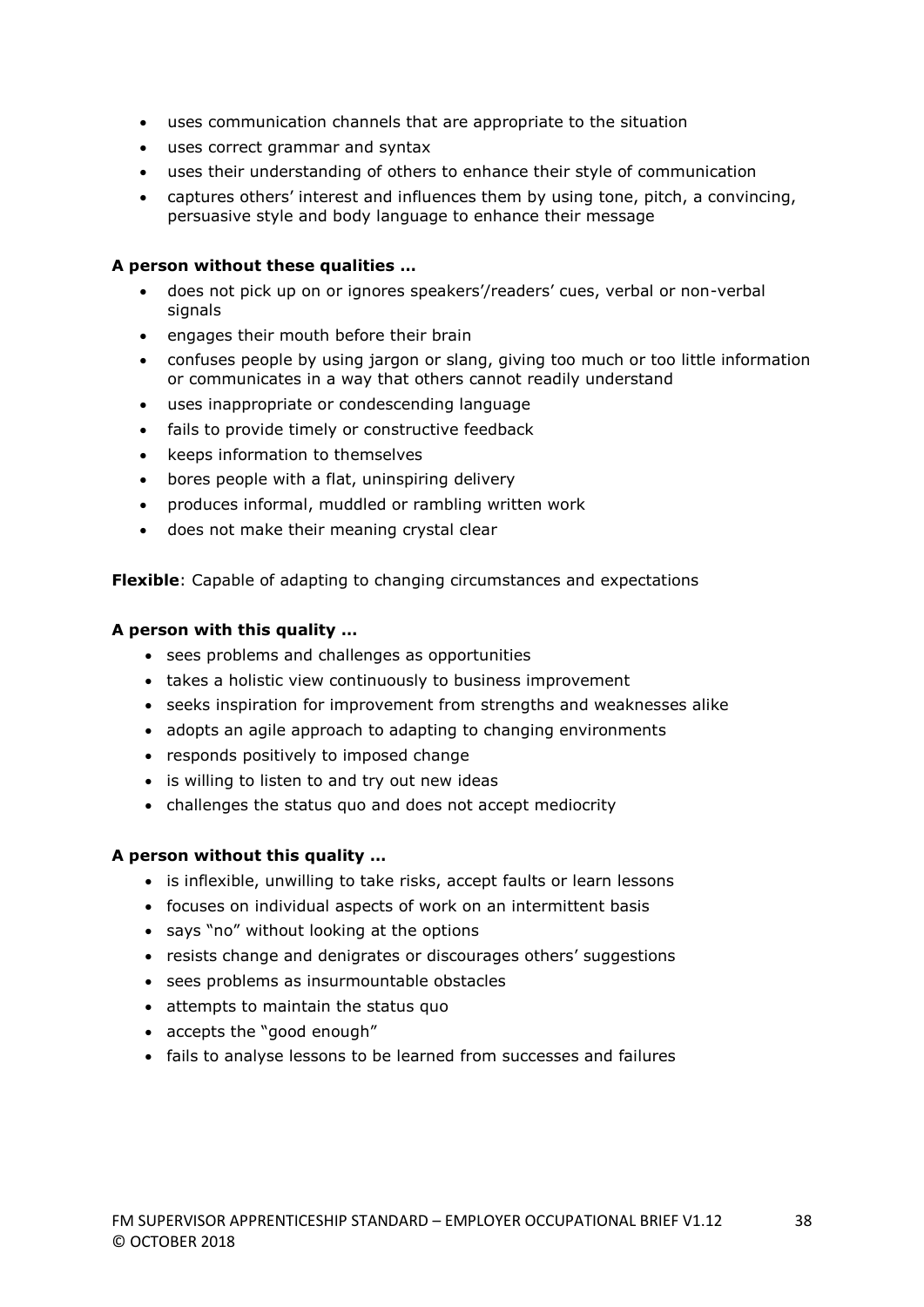**Honest**: Truthful in the dealings with stakeholders

#### **A person with this quality …**

- encourages high standards of socially responsible and sustainable activity
- takes decisions and actions that maintain standards of financial probity
- exemplifies professional standards of conduct
- reflects on their behaviour and adapts it to suit the situation
- manages the impact of their behaviour to positive effect
- does not cut corners or jeopardize the wellbeing of others
- maintains consistently high standards of loyalty, honesty and commitment
- does the right thing rather than what is convenient or popular
- takes pride in their work
- stands by their decisions and principles even in the face of opposition or threats
- admits mistakes and weaknesses and acts of them
- follows work through to the end and fulfils their responsibilities and promises

#### **A person without this quality…**

- fails to accept responsibility for their actions and decisions
- behaves in a reckless, irresponsible or unsustainable way
- covers up mistakes, blames others for problems and passes the buck
- is inflexible in their behaviour and dealings with others
- fails to reflect on their behaviour
- is too busy defending their own actions to consider the impact of their behaviour on others
- changes the message when challenged
- allows their personal opinions or interests to colour their judgment
- seeks personal gain at the expense of others
- takes shortcuts and unacceptable risks

**Methodical**: Detailed in the way they go about their work

#### **A person with these qualities …**

- approaches work in an orderly way
- breaks work down into manageable chunks
- plans their work logically and sequentially, identifying problems and interdependencies
- attends to detail and checks their work
- balances competing priorities
- organizes their time to optimum effect
- substantiates conclusions and recommendations with evidence

#### **A person without these qualities …**

• produces sketchy and slapdash work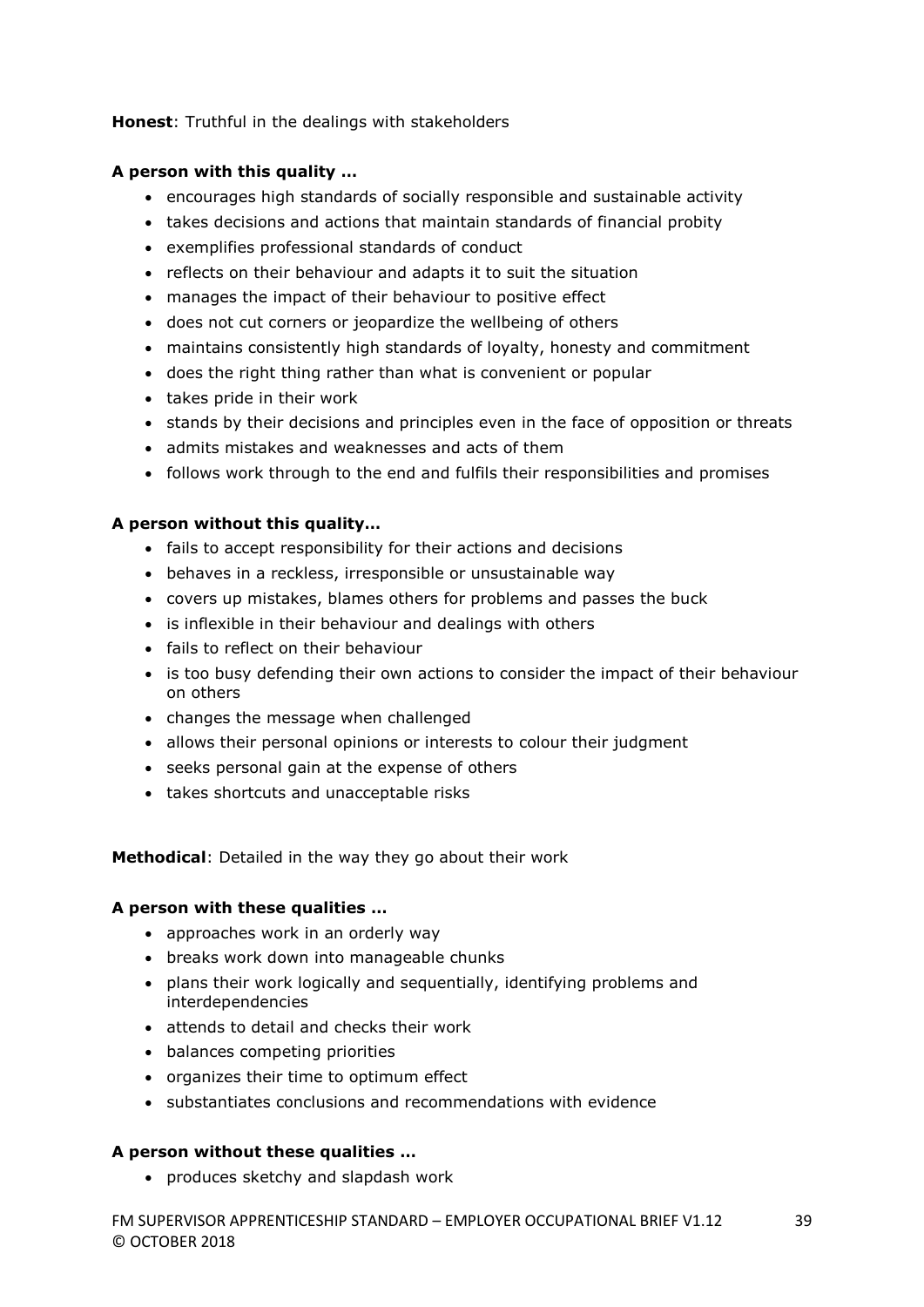- fails to think things through or make connections
- presents work or ideas in an illogical way or incorrectly sequenced
- squanders their time
- fails to produce evidence to back up their stance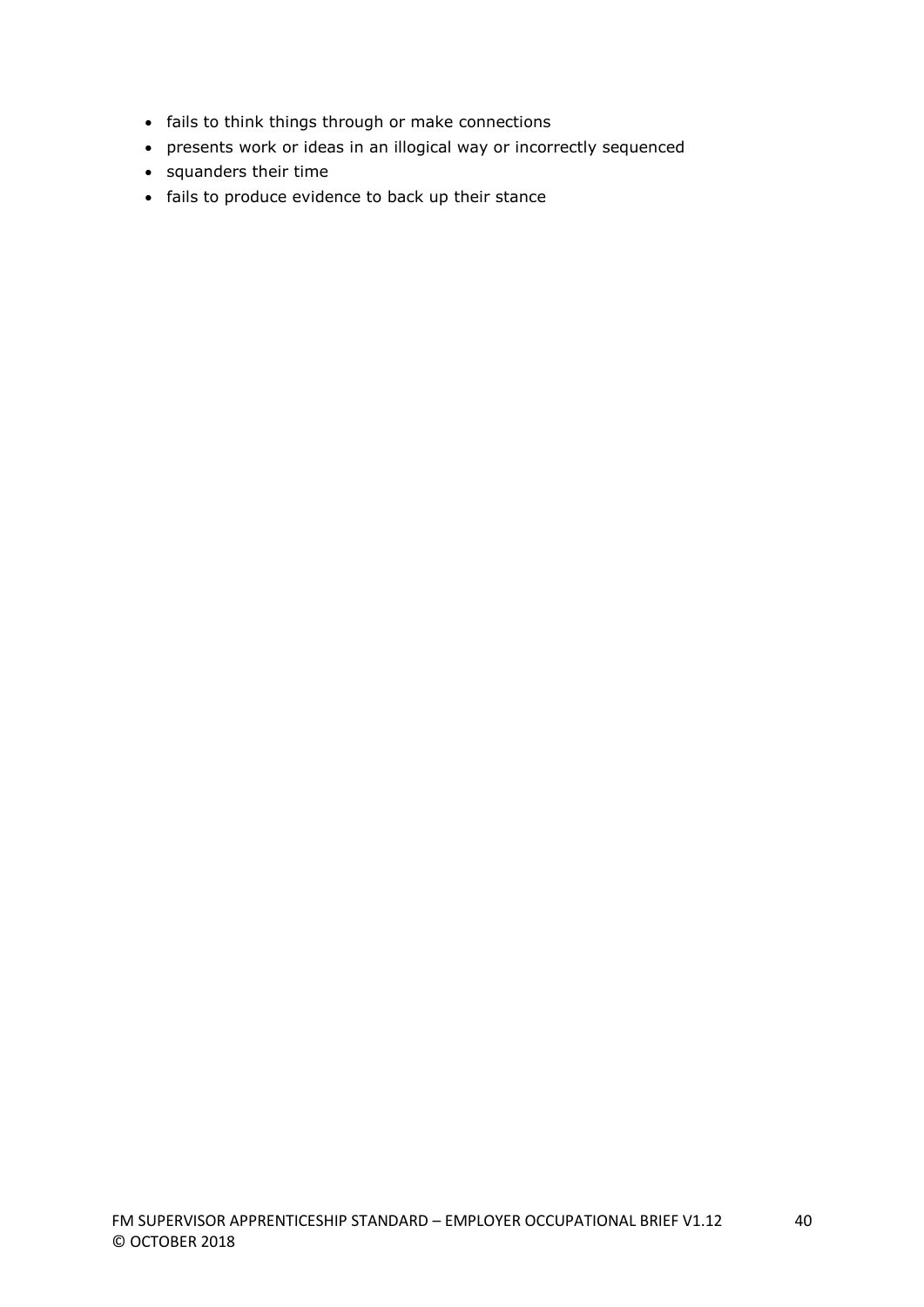# **10 Summary of EPA components**

This section summarizes those aspects of the apprenticeship standard that must be assessed during the EPA by the EPAO organization. The knowledge must be assessed by either multiple-choice question (MCQ) and/or short answer question (SA) although, on occasions, it will be assessed through the competency interview as indicated below. The skills and behaviours must be assessed by the competency interview. This section also lists the method that must be used to assess apprentices.

### **1 Facilities Management within the context of the employing organization (hard FM, soft FM, total or integrated FM)**

| Skills: the apprentice will be able<br>to: |  |  | Knowledge: the apprentice will need to<br>know and understand: |                                                                  |        |  |  |
|--------------------------------------------|--|--|----------------------------------------------------------------|------------------------------------------------------------------|--------|--|--|
| <b>Method</b>                              |  |  |                                                                |                                                                  | Method |  |  |
|                                            |  |  |                                                                | How organizations' functions,<br>culture and processes affect FM | СI     |  |  |
|                                            |  |  | 6                                                              | Legislation affecting FM                                         |        |  |  |

#### **2 Management of health and safety in accordance with employing organization and client/customer requirements for the FM service they are supervising**

| Skills: the apprentice will be able to:                                                             |               | Knowledge: the apprentice will need<br>to know and understand: |                                                                                                                                   |                     |
|-----------------------------------------------------------------------------------------------------|---------------|----------------------------------------------------------------|-----------------------------------------------------------------------------------------------------------------------------------|---------------------|
|                                                                                                     | <b>Method</b> |                                                                |                                                                                                                                   | <b>Method</b>       |
| Maintain healthy and safe<br>working environments,<br>procedures, policies and<br>working practices | CI.           | 1                                                              | Organizational liabilities and<br>responsibilities and the<br>implications of legislative<br>requirements on health and<br>safety | KT<br>(MCQ &<br>SA) |
|                                                                                                     |               | 4                                                              | The characteristics of<br>effective systems to<br>monitor, measure and<br>report on health and safety<br>performance              |                     |

#### **3 Developing relationships in the workplace with colleagues from own employing organization and with employees of the customer/client to achieve service targets**

| Skills: the apprentice will be able<br>to: |        | Knowledge: the apprentice will need to<br>know and understand: |               |  |  |
|--------------------------------------------|--------|----------------------------------------------------------------|---------------|--|--|
|                                            | Method |                                                                | <b>Method</b> |  |  |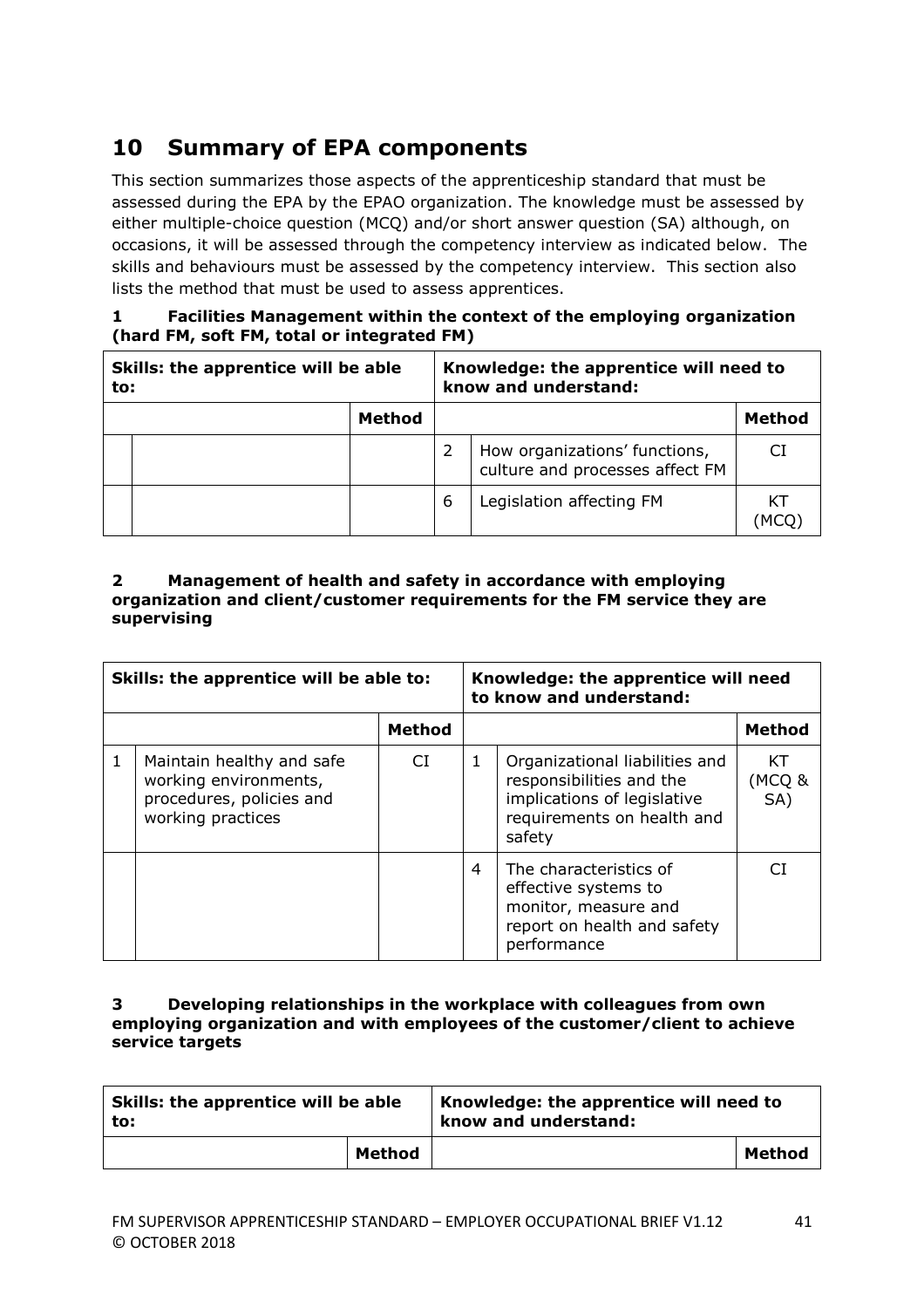|  |  | The principles of effective<br>communication                                                                | ΚT<br><b>MCQ</b>         |
|--|--|-------------------------------------------------------------------------------------------------------------|--------------------------|
|  |  | The characteristics of effective<br>Service Level Agreements<br>(SLAs) Key Performance<br>Indicators (KPIs) | КT<br><b>MCQ</b><br>2 ?s |

### **4 Develop and implement risk assessment plans in accordance with the requirements for the FM service they are supervising**

| Skills: the apprentice will be able to: |                                                                                                               | Knowledge: the apprentice will need<br>to know and understand: |               |                                                                                      |                     |
|-----------------------------------------|---------------------------------------------------------------------------------------------------------------|----------------------------------------------------------------|---------------|--------------------------------------------------------------------------------------|---------------------|
| <b>Method</b>                           |                                                                                                               |                                                                |               | <b>Method</b>                                                                        |                     |
| 4                                       | Evaluate the impact of an<br>organization's Business<br>Continuity Plan (BCP) in an<br>area of responsibility | CI.                                                            | 1             | The principles of business<br>risk management                                        | КT<br>(MCQ &<br>SA) |
|                                         |                                                                                                               |                                                                | $\mathcal{P}$ | The suitability of different<br>methods of risk<br>management for different<br>risks | КT<br>(MCQ &<br>SA) |

#### **5 Organize and delegate day-to-day activities of staff to ensure that the facilities management service meets contractual requirements and service targets**

| Skills: the apprentice will be able to: |                                                                                                                                                        | Knowledge: the apprentice will need<br>to know and understand: |   |                                                                                                                                                                 |                    |
|-----------------------------------------|--------------------------------------------------------------------------------------------------------------------------------------------------------|----------------------------------------------------------------|---|-----------------------------------------------------------------------------------------------------------------------------------------------------------------|--------------------|
|                                         |                                                                                                                                                        | <b>Method</b>                                                  |   |                                                                                                                                                                 | Method             |
|                                         | Evaluate the effectiveness<br>of the operational plan<br>against agreed Service Level<br>Agreements (SLAs) and Key<br>Performance Indicators<br>(KPIs) | СI                                                             | 3 | Various ways of providing<br>support services to meet<br>organizational requirements<br>and how the quality of<br>support services is<br>measured and monitored | КT<br>MCQ &<br>SA) |

### **6 Monitor the costs of the facilities management service to ensure the budget is not exceeded**

| Skills: the apprentice will be able to: |                                                    | Knowledge: the apprentice will need<br>to know and understand: |  |                                                      |              |
|-----------------------------------------|----------------------------------------------------|----------------------------------------------------------------|--|------------------------------------------------------|--------------|
|                                         |                                                    | Method                                                         |  |                                                      | Method       |
|                                         | Recommend ways in which<br>service delivery and/or | CI                                                             |  | The role of budgets and<br>their contribution to the | КT<br>'MCO & |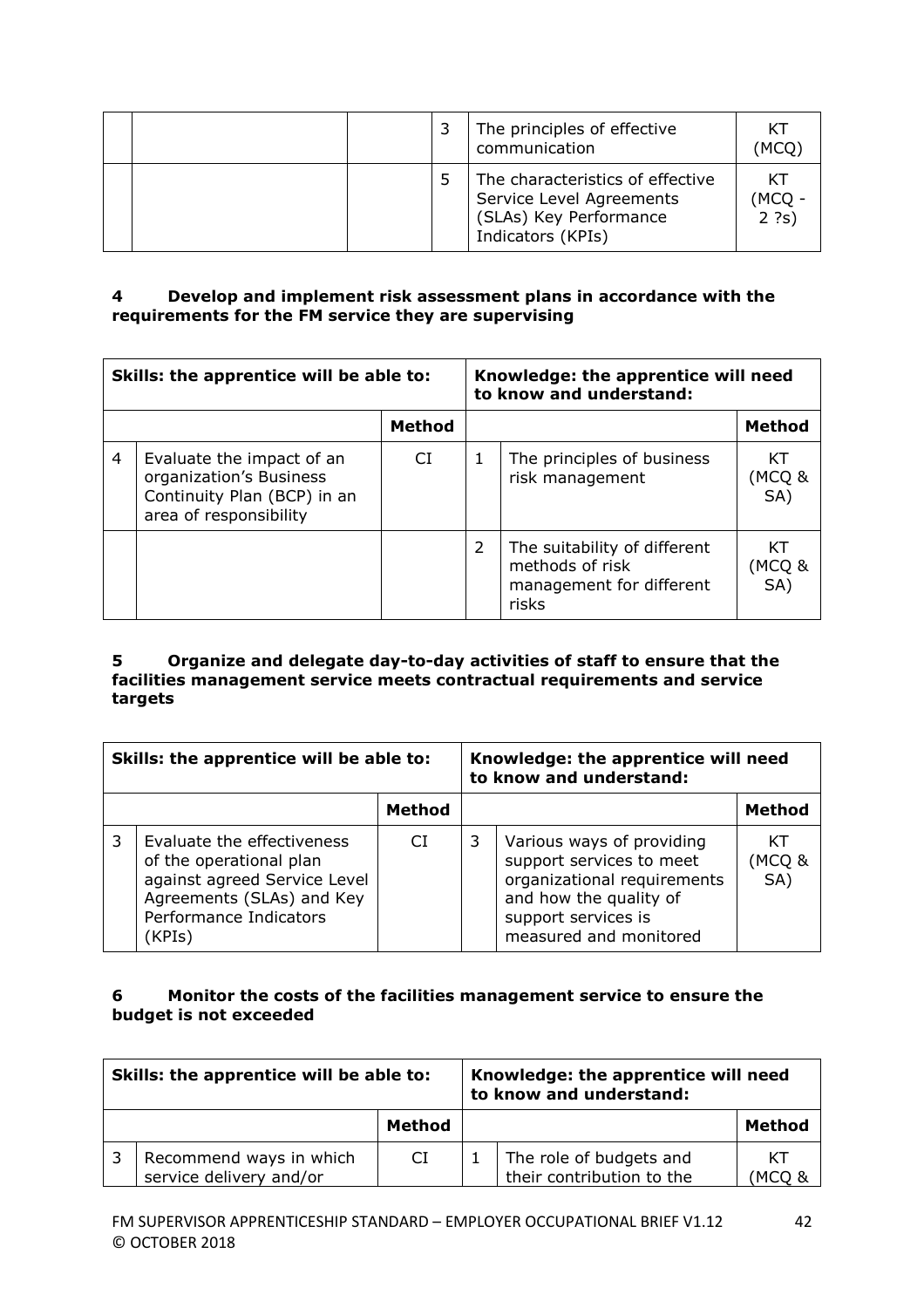| budgets could be adapted to<br>address variances between<br>actual and budgeted<br>expenditure |  | financial management of FM<br>operations                  | SA)                |
|------------------------------------------------------------------------------------------------|--|-----------------------------------------------------------|--------------------|
|                                                                                                |  | The construction and use of<br>standard financial reports | КT<br>MCQ &<br>SA) |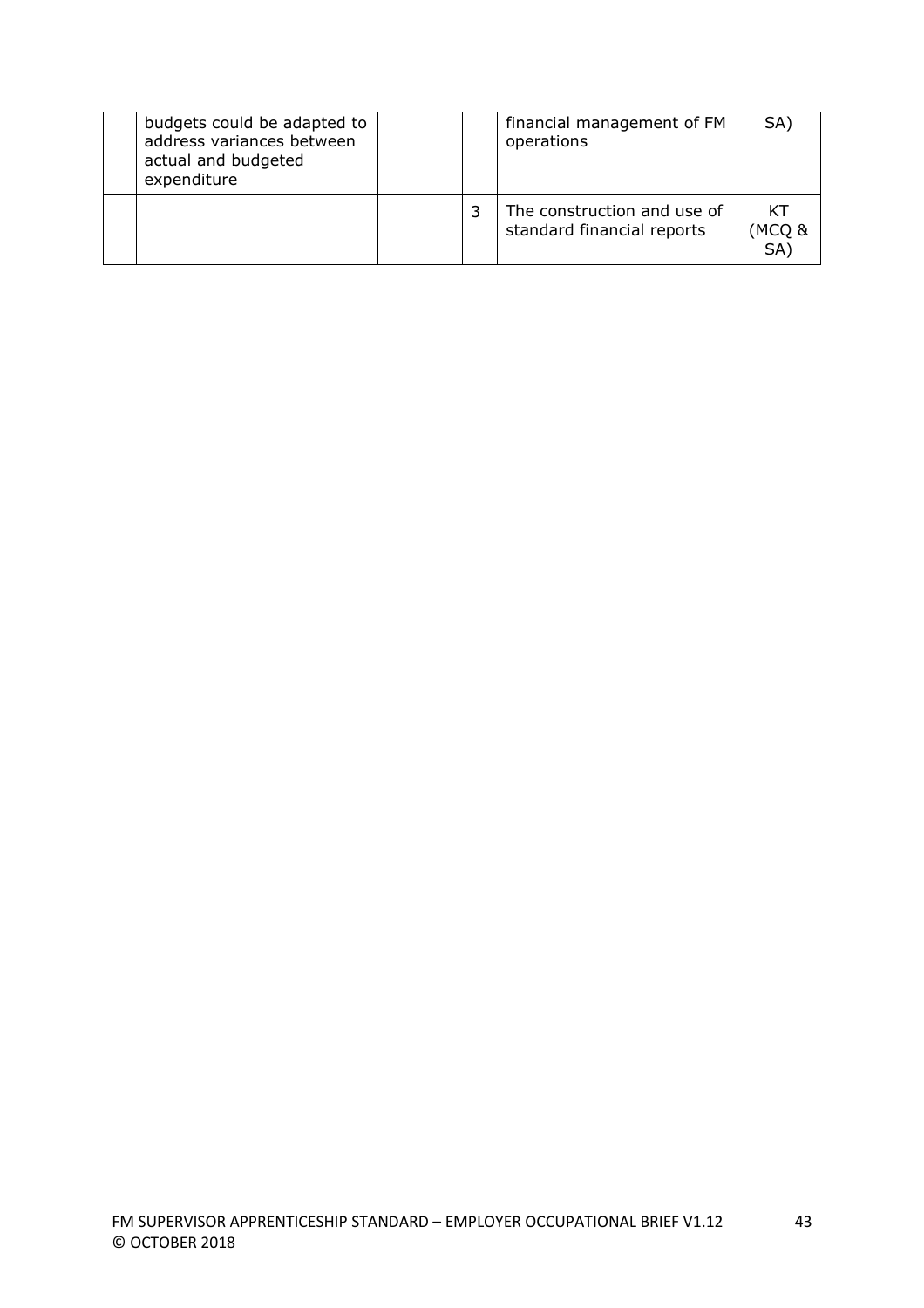#### **7 Procure supplies for the FM service and maintain relationships with suppliers**

| Skills: the apprentice will be able to: |                                                                                                                                                        |               | Knowledge: the apprentice will need<br>to know and understand: |                                                                     |                     |
|-----------------------------------------|--------------------------------------------------------------------------------------------------------------------------------------------------------|---------------|----------------------------------------------------------------|---------------------------------------------------------------------|---------------------|
|                                         |                                                                                                                                                        | <b>Method</b> |                                                                |                                                                     | <b>Method</b>       |
| $\overline{4}$                          | Provide technical FM input to<br>the procurement process in<br>accordance with their role<br>and organizational<br>procurement policy and<br>practices | CI.           | $\mathcal{P}$                                                  | The features and uses of<br>different types of contract             | КT<br>(MCQ &<br>SA) |
|                                         |                                                                                                                                                        |               | 5                                                              | Good practice in ethical<br>procurement of services<br>and supplies | KТ<br>(MCQ &<br>SA) |

#### **8 Resolve customer service queries and issues in accordance with contractual requirements; monitor customer service issues in order to prevent re-occurrence**

| Skills: the apprentice will be able to: |  | Knowledge: the apprentice will need to<br>know and understand: |   |                                                 |                     |
|-----------------------------------------|--|----------------------------------------------------------------|---|-------------------------------------------------|---------------------|
| <b>Method</b>                           |  |                                                                |   | <b>Method</b>                                   |                     |
|                                         |  |                                                                | 2 | Techniques to identify and<br>diagnose problems | КT<br>(MCQ &<br>SA) |
|                                         |  |                                                                | 3 | Principles of customer service                  | КT<br>(MCQ &<br>SA) |
|                                         |  |                                                                | 4 | The features of an effective<br>action plan     | КT<br>(MCO &<br>SA  |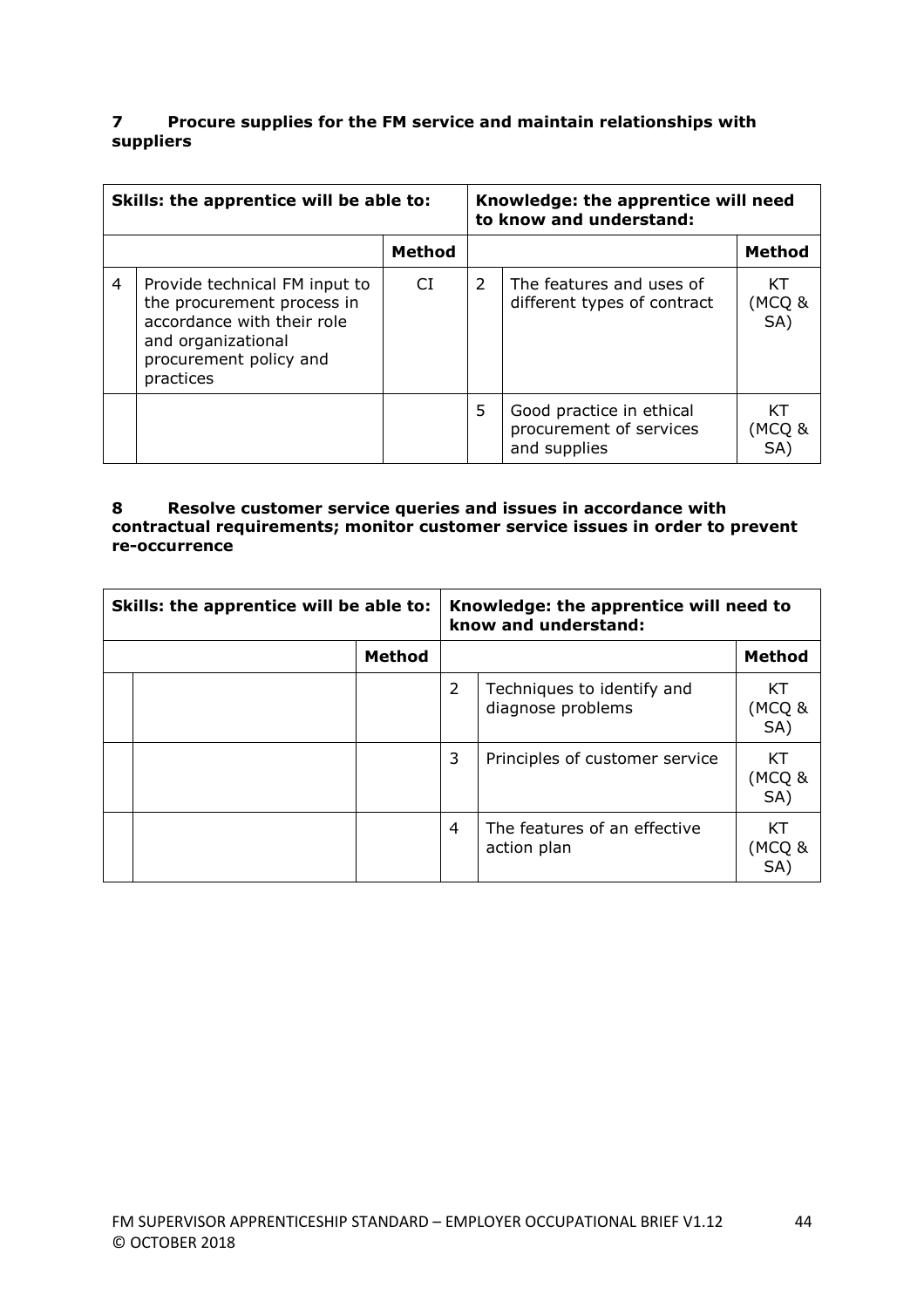#### **9 Solve day-to-day problems to ensure the FM service meets its service targets and contractual requirements**

| Skills: the apprentice will be able to: |                                                      |        | Knowledge: the apprentice will<br>need to know and understand: |        |
|-----------------------------------------|------------------------------------------------------|--------|----------------------------------------------------------------|--------|
|                                         |                                                      | Method |                                                                | Method |
|                                         | Take immediate action that<br>addresses the cause(s) |        |                                                                |        |

#### **10 Manage the day-to-day performance of staff and contribute to their development**

| Skills: the apprentice will be able to: |                                                                                                | Knowledge: the apprentice will need<br>to know and understand: |   |                                                                  |                     |
|-----------------------------------------|------------------------------------------------------------------------------------------------|----------------------------------------------------------------|---|------------------------------------------------------------------|---------------------|
|                                         |                                                                                                | <b>Method</b>                                                  |   |                                                                  | <b>Method</b>       |
| 4                                       | Provide agreed support and<br>resources that is consistent<br>with agreed development<br>plans | CI                                                             | 2 | HR-related legislation,<br>codes of conduct and best<br>practice | КT<br>(MCQ &<br>SA) |
|                                         |                                                                                                |                                                                | 4 | The principles of team<br>development                            | КT<br>(MCQ &<br>SA) |
|                                         |                                                                                                |                                                                | 6 | Theories of leadership,<br>management and<br>motivation          | KT<br>(MCQ &<br>SA  |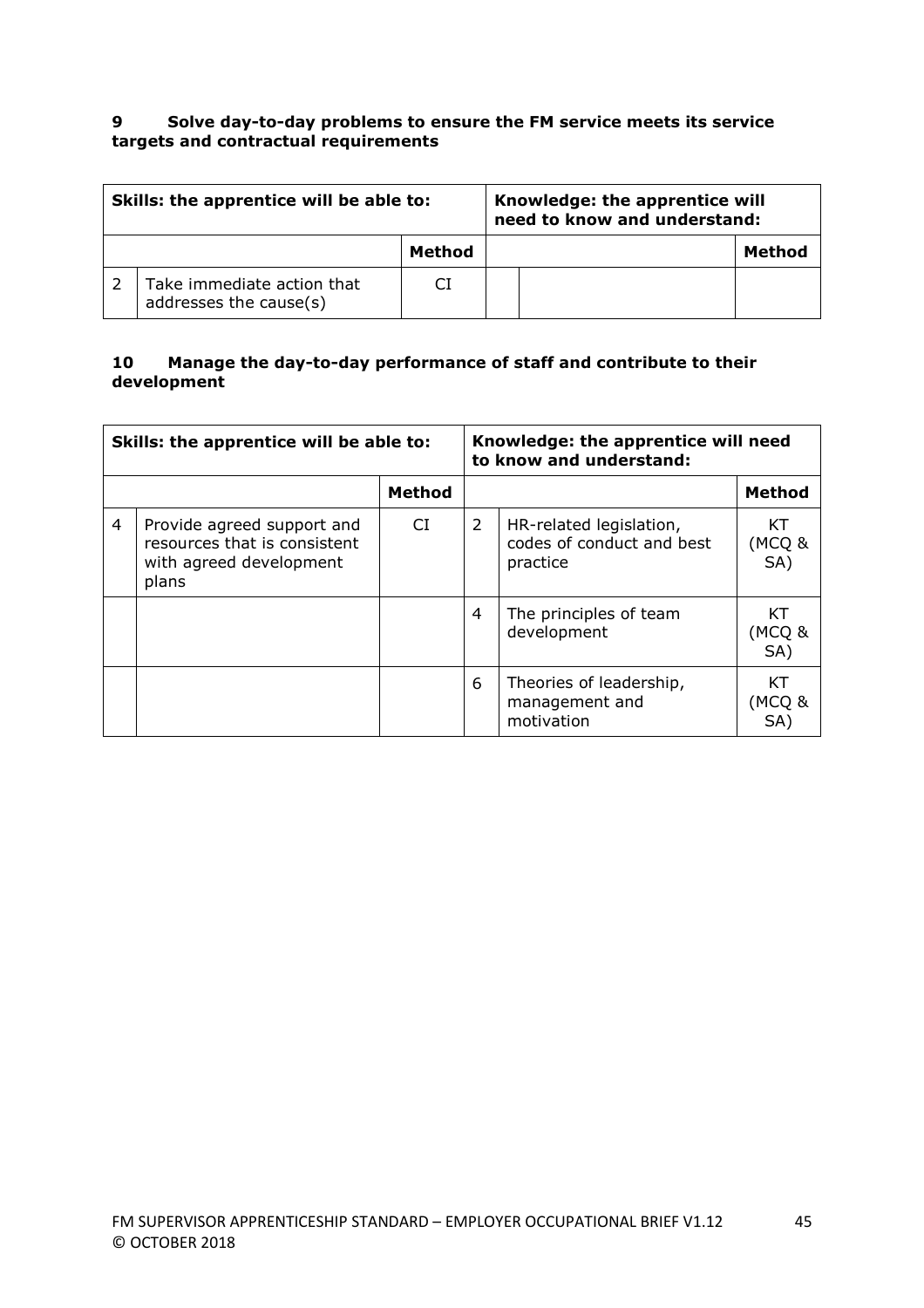#### **11 Ensure that resources (materials and equipment) are used efficiently by ensuring correct use in accordance with manufacturer's instructions**

| Skills: the apprentice will be able to: |                                                                                             | Knowledge: the apprentice will need<br>to know and understand: |               |                                                           |                     |
|-----------------------------------------|---------------------------------------------------------------------------------------------|----------------------------------------------------------------|---------------|-----------------------------------------------------------|---------------------|
| Method                                  |                                                                                             |                                                                |               | <b>Method</b>                                             |                     |
| 6                                       | Adopt sustainable practices<br>in accordance with<br>organizational policy and<br>practices | CI.                                                            | $\mathcal{L}$ | The maintenance<br>requirements of different<br>FM assets | КT<br>(MCQ &<br>SA) |
|                                         |                                                                                             |                                                                | 3             | The potential consequences<br>of inefficient energy use   | KT (SA)             |
|                                         |                                                                                             |                                                                | 5             | Trends and practices that<br>support sustainability in FM |                     |

### **12 Take responsibility for own development of skills and knowledge**

| Skills: the apprentice will be able to: |                                                                                                              |        | Knowledge: the apprentice will need to<br>know and understand: |                                                                                                                          |        |
|-----------------------------------------|--------------------------------------------------------------------------------------------------------------|--------|----------------------------------------------------------------|--------------------------------------------------------------------------------------------------------------------------|--------|
|                                         |                                                                                                              | Method |                                                                |                                                                                                                          | Method |
|                                         | Agree a Personal<br>Development Plan (PDP)<br>that sets out SMART<br>objectives, timescales and<br>resources | CI     | 3                                                              | The impact of personal<br>behaviour on performance,<br>communication, working<br>relationships and career<br>progression | СI     |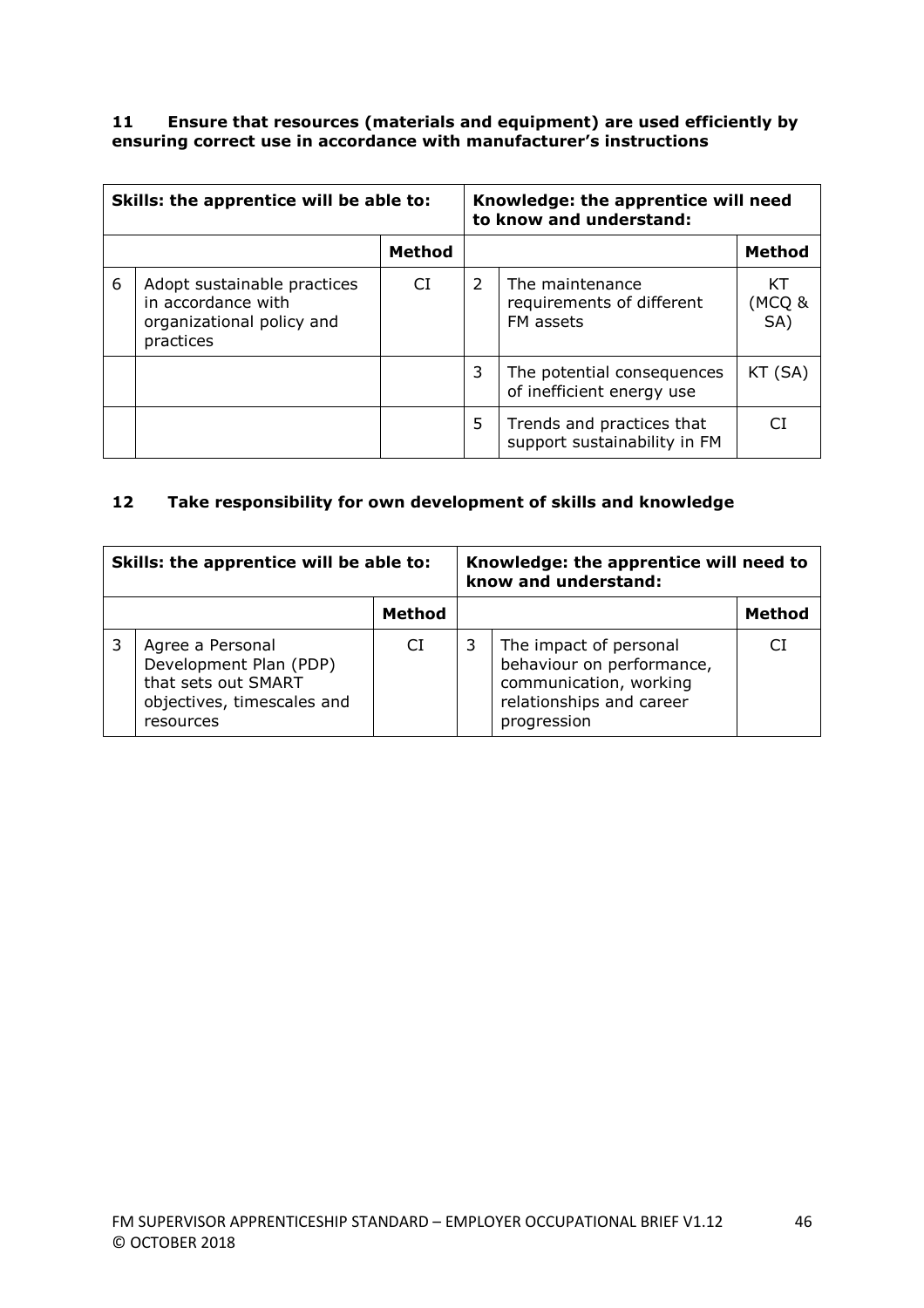# **9 Behaviours**

Apprentices must display the behaviours specified in the apprenticeship standard i.e.:

- **Analytical:** Systematic in their approach to understanding a problem
- **Customer Focused**: Considerate of the needs of users and stakeholders
- **Collaborative**: Able to work as part of a team and with a wide variety of stakeholders
- **Effective communicator**: Ability to build relationships based on common understanding
- **Flexible:** Capable of adapting to changing circumstances and expectations
- **Honest**: Truthful in the dealings with stakeholders
- **Methodical**: Detailed in the way they go about their work

These will be assessed through the competency interview. An example of this is set out in section 10.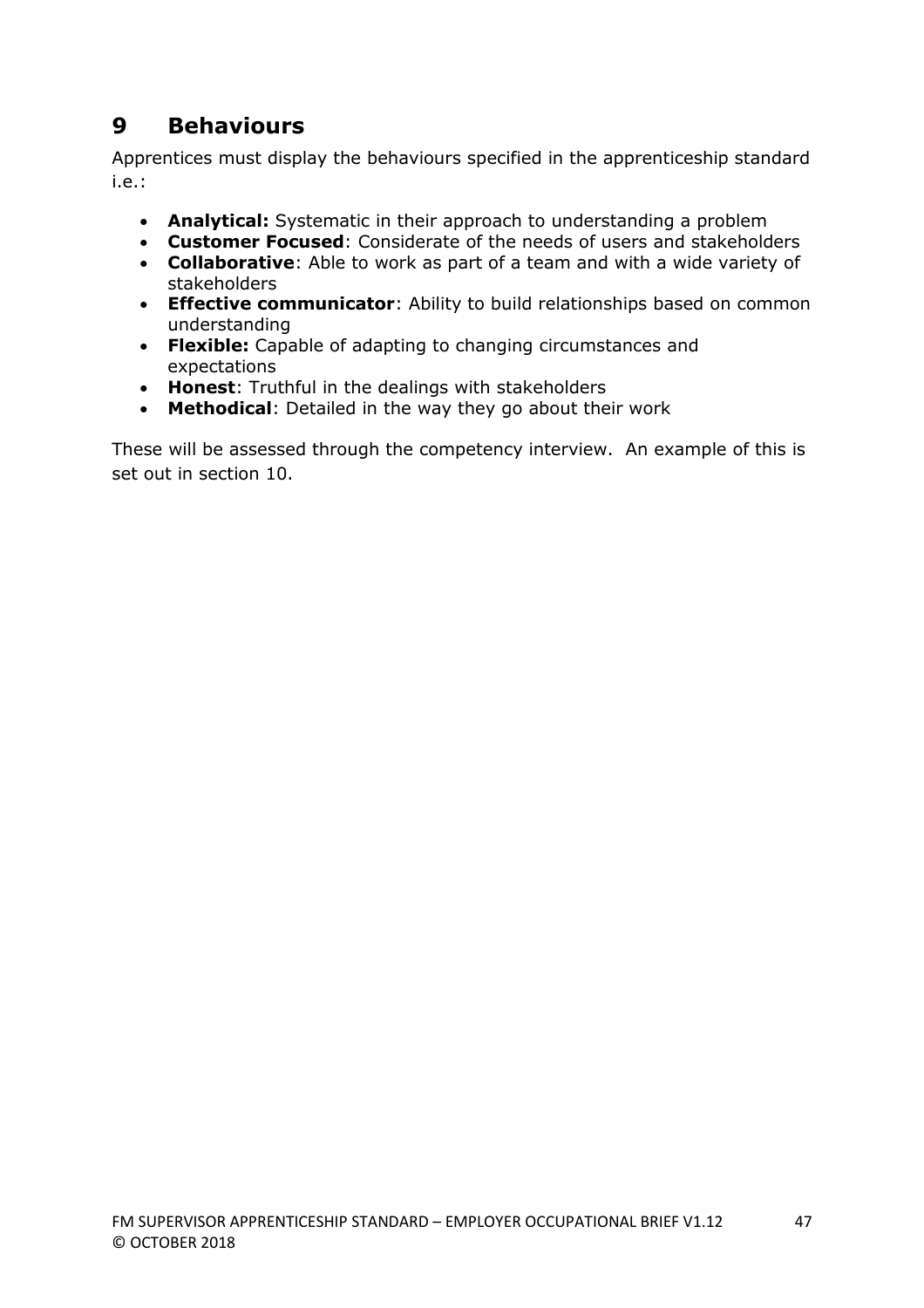# **11 Example assessor question (competency interview)**

What follows are examples of the sort of question that assessors will ask apprentices during the competency interview. In responding to the question (column 2), apprentices will be demonstrating the behaviours listed in column 3.

**1. Management of health and safety in accordance with employing organization and client/customer requirements for the FM service they are supervising**

| 1 EOB Reference |      |                                                                                                  | 2 Competency Interview Question                                                                                    | <b>3 Core Behaviour Competencies</b>                                                                                                                                                                                                                                          |
|-----------------|------|--------------------------------------------------------------------------------------------------|--------------------------------------------------------------------------------------------------------------------|-------------------------------------------------------------------------------------------------------------------------------------------------------------------------------------------------------------------------------------------------------------------------------|
| Skill           | Know |                                                                                                  |                                                                                                                    |                                                                                                                                                                                                                                                                               |
|                 |      | Maintain healthy and safe working<br>environments, procedures, policies<br>and working practices | Describe how your personal behaviours set an example to<br>others in ensuring a safe and healthy work environment? | Collaborative: eg<br>Encourages a culture of<br>collective responsibility and<br>shares resources, ideas and<br>experiences                                                                                                                                                   |
|                 |      |                                                                                                  |                                                                                                                    | Honest: eg<br>Exemplifies professional<br>standards of conduct<br>Reflects on their behaviour<br>and adapts it to suit the<br>situation<br>Manages the impact of<br>their behaviour to positive<br>effect<br>Does not cut corners or<br>jeopardize the wellbeing of<br>others |